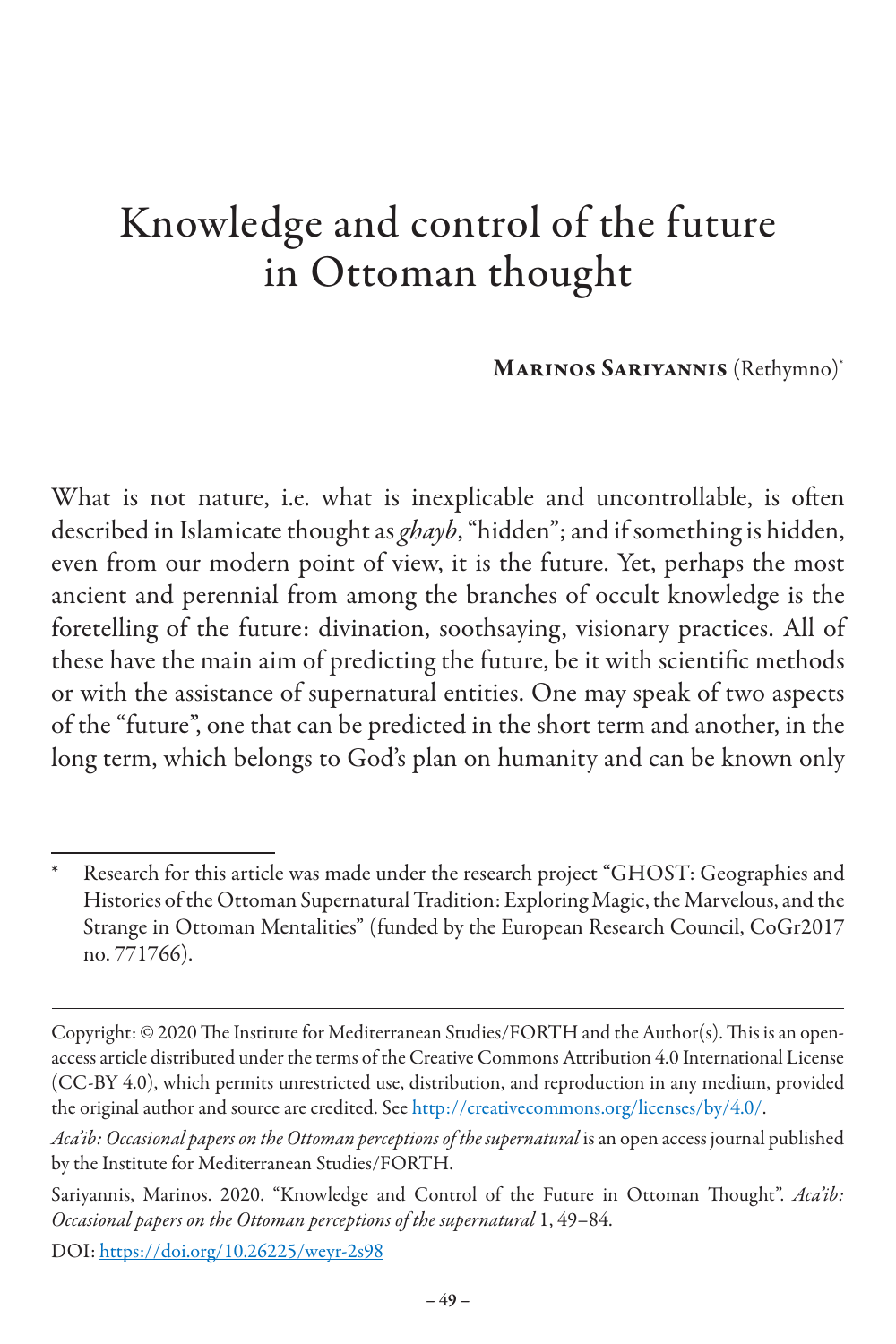by revelation. Yet, while Christian philosophy has dealt with this distinction,<sup>1</sup> Muslim authors did less so, although the issue of causality and its role for predestination and free will was debated in detail. $^{\rm 2}$  The present paper will seek to make a survey of the ways Ottomans tried to predict future events; of the discussions on whether this is possible for ordinary human beings; and, finally, of the techniques developed to have a certain degree of control over them.

Early Ottoman literature had not one, but several visions of the future; there was the belief in a divinely ordained mission to expand *dar al-Islam*, evident in the last sections of fifteenth and early sixteenth century historians; a noteworthy example is a treatise of a Halveti sheikh, Ibrahim al-Kırımî (d. 1593), in which a series of circles of "ascent" and "descent" (the latter with no sense of decline whatsoever), concerning the divine enlightenment of the individual, are also used to interpret universal history.<sup>3</sup> On the other hand, an opposition against Mehmed the Conqueror's imperial and universalist vision seems to have promoted a gloomy vision of the future, where the appropriation of the Byzantine imperial tradition by the Ottomans was bound to end in disaster: some legendary histories of pre-Ottoman Constantinople, which circulated widely in the late fifteenth and again in the mid-sixteenth century, concentrate on tales of corruption and immorality that brought about the city's eventual destruction. In this way, they were implying that the Ottomans should never

<sup>1</sup> See S. Schmolinsky, "The Production of the Future. Chronotope and Agency in the Middle Ages", *Historical Social Research*, 38/3 (2013), 93–104.

<sup>2</sup> On these debates see F. Griffel, *Al-Ghazālī's Philosophical Theology* (Oxford 2009), 123ff; H. K. Altun, "Osmanlı müelliflerince yazılan kazâ-kader risâleleri ve Taşköprüzâde'nin *Risâle fi'l-Kazâ ve'l-Kader* adlı eseri", unpublished MA thesis, Marmara University, 2010; Ph. Bruckmayr, "The Particular Will (*al-irâdât al-juziyya*): Excavations Regarding a Latecomer in Kalâm Terminology on Human Agency and its Position in Naqshbandi Discourse", *European Journal of Turkish Studies*, 13 (2011), online in http://journals.openedition.org/ejts/4601; M. F. Kılıç, "An Analysis of the Section on Causality in Khojazāda's *Tahafūt*", *Nazariyat: Journal for the History of Islamic Philosophy and Sciences*, 3:1 (2016), 43-76; E. L. Menchinger, "Freewill, Predestination, and the Fate of the Ottoman Empire", *Journal of the History of Ideas*, 77:3 (2016), 445–466.

<sup>3</sup> M. M. Yakubovych, "A Neglected Ottoman Sufi Treatise from 16th Century: *Mawāhib al-Raḥman fī bayān Marātib al-Akwān* by Ibrāhīm al-Qirīmī", *OA*, 45 (2015), 137–160. On al-Kırımî see also D. Terzioğlu, "Power, Patronage, and Confessionalism: Ottoman Politics Through the Eyes of a Crimean Sufi, 1580-1593", in M. Sariyannis (ed.), *Political Thought and Practice in the Ottoman Empire* (Rethymno 2019), 149–186.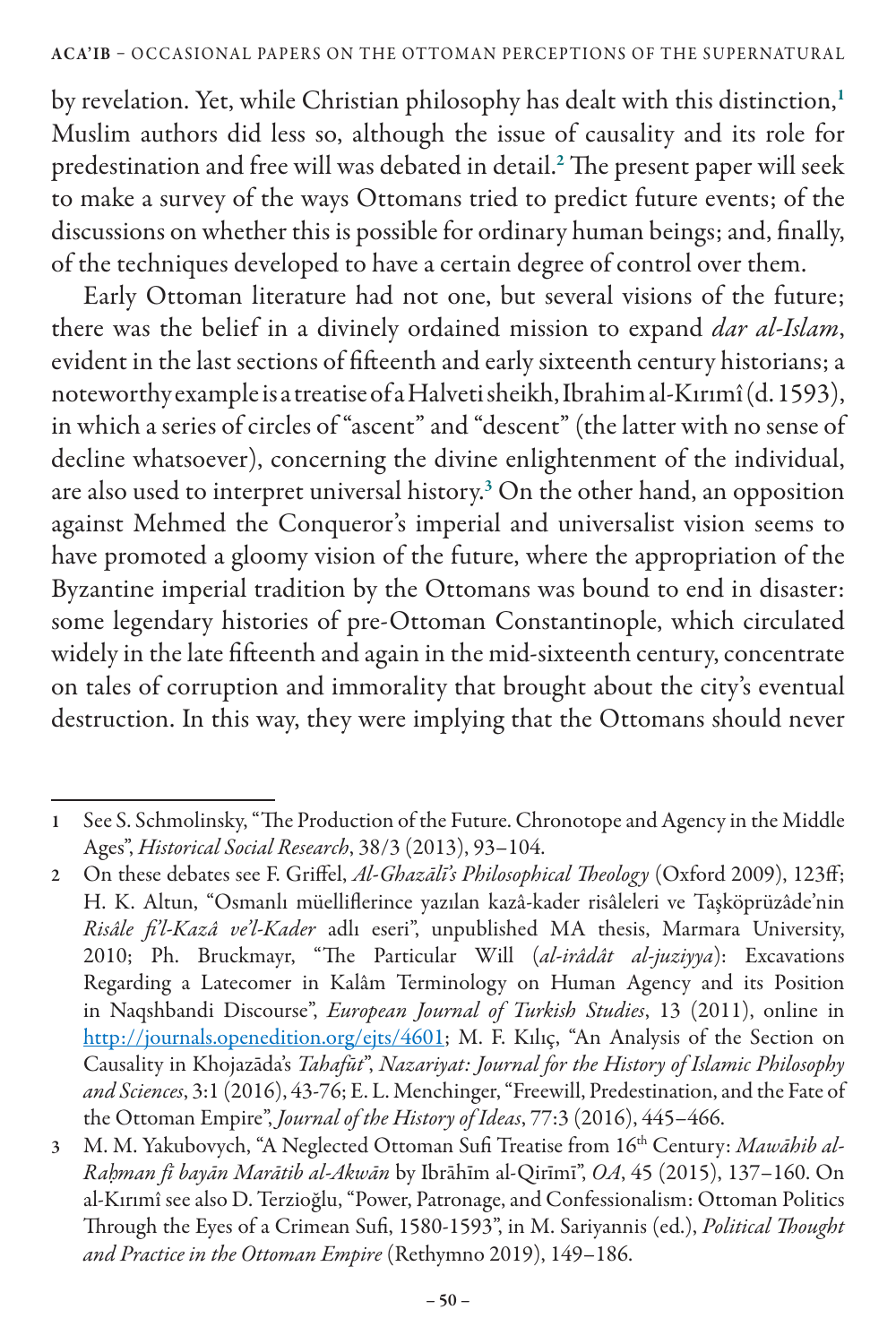make that city the seat of their empire.<sup>4</sup> Written in all probability shortly after 1453, *Dürr-i meknûn* ("Hidden Pearls"), a synopsis of Islamic cosmology and mythology commonly (but, most probably, wrongly) attributed to Yazıcıoğlu Ahmed Bican (d. after 1466),<sup>5</sup> constantly implies (mostly while describing societies distant in both time and place, such as Khwarezm or mythical lands) that the end of the world is near due to imminent corruption. The author notes a hadith, according to which the Prophet had stated that the signs of the End of Days would begin to appear after the 900<sup>th</sup> year of the Hegira, i.e. 1494/95. This does not necessarily mean that the end was imminent; it may have been a warning for people to mend their ways, all the more since these signs are not peculiar to the Ottoman fifteenth century, belonging to a long eschatological tradition in Islam.<sup>6</sup> Such predictability was, in a paradoxical pre-modern way, based on what was conceived as historical experience; eschatological tradition was part of the apocalyptic religion and, as such, part and parcel of the given context in which the world was to be understood.

Yet, apart from eschatological themes, Ottoman historians and scholars also sought a more "secular" way to expand the view of history toward the future; applying the axiom of *historia magistra vitae*, they explored the possibility of short- and middle-term predictions through a deep knowledge of past events. Christopher Markiewicz demonstrated recently that, at the beginning of the Ottoman period, the discipline of history had only newly gained an elevated status among other sciences;<sup>7</sup> although still considered a branch of the literary sciences (*adab*), by the early fifteenth century there had already been explicit references to its usefulness for finding "the appropriate course of future

<sup>4</sup> S. Yérasimos, *La fondation de Constantinople et de Sainte-Sophie dans les traditions turques* (Paris 1990), esp. 84-85, 154-59, 194ff., 201ff. Some of these legends continued to circulate during subsequent centuries as well, but we should not necessarily seek anti-imperial attitudes in the authors who incorporated them into their chronicles.

<sup>5</sup> L. Kaptein, *Ahmed Bican*, *Dürr-i Meknun: kritische Edition mit Kommentar* (Asch 2007), 45-47 (on the authorship); C. Grenier, "Reassessing the Authorship of the *Dürr-i Meknūn*", *ArchOtt*, 35 (2018), 193–211.

<sup>6</sup> Cf. Yérasimos, *La fondation de Constantinople*, 195-196.

<sup>7</sup> C. Markiewicz, "History as Science: The Fifteenth-Century Debate in Arabic and Persian", *Journal of Early Modern History*, 21 (2017), 216–240.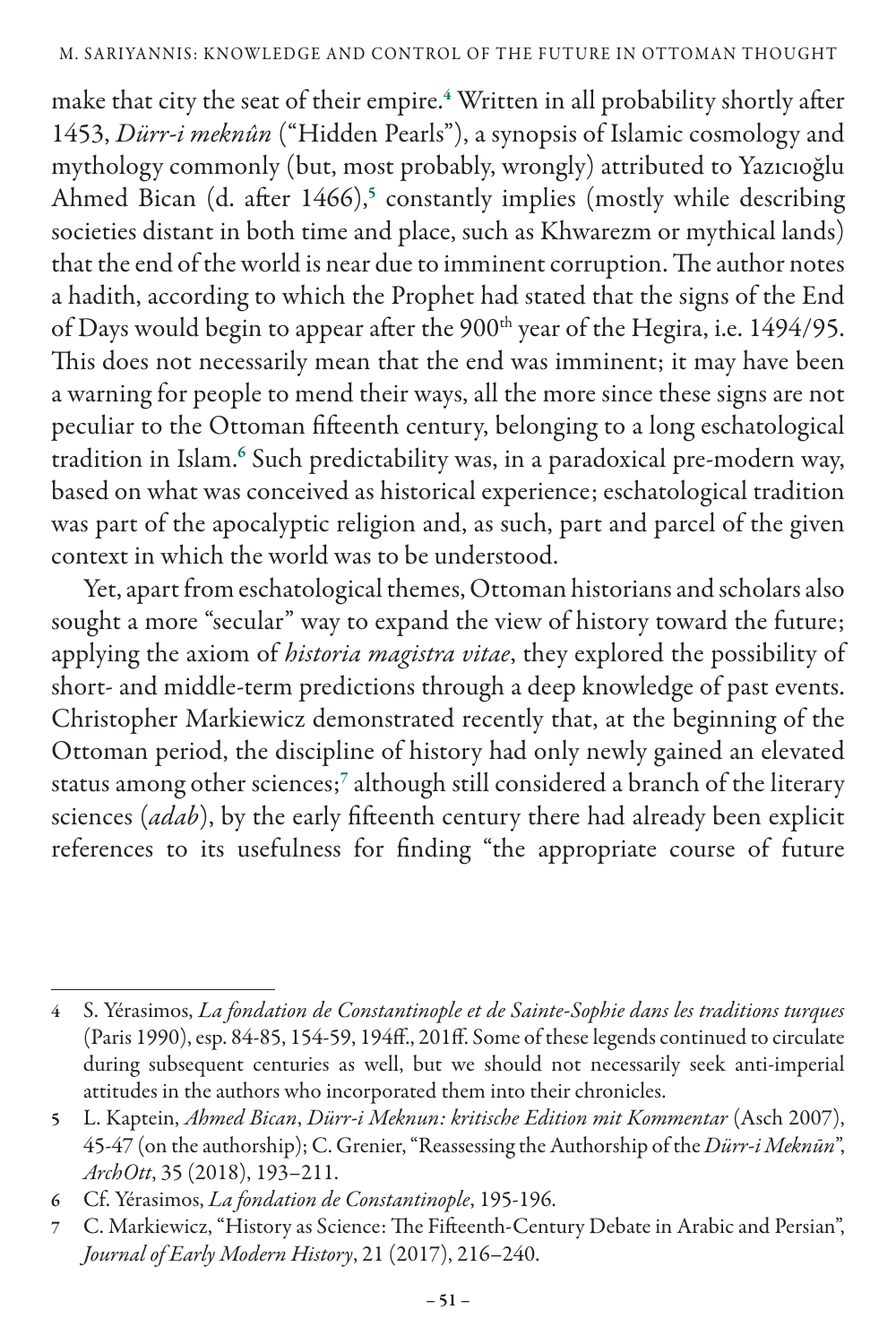action".<sup>8</sup> By the late sixteenth century, the apocalyptic climate of the year 1000 of Hijra, but more importantly the socio-economic crisis, led to authors such as Mustafa Ali (d. 1600) favouring a "dynastic cyclism": this attitude is particularly evident in his *Füsûl-i hall ü akd ve usûl-i harc ü nakd* ("The seasons of sovereignty on the principles of critical expenditure"), a short history of the Islamic world from 622 to 1592,<sup>9</sup> where, as shown by Cornell Fleischer, dynasties follow a steady pattern of rise and fall.<sup>10</sup> Ali, however, does not use the notion of laws of history that would inevitably lead to the fall of every dynasty or state; he maintains that the aim of his work was to demonstrate how a dynasty can be corrupted and how its fall can be prevented.<sup>11</sup>

It is written in a number of histories… that because there is no permanency in the highest heaven and decay and transience fixed in the constellations of the crystalline sphere… there is no culture that violent fate does not repeatedly destroy and ruin.<sup>12</sup>

For Ali, dynasties may have a time-span allotted to them, dependent on their corruption and injustice; the Ottoman dynasty, however, has special graces bestowed by God and can be perpetuated provided the Sultans keep their lands under justice and good order.<sup>13</sup>

12 Quoted in Schmidt, *Pure Water*, 145.

<sup>8</sup> Markiewicz, "History as Science", 231. This assertion, by the Timurid historian Hâfız-i Abrû, seems to have been an exception to more conservative understandings of history prevailing up to the late sixteenth century (see e.g. ibid., 234–235 on İdris-i Bitlisî).

<sup>9</sup> Ali, *Gelibolulu Mustafa Âlî, Füsûl-i hall ü akd ve usûl-i harc ü nakd (İslam devletleri tarihi, 622-1599)*, ed. M. Demir (Istanbul 2006); cf. C. H. Fleischer, "Royal Authority, Dynastic Cyclism, and "Ibn Khaldûnism" in Sixteenth-Century Ottoman Letters", *Journal of Asian and African studies*, 18:3–4 (1983), 198–220, at 177–178 and 301ff.; M. Şeker, "Political view of 'Âlî: Evaluation of the work of 'Âlî so-called 'Fusul-i harj u naqd'", in D. Panzac (ed.), *Histoire économique et sociale de l'Empire ottoman et de la Turquie (1326*–*1960). Actes du sixième congrès international tenu à Aix-en-Provence du 1er au 4 juillet 1992* (Paris 1995), 855–864.

<sup>10</sup> Fleischer, "Royal Authority", esp. 206-216; J. Schmidt, *Pure Water for Thirsty Muslims. A Study of Mustafâ 'Âlî of Gallipoli's* Künhü'l-ahbâr (Leiden 1991), 144–151.

<sup>11</sup> *Gelibolulu Mustafa Âlî, Füsûl-i hall ü akd*, ed. Demir, 60; M. Sariyannis, *A History of Ottoman Political Thought up to the Early Nineteenth Century* (Leiden 2019), 160–161.

<sup>13</sup> On this "exceptionalism under conditions" see Fleischer, "Royal Authority", 178; B. Tezcan, *The Second Ottoman Empire: Political and Social Transformation in the Early Modern World* (Cambridge – New York 2010), 57; Sariyannis, *Ottoman Political Thought*, 163–165.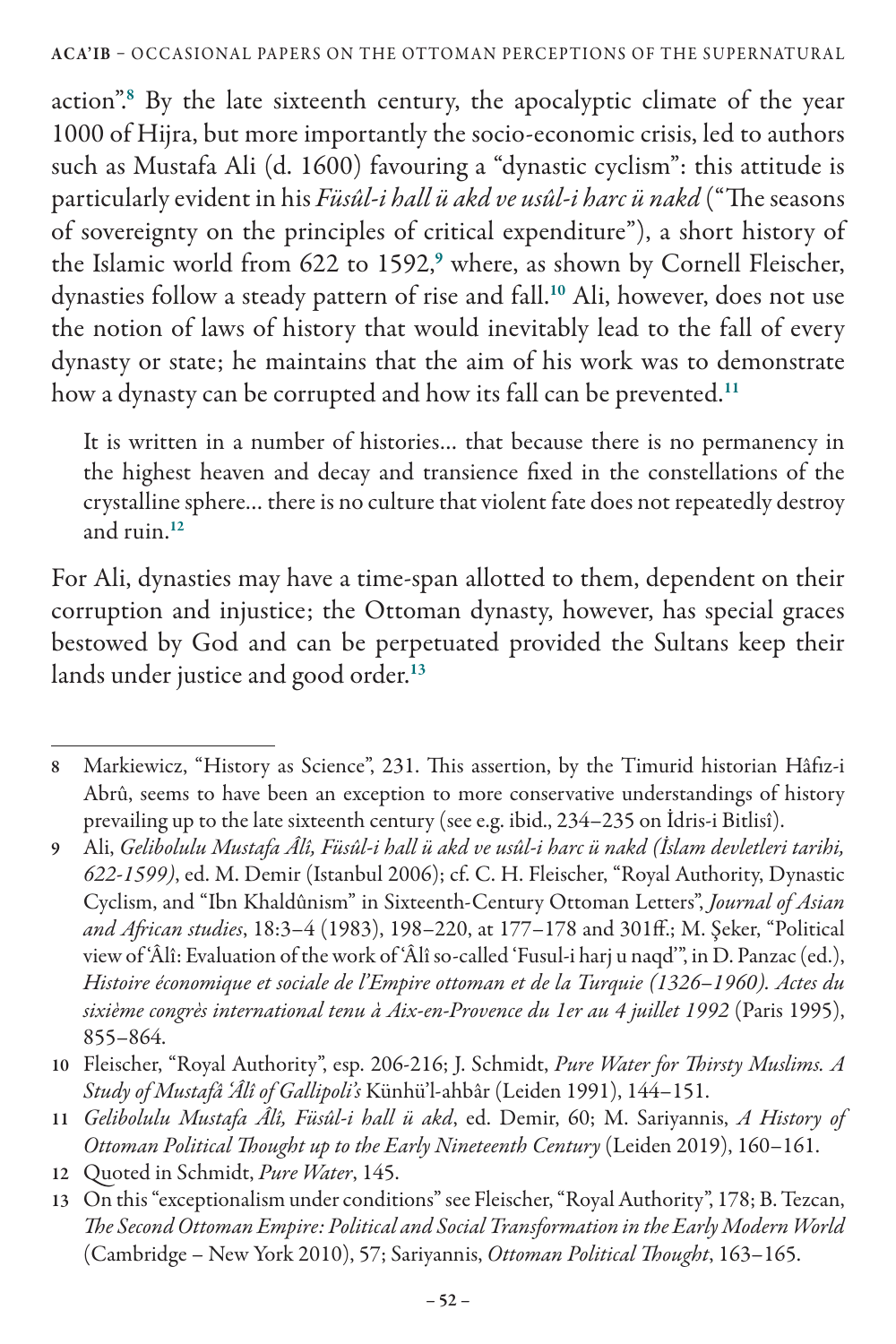It was not until the mid-seventeenth century that a sense of historical laws making the future somehow predictable by historians appeared in Ottoman letters: and it was again Kâtib Çelebi who made this step, by adopting Ibn Khaldun's theory of history and presenting it in two different versions of his work. In his political tract *Düstürü'l-amel li ıslahi'l-halel* ("Course of measures to redress the situation") and more extensively in *Takvîmü't-tevârîh* ("Chronicle of histories"), a world history chronicle compiled in 1648, Kâtib Çelebi identified Ibn Khaldun's dynasty (*dawla*) with not just state but society at large; using a complex medical simile, he then adapted Ibn Khaldun's conception of stages into an anthropomorphic vision, where a society would inevitably grow and decay and where this decay could only be delayed by a wise statesman who would apply appropriate measures just as a doctor administers appropriate medicine for each human age.<sup>14</sup> Perhaps influenced by Ibn Khaldun's thought, Kâtib Çelebi also put forth a number of "laws of history", which can safely be applied to future developments. For instance, a patricidal ruler never survived more than a year in power; viziers or chieftains who opened a ruler's way to the throne very often found their death at the latter's hands; and the sixth ruler in every dynasty lost his throne (which in the Ottoman case would relate to Murad II's abdication in favor of his son, Mehmed II).<sup>15</sup> Under the influence of Kâtib Çelebi, Ibn Khaldunist conception of the state stages became a commonplace in many works that followed, especially after the much more analytical exposition of Ibn Khaldun's theory by Na'ima (d. 1714).

Let it be known that the divine custom and God's will have ordained that the situation of every state and community is always settled in a uniform manner; it does not stay perpetually on one path, but instead moves through several periods (from one situation) to a renewed one… Thus, the different periods of a state cannot usually exceed five stages.<sup>16</sup>

<sup>14</sup> Sariyannis, *Ottoman Political Thought*, 287–295; Idem, "Ottoman Ibn Khaldunism Revisited: the Pre-Tanzimat Reception of the *Muqaddima*, from Kınalızade to Şanizade", in M. Sariyannis (ed.), *Political Thought and Practice in the Ottoman Empire. Halcyon Days in Crete IX: A Symposium Held in Rethymno, 9*–*11 January 2015* (Rethymno 2019), 251– 286, at 259–261.

<sup>15</sup> Sariyannis, *Ottoman Political Thought*, 289; Idem, "Ottoman Ibn Khaldunism Revisited", 261.

<sup>16</sup> Na'ima, *Târih-i Na'imâ (Ravzatü'l-Hüseyn fî hulâsati ahbâri'l-hâfikayn)*, ed. M. İpşirli (Ankara 2007), 1:26.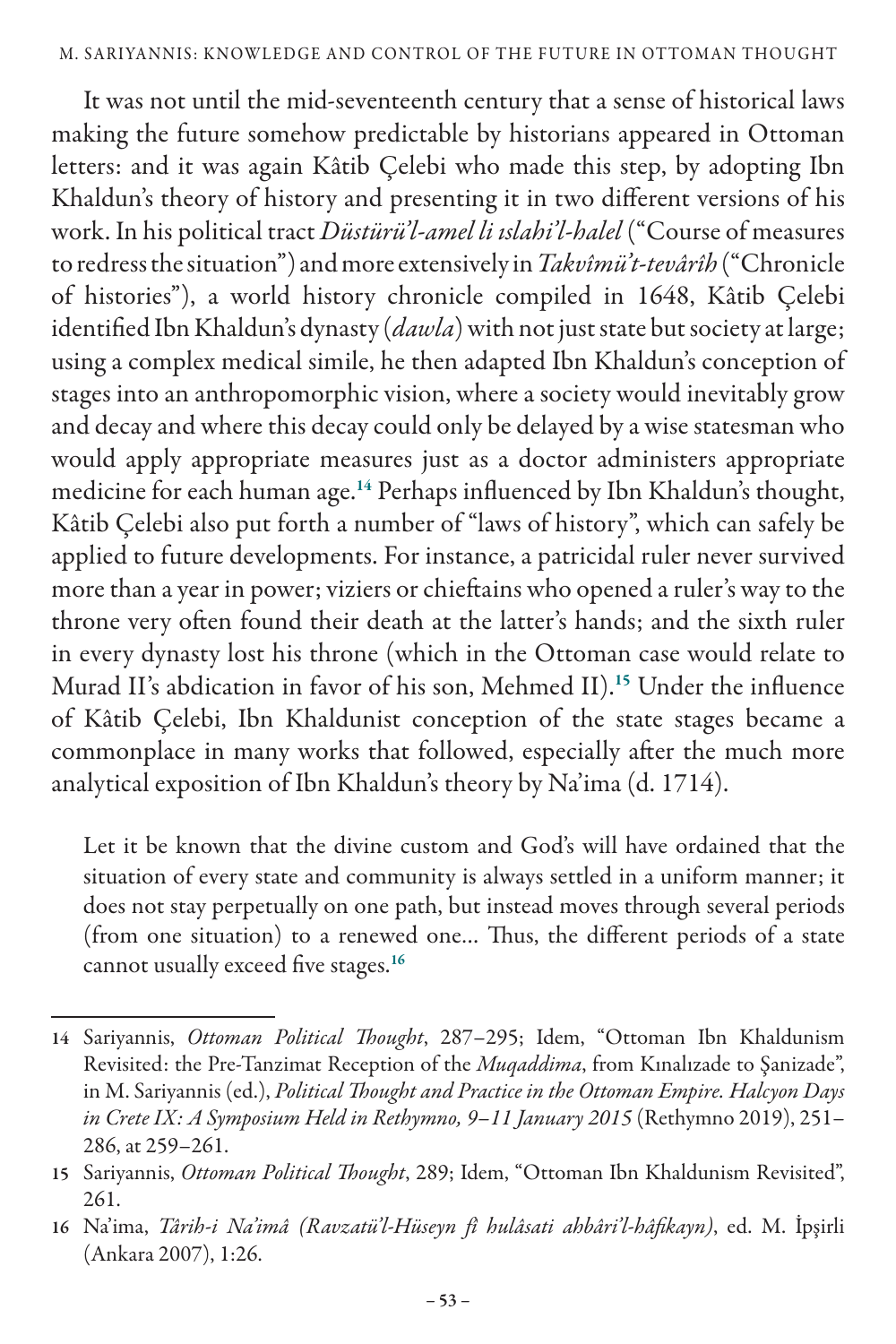Arguably this emphasis on historical laws may have contributed to a new thrust, throughout the eighteenth century, of theological debates on the limits of causality and the role of individual will.<sup>17</sup> Of course, although establishing a partial predictability of the future through history seems to have been a common denominator of Ottoman thought from the late seventeenth century on, the exceptionalism prevailing meant that there were problems in foretelling a future fall of the dynasty. Various authors responded in different ways to this problem: Ibn Khaldun's translator, the *şeyhülislam* Pirizade Mehmed Sahib Efendi (d. 1749), remarked that the Ottoman state is "eternal" and had by then already exceeded by far the time-span of 120 years set by Ibn Khaldun; others preferred to place the Ottomans in an intermediate rather than a final stage, while Kâtib Çelebi or Na'ima saw hope in administering the right measures (e.g. an interval of peace, for the latter) in order to prolong the time span ordained by historical law.<sup>18</sup>

Other visions of the future were less informed by historical experience, as they drew on a privileged contact with the supernatural; and these were usually more optimistic, although sometimes containing sharp criticism of their contemporary realities. There were a number of ways in which one could claim access to the supernatural world and, therefore, to knowledge of future events. One could categorize these ways, roughly, into three large categories: there were predictions based on a direct contact with the *ghayb*, through dreams or visions or, at any rate, miraculous epiphanies; predictions based on occult sciences connecting the Written Word, the Qur'an, with the world, namely the science of letters; and predictions based on a more materialistic (yet occult) perception of universal hierarchies, namely an astrological conception of the world.<sup>19</sup>

 $\sim$ 

<sup>17</sup> Menchinger, "Freewill, Predestination". Cf. also M. Kurz, *Ways to heaven, gates to hell. Fazlîzâde 'Alî's struggle with the diversity of Ottoman Islam* (Berlin 2011), 160ff., 193–194; Bruckmayr, "The Particular Will".

<sup>18</sup> Sariyannis, "Ottoman Ibn Khaldunism Revisited", 273, 285.

<sup>19</sup> On pre-Ottoman ways of foretelling future political events see A. Mazor, "The *Topos* of Predicting the Future in Early Mamluk Historiography", in S. Conermann (ed.), *Mamluk Historiography Revisited – Narratological Perspectives* (Göttingen 2018), 103–119.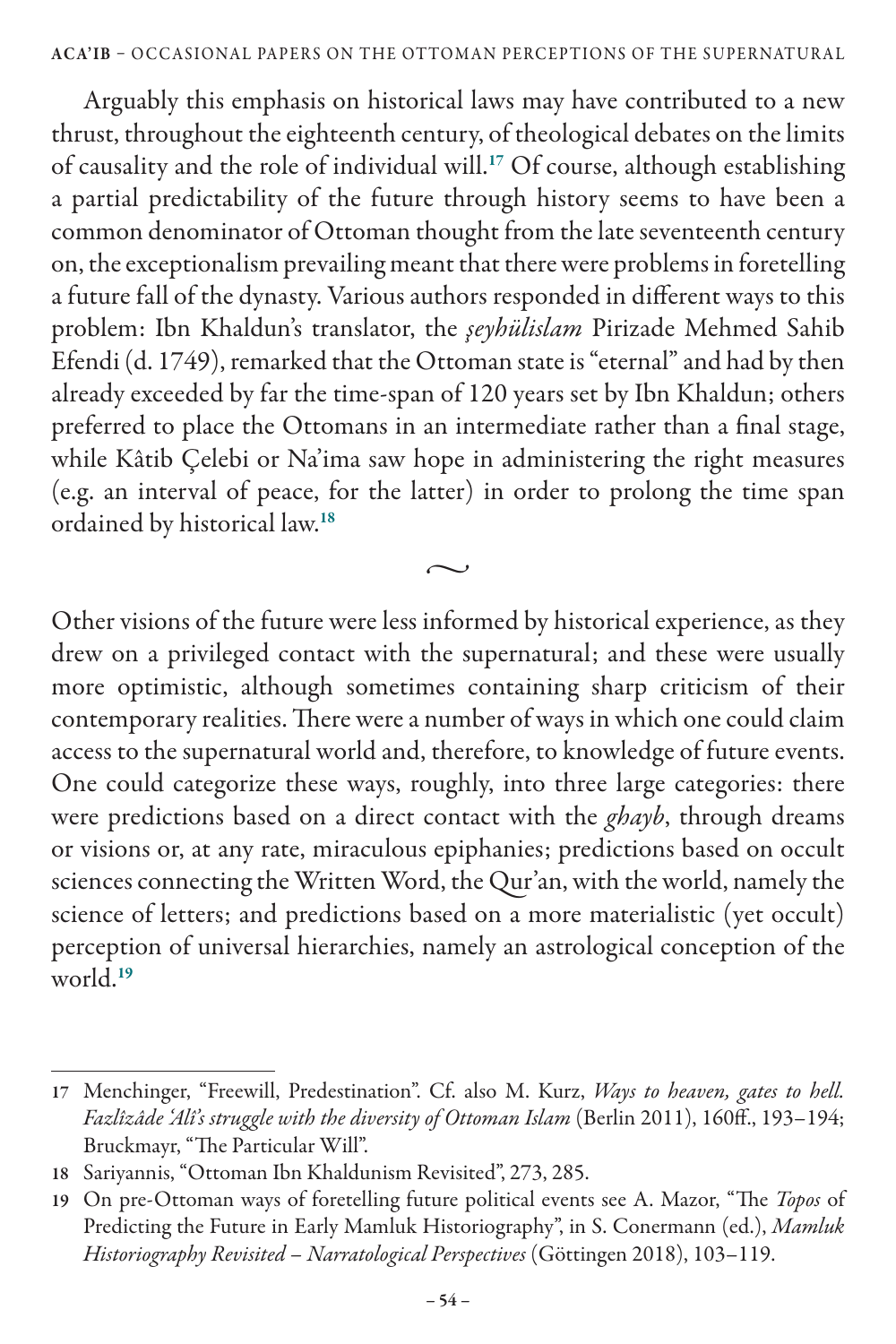The first category, visionary knowledge, was the most popular one; it required no special training or technical vocabulary, although it could also be based on an elaborate and complex philosophical background. I am referring mainly to dream interpretation, a practice completely legitimate in Islamic theology.<sup>20</sup> Indeed, oneiromancy was perhaps the most "democratic" of all occult sciences, since (the existence of elaborate handbooks notwithstanding) everybody could interpret a dream without claiming either any specialized erudition or supernatural (recte: prophetic) powers. The well-known motto, that "dreams constitute the one forty-sixth of prophecy", gave dream interpretation a status of pious science. Moreover, one could provoke a divinatory dream; this was the practice known as *istihâre*, asking God to select and decide between two or more courses by a dream or omen. We see Mustafa Ali relating how he "went to bed with the *istihare* of such-and-such question (*… deyu istihâre ile yatdım*)"; the answer comes "in the world of dreams" (*'âlem-i rü'yâda*).<sup>21</sup> The most well-known case of *istihare*, of course, is Evliya Çelebi's dream of advice, when he reportedly asked the Prophet for "travels" (*seyahat*) instead of "mediation" (*sefahat*).<sup>22</sup> Divinatory dreams abound in Ottoman literature, especially in saints' and scholars' biographies.<sup>23</sup> Those who could successfully interpret a dream were not necessarily saintly figures: Evliya claims a whole series of such interpretations made by himself, especially in dreams of his patron Melek Ahmed Pasha.<sup>24</sup> As for Mustafa Ali, again, he narrates with pride how he interpreted a dream

<sup>20</sup> The literature is quite extensive. See e.g. T. Fahd, *La divination arabe : études religieuses, sociologiques et folkloriques sur le milieu natif de l'islam* (Leiden 1966), 247–367; P. Lory, *Le rêve et ses interprétations en Islam* (Paris 2003); Ö. Felek and A. Knysh (eds), *Dreams and Visions in Islamic Societies* (New York 2012). On Ottoman oneiromancy, see C. Kafadar, *Asiye Hatun: Rüya mektupları* (Istanbul 1994); A. Niyazioğlu, "Rüyaların söyledikleri", in H. Aynur and A. Niyazioğlu (eds), *Aşık Çelebi ve şairler tezkiresi üzerine yazılar* (Istanbul 2010); Ö. Felek, "(Re)creating Image and Identity: Dreams and Visions as a Means of Murad III's Self-Fashioning", in Felek and Knysh, *Dreams and Visions*.

<sup>21</sup> Ali, *Gelibolulu Mustafa Âlî ve* Künhü'l-ahbâr*'ında II. Selim, III. Murad ve III. Mehmet devirleri*, ed. F. Çerçi, 3 vols (Kayseri 2000), II:146.

<sup>22</sup> Kafadar, *Asiye Hatun*, 37-38.

<sup>23</sup> Niyazioğlu, "Rüyaların söyledikleri"; Idem, *Dreams and Lives in Ottoman Istanbul: A Seventeenth-Century Biographer's Perspective* (London – New York 2019).

<sup>24</sup> R. Dankoff (with a historical introduction by R. Murphey), *The Intimate Life of an Ottoman Statesman, Melek Ahmed Pasha (1588-1662) as Portrayed in Evliya Çelebi's* Book of Travels (*Seyahat-name*) (New York 1991), 16–17, 69–70, 100–101, 143–146 etc.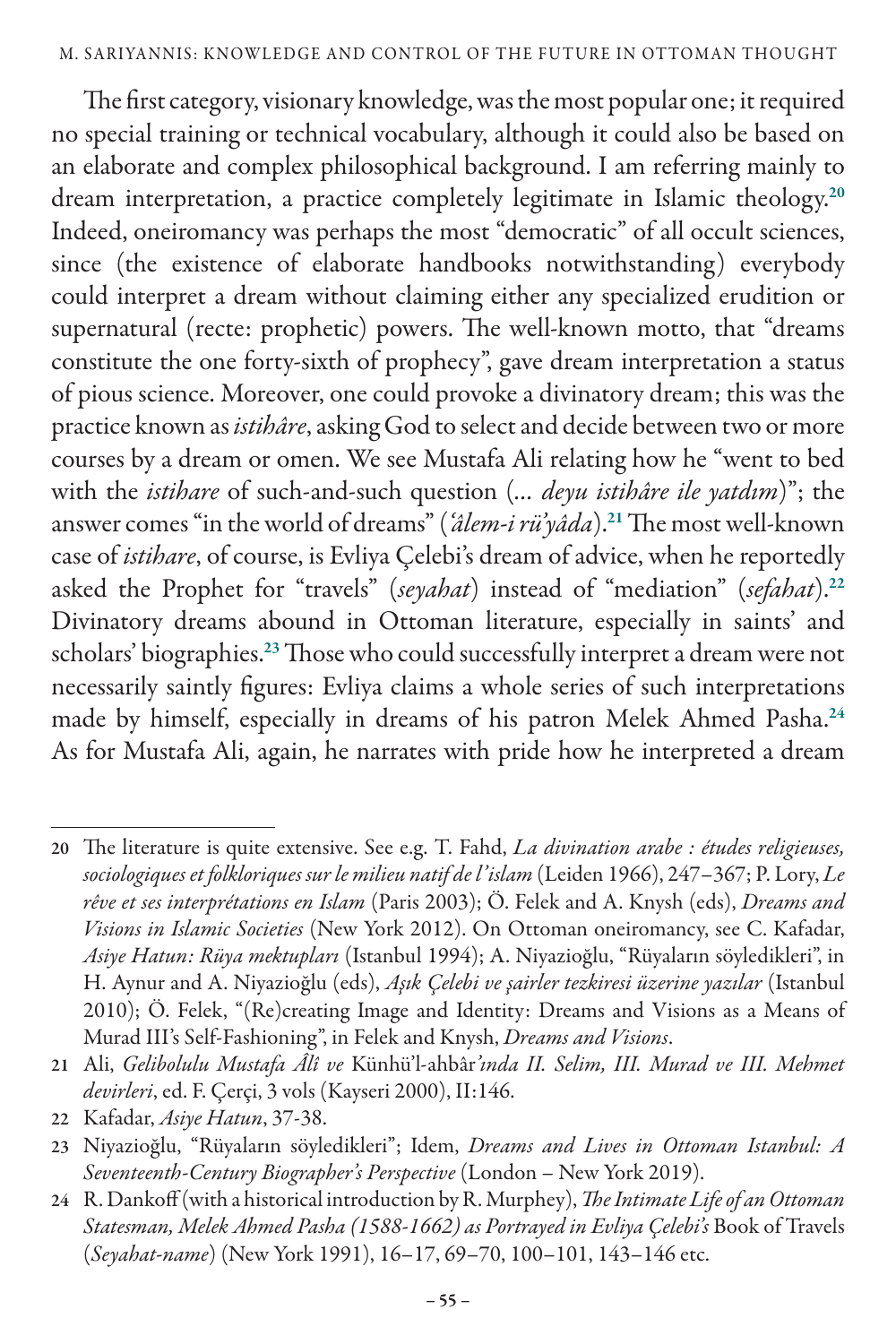seen by some "magnates and notables" foretelling Murad III's death.<sup>25</sup> On the other hand, not all dreams were considered divinatory, nor were all dreamers equally prone to have such capabilities. All oneiromancy manuals stressed the fact that dreams might come from God, from Satan or just from bodily causes.<sup>26</sup> As Akhisarî (or Saruhanî) Şeyh Mecdüddin İsa (d. 1531), a prominent Anatolian Bayrami dervish, explains, most of the common people (*avamm*) see phantasies (*hayal*); only dreams of attained Sufis can be trusted.<sup>27</sup> Similar categorizations are evident in the letters of Mahmud Hüdayî (d. 1628), who interpreted a number of dreams seen by sultans of his era.<sup>28</sup> In a combination bringing to mind geomancy, dreams were often interpreted through complex systems of transformations, where the name of a person seen in a dream would be translated to a numerical value, which then (often after a series of successive subtractions) would correspond to a certain clue to the future.<sup>29</sup>

Thanks to the work undertaken by scholars such as Cemal Kafadar, Aslı Niyazioğlu or Özgen Felek, dream interpretation constitutes perhaps the most densely studied Ottoman occult practice. Among the many Ottoman manuals, mostly following Artemidorus' and Ibn Sirin's tradition, few if any have been published (al-Nabulusi's late seventeenth-century treatise being one of them);<sup>30</sup> on the other hand, editions and studies of actual dream collections abound, ranging from anonymous scribes and women with Sufi tendencies to

<sup>25</sup> *Gelibolulu Mustafa Âlî ve* Künhü'l-ahbâr*'ında*, ed. Çerçi, III: 622.

<sup>26</sup> This distinction comes from the Hellenistic Artemidorus, who speaks of *enhypnion*, significant of things in the present, and *oneiros*, which is significant of the future, as well as of dreams coming from the body or from the soul. Artemidorus, *Artemidorus'* Oneirocritica*. Text, Translation and Commentary*, ed. D. E. Harris-McCoy (Oxford 2012), 47–49.

<sup>27</sup> İlyas b. İsa Akhisarî Saruhanî, *Şeyh İsa menâkıbnâmesi (XVI. Yüzyıl)*, ed. R. Muslu and S. Küçük (Akhisar 2010), 75-77. In another instance, he explains that dreams of opium-eaters cannot be trusted: *Şeyh İsa menâkıbnâmesi*, ed. Muslu and Küçük, 224–225.

<sup>28</sup> M. S. Güven, "Çeşitli yönleriyle Azîz Mahmûd Hüdâyî'nin mektupları", unpublished MA thesis, Marmara University, 1992, 129–130 and annex p. 61–62.

<sup>29</sup> J. Schmidt, "The Occult Sciences and their Importance in Ottoman Culture; Evidence from Turkish Manuscripts in Dutch Public Collections", *OA*, 23 (2003), 219–254 at 246; F. Turan, "Eski bir Türkçe tabirnâmede *ebced* hesabı", *Bir: Türk Dünyasi Incelemeleri Dergisi*, 9:10 (1998), 671–684.

<sup>30</sup> 'Abdel-Ghani al-Nâboulsî, *Merveilles de l'interprétation des rêves*, ed. A. Haridi (Paris 2012).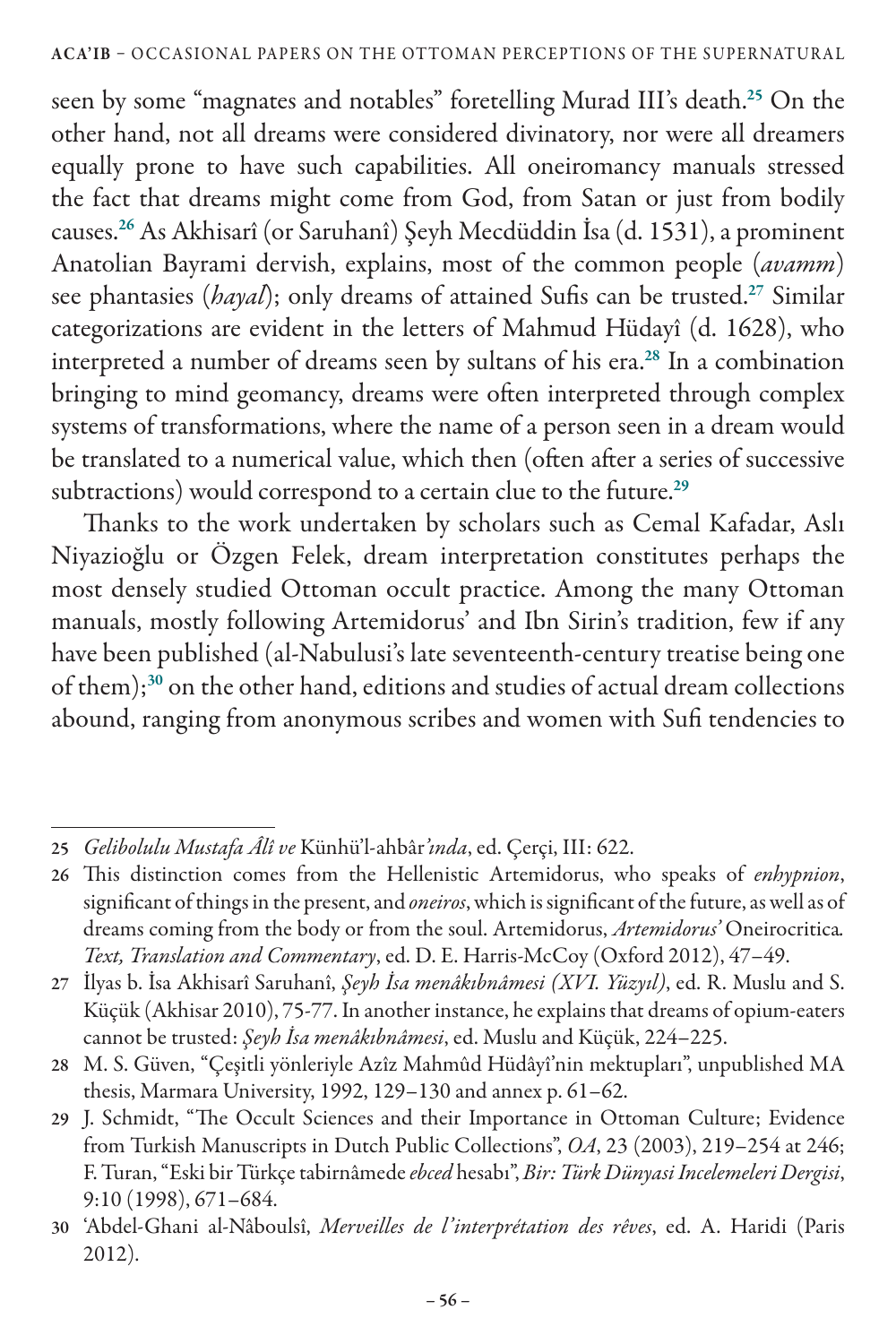no less than Sultan Murad III himself.<sup>31</sup> The studies mentioned highlighted the fluidity of states of mind between sleep and wakefulness: a whole series of terms (*rüya*, *vakı'a*, *ilham*), meaning "vision" or "epiphany", covered various states of conscience which now would be described as half-asleep or halfawake. For instance, most of Mahmud Hüdayî's dreams were experienced while he was dozing off.<sup>32</sup> Apart from dreams complete, voices could be heard, glimpses could be seen, and presences could be sensed. Murad III often heard God's voice praising him; most often, it was dead people that appeared giving advice or a taste of the Hereafter.<sup>33</sup> One century later, the Damascene sheikh al-Nabulusi had to warn against taking *ilham* (but also dreams) as something more than a strictly personal revelation, especially against their use as binding argument for legal rulings; $34$  such debates seem to have been recurring in the early eighteenth century as well.<sup>35</sup>

If one was to seek a rational explanation of how such apparitions, visions and dreams connected the soul with the supernatural, there were less or more elaborate theories. Perhaps the most refined one, originating in al-Suhrawardi and Ibn Arabi's philosophy, postulated that beside the corporeal world of physical entities (*âlem-i mulk*) there is a spiritual world (*âlem-i ceberût*), a world of images (*âlem-i misâl*), where one finds oneself while dreaming, and an incorporeal world (*âlem-i melekût*), the world of God and of angels, where

<sup>31</sup> C. H. Fleischer, "Secretaries' Dreams: Augury and Angst in Ottoman Scribal Service", in I. Baldauf and S. Faroqhi (eds), *Armağan -Festschrift für Andreas Tietze* (Praha 1994), 77–88; Kafadar, *Asiye Hatun*; Ö. Felek, *Kitâbü'l-menâmât: Sultan III. Murad'ın rüya mektupları* (Istanbul 2012).

<sup>32</sup> Güven, "Çeşitli yönleriyle Azîz Mahmûd Hüdâyî'nin mektupları", 131 and annex p. 14, 28.

<sup>33</sup> Niyazioğlu, *Dreams and Lives*, 91ff.; *Şeyh İsa menâkıbnâmesi*, ed. Muslu and Küçük, 177- 179.

<sup>34</sup> J. P. Allen, "Reading Mehmed Birgivî with ʿAbd al-Ghanī al-Nābulusī: Contested Interpretations of Birgivî's al-Ṭarīqa al-Muḥammadīya in the 17th-18th Century Ottoman Empire", in L. Demiri and S. Pagani (eds), *Early Modern Trends in Islamic Theology: ʿAbd al-Ghanī al-Nābulusī and his Network of Scholarship* (Tübingen forthcoming).

<sup>35</sup> M. Gel, "Debating Sufi Knowledge in the Eighteenth-Century Ottoman Thought: An Analysis of the Saçaḳlīzāde-'Alamī Debate on Divine Inspiration (*'ilm al-ladunn*)", *Nazariyat*, 4:3 (2018), 119–168.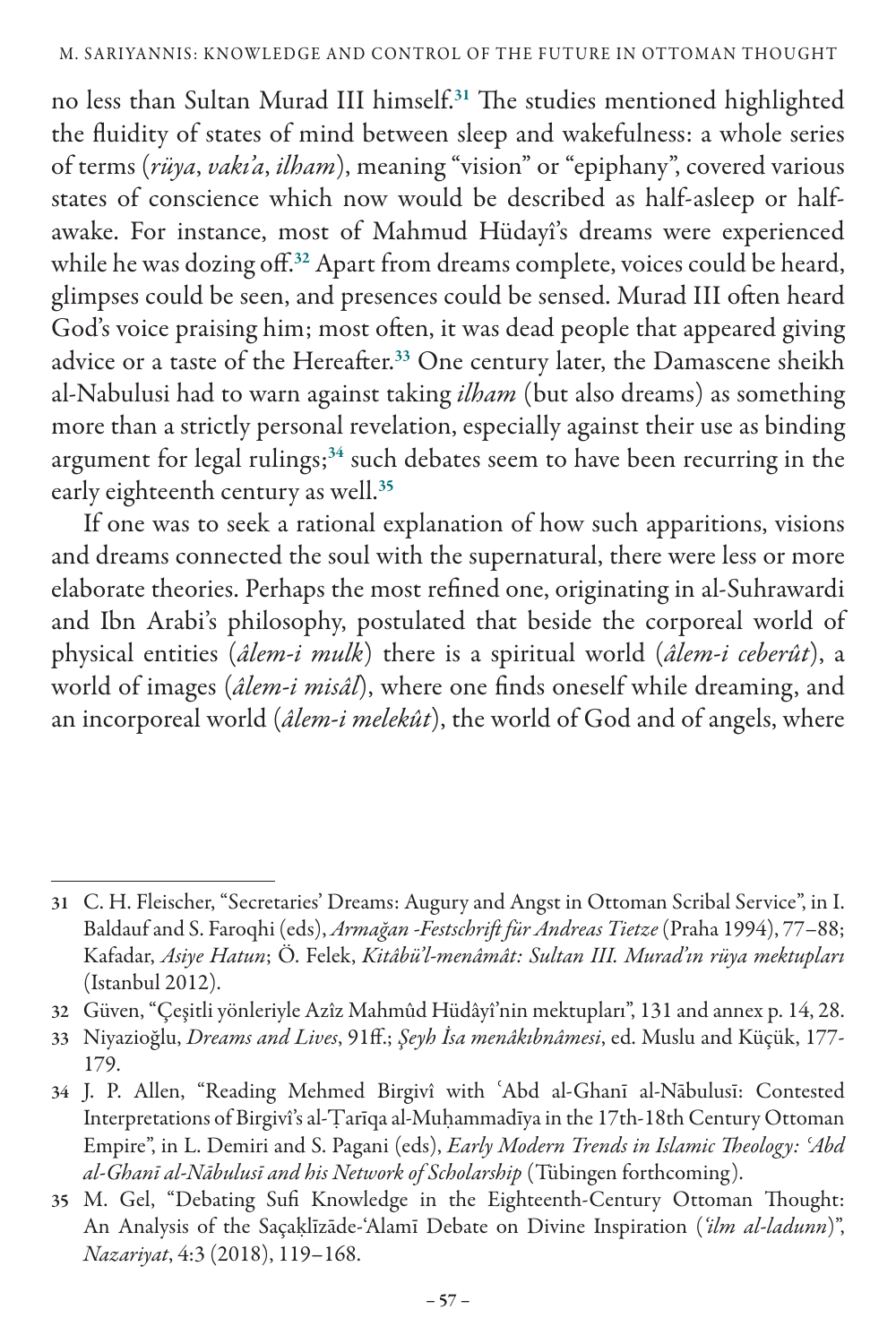one goes after death.<sup>36</sup> Ottoman versions of this theory were often simpler or differed, sometimes lacking the world of images. According to Şükrullah Efendi, for instance, there are three spheres: the world of *ceberût*, the world of *melekût* and the world of angels. The first world is the divine sphere, the essence of the Creator of Existence (*vacibü'l-vücûd*), inaccessible to human knowledge; only with great effort can the intellect and the soul have a glimpse of the properties of God. The world of *melekût* has been called "world of truth", "world of reality", "world of meaning", but also "world of the occult" (*gayb*). The essence of this world is the emanation (*feyz*) of the world of *ceberût*. Finally, the world of angels is in fact the visible and created world: its essence is the world of the bodies and of the senses. Now man's nature combines the two latter worlds: the soul, the intellect and the spirit belong to the world of meaning (the *melekût*), whereas the body belongs to the world of forms (the angel world).<sup>37</sup> The human spirit (its component tending toward the good and the divine, that is), though, may be informed of the world of *ceberût*. 38 The world of images, identified with the more ambiguous term of *barzakh* or intermediary sphere, is also seen as the origin of dreams and the place the souls of the just resided after death in Niyazi-i Mısri's (d. 1694) work.<sup>39</sup>

In addition to dreams and dream-like visions, recourse to instant divine inspiration may also be considered a form of visionary divination. I refer to practices such as bibliomancy, various forms of divination and even geomancy; the latter is arguably the most "scientific" of these practices, however it was also based on attaining a status of inspiration at the moment one drew the initial signs, which then would be explained after a series of specific trans-

<sup>36</sup> *EI2* , s.v. "'Alam" (L. Gardet); F. Rahman, "Dream, Imagination and *'Ālām al-mithāl*", *Islamic Studies*, 3 (1964), 167–180; H. Corbin, « Le songe visionnaire en spiritualité islamique », dans R. Caillois and C. E. Grunebaum (éds), *Le Rêve et les sociétés humaines* (Paris 1967), pp. 380–406.

<sup>37</sup> Şükrullah Efendi, *Behcetü't-tevârîh: tarihin aydınlığında*, ed. H. Almaz (Istanbul 2010), 87.

<sup>38</sup> *Behcetü't-tevârîh*, ed. Almaz, 91. See also e.g. Güven, "Çeşitli yönleriyle Azîz Mahmûd Hüdâyî'nin mektupları", annex 139 and 13–14.

<sup>39</sup> D. Terzioğlu, "Sufi and dissident in the Ottoman Empire: Niyazi Misri (1618-1694)", unpublished Ph.D. dissertation, Harvard University, 1999, 377, 386; Kurz, *Ways to Heaven*, 117. Cf. Kınalızâde Ali Çelebi, *Ahlâk-ı Alâî*, ed. M. Koç (Istanbul 2007), 91: "*berzah âleminde… âlem-i misâlden müstemeddir*". On the identification of barzakh with the "world of images" by Ibn Arabî see *EI*<sup>3</sup>, s.v. "Barzakh, Şūfī understanding" (S. Bashier).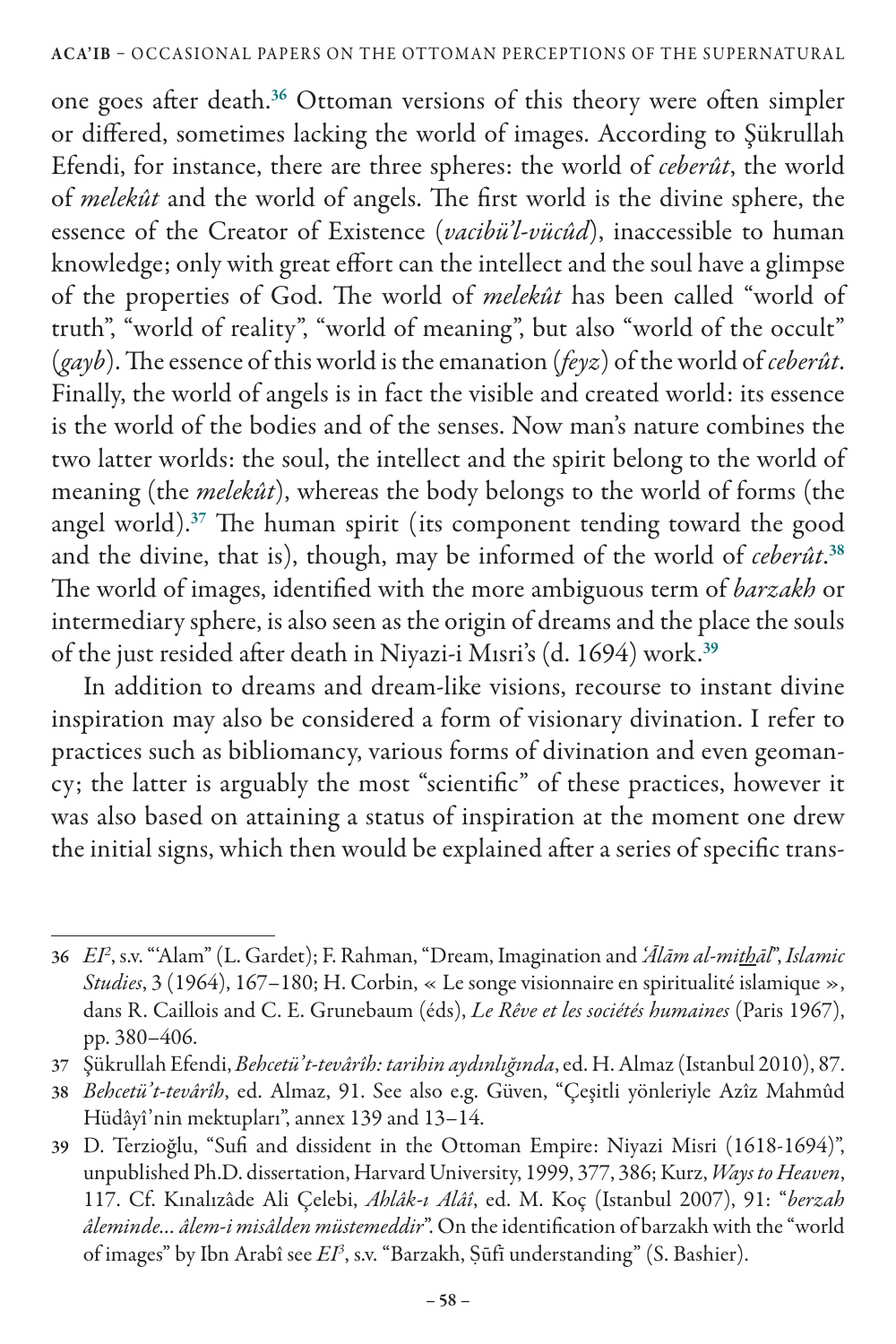formations.40 Ibn Khaldun describes divination as the lowest echelon of prophetic practice, being a divine gift granted to privileged individuals. According to al-Qazwini, among the human souls some possess the faculty of knowing the names of the spirits: these souls are those of prophets and saints, of physiognomists, and of soothsayers, who "receive spiritual knowledge and see through it the contingencies of beings which appear in dreams and in other manifestations". The point that underlies beneath all these methods is (in Maria Mavroudi's words) "to allow divine providence, in the form of chance, to intervene in order to help humans predict the future or reach a decision".<sup>41</sup> Even in this aspect, however, the main problem caused by all divinatory practices in Islam—and, for that matter, in all monotheistic religions as well as in other philosophical systems—is that by foreseeing the future they challenge man's moral freedom, be it for sin or for salvation.<sup>42</sup>

Even Quranic bibliomancy, i.e. divination through the holy text of Islam, was regarded as illicit, although there had been numerous attempts of putting forth "licit" methods. One of them, *istikhara*, was based on the idea of submitting to God's will for guidance on a choice; but even then, according to some scholars, divination (*tafa'ul*) or seeking an insight into the future was strongly condemned, since knowledge of the future was an exclusive privilege of God's. But, as Serpil Bağcı and Massumeh Farhad note, at least by the fifteenth century "the line between consulting the Koran for divine guidance and making a choice (*istikhāra*) or for an augury (*tafa'ul*) were blurred at best".<sup>43</sup> Published *falname*s (some of which employed an elaborate system of choosing a prophet and then having an augury according to this choice) often seem

<sup>40</sup> See Fahd, *La divination arabe*, 196–204; E. Savage-Smith and M. B. Smith, "Islamic Geomancy and a Thirteenth-Century Divinatory Device: Another Look", in E. Savage-Smith (ed.), *Magic and Divination in Early Islam* (Aldershot 2004), 211–276; M. Melvin-Koushki, "Persianate Geomancy from Tusi to the Millenium: A Preliminary Survey", in N. El-Bizri and E. Orthmann (eds), *Occult Sciences in Premodern Islamic Culture* (Beirut 2018), 151–199.

<sup>41</sup> M. Mavroudi, "Islamic Divination in the Context of Its 'Eastern' and 'Western' Counterparts", in M. Farhad and S. Bağcı (eds), *Falnama: The Book of Omens* (Washington 2009), 222–229 at 225.

<sup>42</sup> Mavroudi, "Islamic Divination", 229.

<sup>43</sup> S. Bağcı and M. Farhad, "The Art of Bibliomancy", in Farhad and Bağcı (eds), *Falnama*, 20–25, at 20.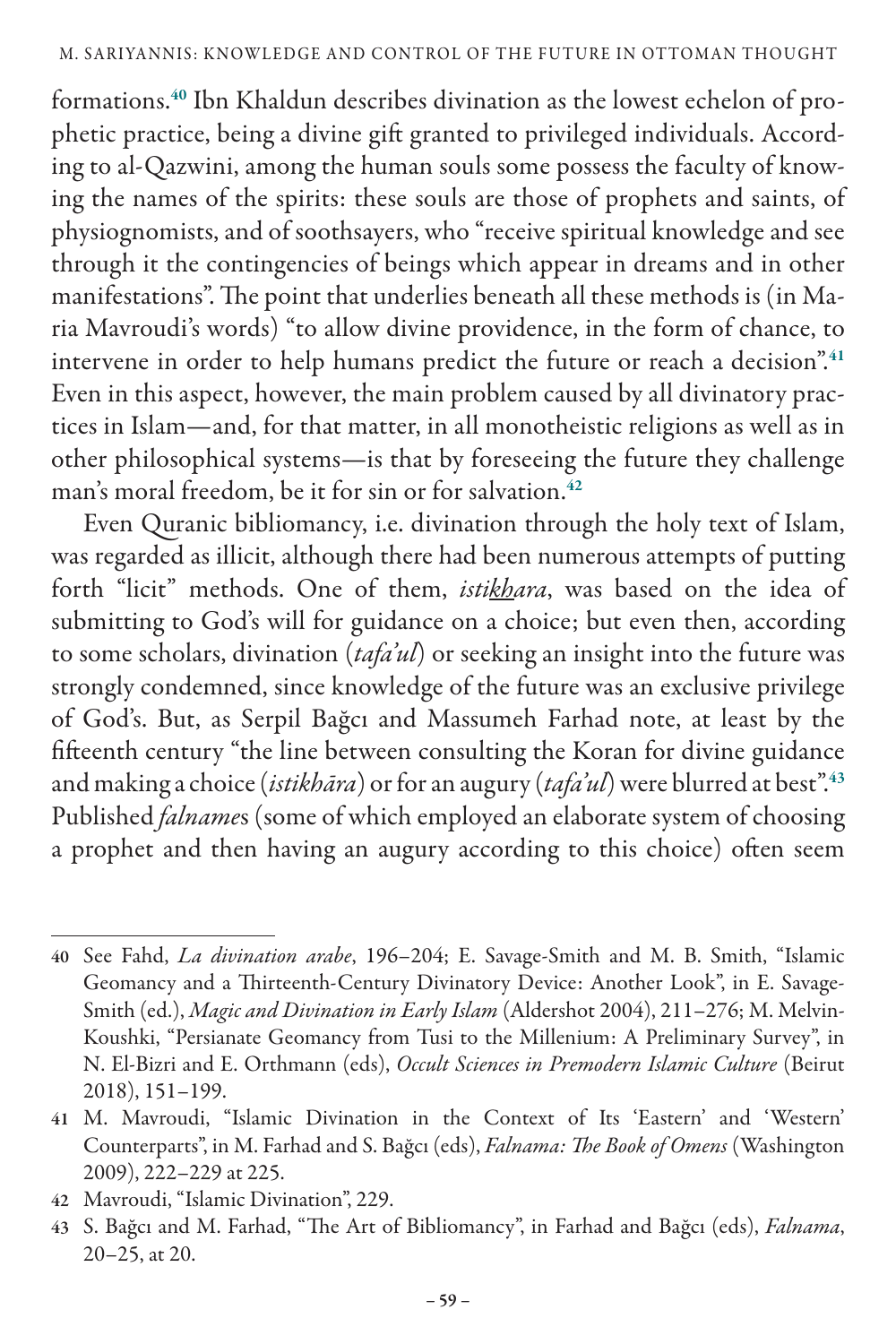to be oriented to divination rather than guidance.<sup>44</sup> Geomancy functioned in a similar way, both because its initial set of forms was acquired through inspiration and because it was mostly used for augury and choices rather than complete prognostications.<sup>45</sup> On the other hand, bibliomancy through other texts, such as the poems of Hafiz or Rumi, though quite common does not seem to have had any theological basis at all. Instead, their function was based loosely on the cosmological concepts of microcosm and macrocosm: this is implied by the instructions for using *falname*s or divination manuals, where one can see a correspondence between letters, planets or astrological mansions, animals and plants, and religious figures.<sup>46</sup> Another interpretation underscored the relation of the pictures used for augury with the past, rather than the future, implying that prognostication would be based on historical analogies. In the preface of a *Falname* prepared for Ahmed I by the Grand Vizier-to-be Kalender Pasha (d. 1616), we read:<sup>47</sup>

When in ancient times mankind first stepped into the expanse of the world and looked upon the situation of the world as an example, mystics and ecstatics who fully understand and comprehend the external form of the world have confirmed that the history of the past nations is a manual for people and that it is appropriate to learn a lesson in any and every affair from those who have preceded. It is especially right for mighty rulers… to look upon the tales of prophets and saints and the adventures of past rulers, to contemplate their beginnings and ends, and to comprehend the final end of their affairs from them. To that end they have filled pages with indications and allusions to the physical shapes of events that happened to past rulers… so that, by means of augury from whichever of those pages is opened, the seeker of the augury can apply to his own situation whatever

<sup>44</sup> See e.g. Ö. Şenödeyici, "Tradition of Fortune Telling with the Name of the Prophet and Three Written Works about it", *Gazi Türkiyat*, 14 (2014), 67–104; Ö. Şenödeyici and H. S. Kosik, "En muteber kaynaktan gaybı öğrenmek: bir Kuran falı manzumesi", *Littera Turca. Journal of Turkish Language and Literature*, 1:1 (2015), 71–96; H. S. Kosik, "Müellifi bilinmeyen manzum bir Kur'ân falı", *Littera Turca. Journal of Turkish Language and Literature*, 3:4 (2017), 127-141; Schmidt, "The Occult Sciences", 237–240.

<sup>45</sup> See Schmidt, "The Occult Sciences", 240-244 for a series of manuscripts dated up to the early 1900s.

<sup>46</sup> See Bağcı and Farhad, "The Art of Bibliomancy".

<sup>47</sup> Farhad and Bağcı (eds), *Falnama*, 296 and cf. S. Bağcı, "The Falnama of Ahmad I (TSM H.1703)", in ibid., 75. This careful phrasing, though, might be attributed to the Sultan's hostile attitude to pictorial representation (ibid.).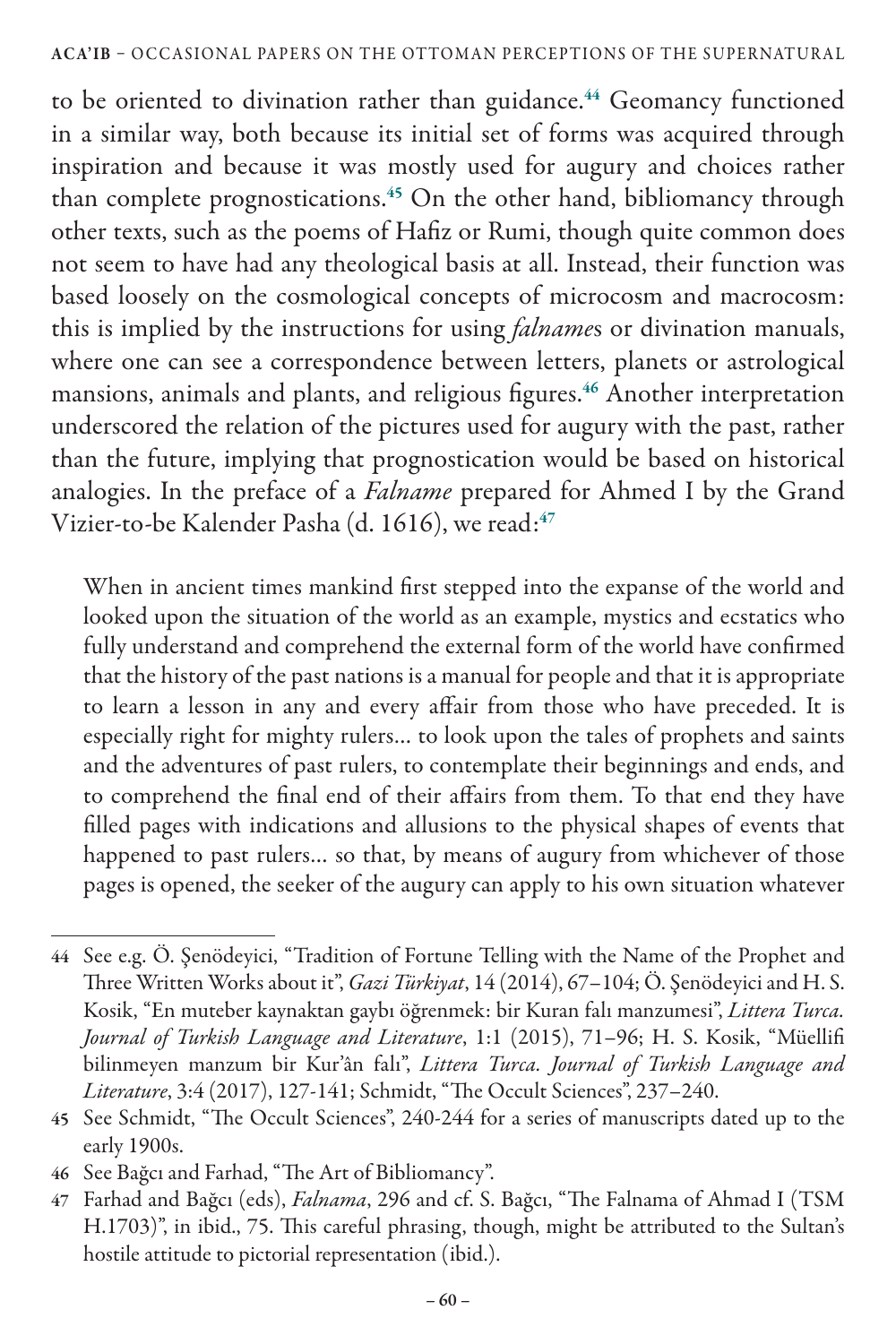is depicted of the history of the prophets and rulers on that page, make an analogy from those situations with his own desire, and act accordingly. If you wish power and glory to increase for you, let your gaze always be upon past events.

Instances of visionary foresight abound in Ottoman sources. In the words of Akhisari Isa, "the saints (*evliya*) have access to the hidden world (*gayb*) through dreams and inspirations (*rüya ve ilham*)".<sup>48</sup> But other ways were also possible: a special category of *falname*s, the *ihtilâc-nâme*s, interpreted involuntary movements of the parts of one's body as signs for the future.<sup>49</sup> Mustafa Ali relates that "according to the experience of the wise, whenever a Sultan is enthroned they wait diligently and they take an omen, good or bad (*tefe'ül ü tatayyur kılurlar*), from the first words that come out of his mouth. They have found with many ways that such words emerge truly wise (*li-hikmet idüğini*)." In the example he cites, Murad III's first words after his inauguration were "I am hungry", and indeed there was great dearth and scarcity of provisions during his reign.<sup>50</sup>

A rare and fascinating example of visionary knowledge of future events is the so-called *Papasnâme* ("The priest's book"), written by Derviş Mehmed, a Christian priest turned Muslim. Its manuscripts are all dated after 1651,<sup>51</sup> but some internal evidence suggests that its initial version must have been compiled at the end of the sixteenth century.<sup>52</sup> The author relates how he was wondering about the grim prospects of the Ottoman dynasty, when a sheikh, named Abdurrahman, explained that "angels, prophets and saints can have knowledge of the hidden future" (*gayb olacağın bilseler*), because God has told them with various visions (*vâkı'a*, *düş*). The reality of such visions depends on the dreamer; a vision does not make the saint but the saint gets (prophetic)

<sup>48</sup> *Şeyh İsa menâkıbnâmesi*, ed. Muslu and Küçük, 194.

<sup>49</sup> S. Özyaşamış Şakar, "Bir Türk fal kitabı: ihtilâc-nâme", *Türk Kültürü İncelemeleri Dergisi*, 22 (2010), 213–228.

<sup>50</sup> *Gelibolulu Mustafa Âlî ve* Künhü'l-ahbâr*'ında*, ed. Çerçi, II: 240.

<sup>51</sup> See T. Krstić, *Contested conversions to Islam. Narratives of religious change in the early modern Ottoman Empire* (Stanford 2011), 116–118. Here I use the MSS of Vienna, Österreichische Nationalbibliothek MS Mixt 689 (1651) and Istanbul, Süleymaniye Kütüphanesi, Saliha Hatun 112/2 (1685/6). The text is to be published by Günhan Börekçi and Tijana Krstić; I wish to thank them both for their permission and help. A very short synopsis in Sariyannis, *Ottoman Political Thought*, 177–179.

<sup>52</sup> On this dating, see Sariyannis, *Ottoman Political Thought*, 177fn60.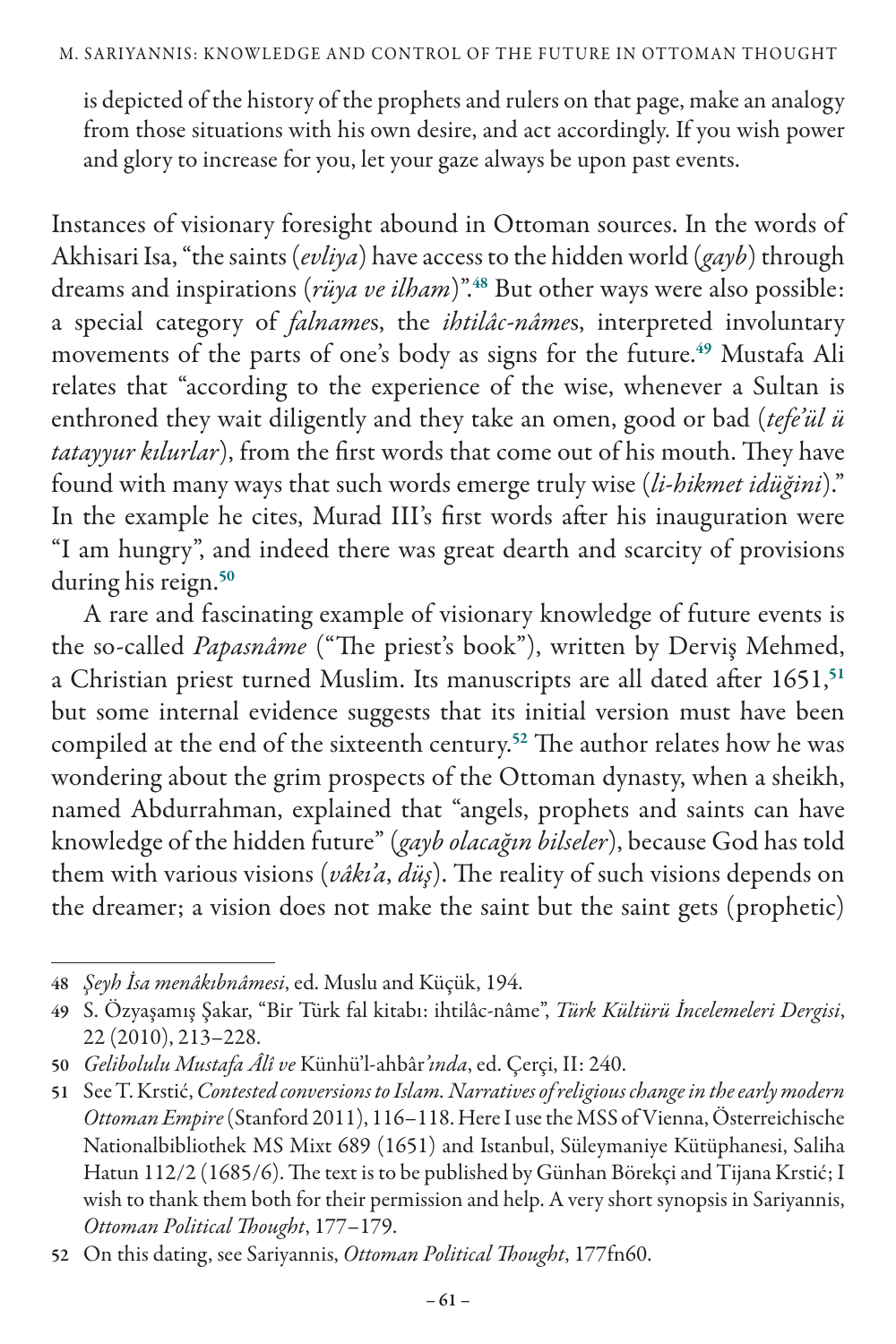## ACA'IB – OCCASIONAL PAPERS ON THE OTTOMAN PERCEPTIONS OF THE SUPERNATURAL

visions (*düş evliya etmez amma evliya düş uyur*). After a long discussion on the need to distinguish between rightly-guided and ignorant mystics (*ulema* is the word used), the sheikh brings as an example the dream of Osman Gazi and claims that he also had such knowledge granted by God (*Hakk… bana bildürmişdür*). He explains at length the divine plan for humanity and urges the author to ritually prepare, *abdest* and all, so that he may see the signs (*bu 'alâmetleri sana gösterem*). Indeed, after preparing himself, the author stands near the sheikh and the vision begins:

I prayed and went near the sheikh; he held my right hand with his left hand and said to me: "close your eyes". I closed my eyes and then he said: "Open your eyes". I opened my eyes and found ourselves at the small wall at the west of Ayasofya, opposite the gate of the palace. I saw a great tumult coming from the gate and became afraid; when I gathered my mind I saw Sultan Mehmed coming out of the gate.<sup>53</sup>

All the future seventy sultans of the Ottoman dynasty up to the End of Days appear in succession with various symbolic forms (ships, lions etc.), which the sheikh interprets to the author. Thus, the sultans to come (bearing the already used Ottoman royal names but also other Muslim names, such as Hasan or Edhem) are prophesied to take not only the cities and territories of traditional enemies (Moscow, Vienna or Rome) but also Spain, Germany, France, England, China and the Americas. Setbacks are also predicted, due either to infidel rebellions or to corrupt or tyrannical sultans, but eventually the whole world is to succumb to the warriors of faith. Along with the story of conquests and battles, there are also reforms and measures of interior policy: a massacre of the Jews of Istanbul (they are to return some generations later), prohibitions of wine, drugs or idle life, obligatory freeing of slaves after seven years of service and so on.

A second category of ways through which to foresee the future was again related with the supernatural, but in a more rational manner—or, in Edgar W. Francis' words, using "mechanical rather than spiritual methods" (but still in a

 $\sim$ 

<sup>53</sup> SK, Saliha Hatun 112/2, fol. 10a-b.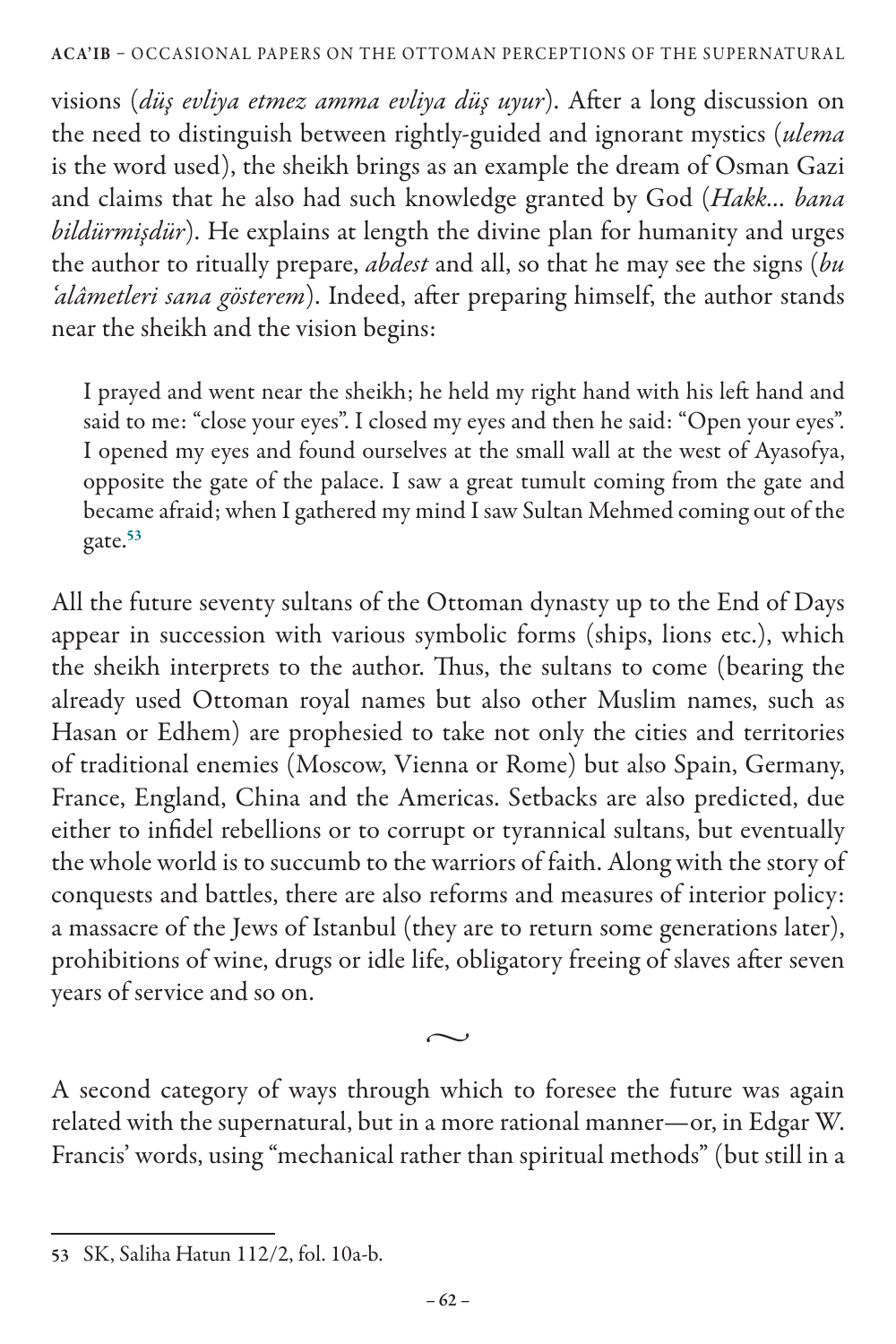spiritual vision of the world).<sup>54</sup> Largely due to the immensely influential figure of Abdürrahman al-Bistami (d. 1454),<sup>55</sup> the beginning of the Ottoman imperial age coincided with the great blooming of the "science of letters", meaning a set of ideas and concepts ascribing divine meaning to the letters of the Arabic alphabet and inventing techniques of using them as symbols and markers of the divine plans and works. With deep roots in Islamic theology (but also in the Jabirean alchemy, which claimed that every metal has a certain proportion of qualities, reflected in the letters of its Arabic name),<sup>56</sup> this theory received its first full exposition in Ibn Arabi's works. Since the Qur'an was considered (universally after the end of the ninth-century debate with the Mu'tazilites) as *written* in the heavens (*umm al-kitab*), i.e. as an uncreated property (not just the word) of God, co-eternal with Him, each letter of each *sura* would be part of this property, and thus incorporated in the hierarchies and correspondences of heaven and earth. As philosophical systems based on the emanation of intelligence through angels (al-Farabi, Ibn Sina, al-Suhrawardi) had already emerged, angels were identified with letters (for Ibn Arabi) and with *sura*s of the Qur'an (al-Buni).<sup>57</sup> Abu l-Abbas Ahmad b. Ali l-Buni (d. 1225?), with the *Corpus Bunianum*<sup>58</sup> ascribed to his name, and first and foremost with "The great sun of knowledge" (*Shams al-ma'arif al-kubrā*), was the main exponent of the lettrist interpretation:

<sup>54</sup> E. W. Francis, "Magic and Divination in the Medieval Islamic Middle East", *History Compass*, 9:8 (2011), 622–633 at 624 (citing Fahd, *La divination arabe*, 524–526, who does not use these terms).

<sup>55</sup> D. Grill, «Esotérisme contre hérésie: 'Abd al-Rahmân al-Bistâmî, un représentant de la science des lettres à Bursa dans la première moitié du XVe siècle», in G. Veinstein (ed.), *Syncrétismes et hérésies dans l'Orient seldjoukide et ottoman (XIVe-XVIIIe siècle). Actes du Colloque du Collège de France, octobre 2001* (Paris – Louvain 2005), 183–195; C. H. Fleischer, "Ancient Wisdom and New Sciences: Prophecies at the Ottoman Court in the Fifteenth and Early Sixteenth Centuries", in Farhad and Bağcı (eds), *Falnama*, 231–244; J.-Ch. Coulon, *La magie en terre d'Islam au Moyen Âge* (Paris 2017), 229–232; Idem, "Building al-Buni's Legend: The Figure of al-Buni through Abd al-Rahman al-Bistami's *Shams al-afaq*", *Journal of Sufi Studies*, 5:1 (2016), 1–26.

<sup>56</sup> Coulon, *La magie en terre d'Islam*, 113–119; P. Lory, *Alchimie et mystique en terre d'Islam*  (Paris 1989), 130-150.

<sup>57</sup> P. Lory, *La science des lettres en Islam* (Paris 2017), 30–31.

<sup>58</sup> On this corpus see Coulon, *La magie en terre d'Islam*, 219–229; N. Gardiner, "Esotericist Reading Communities and the Early Circulation of the Sufi Occultist Ahmad al-Buni's Works", *Arabica*, 64 (2017), 405–441.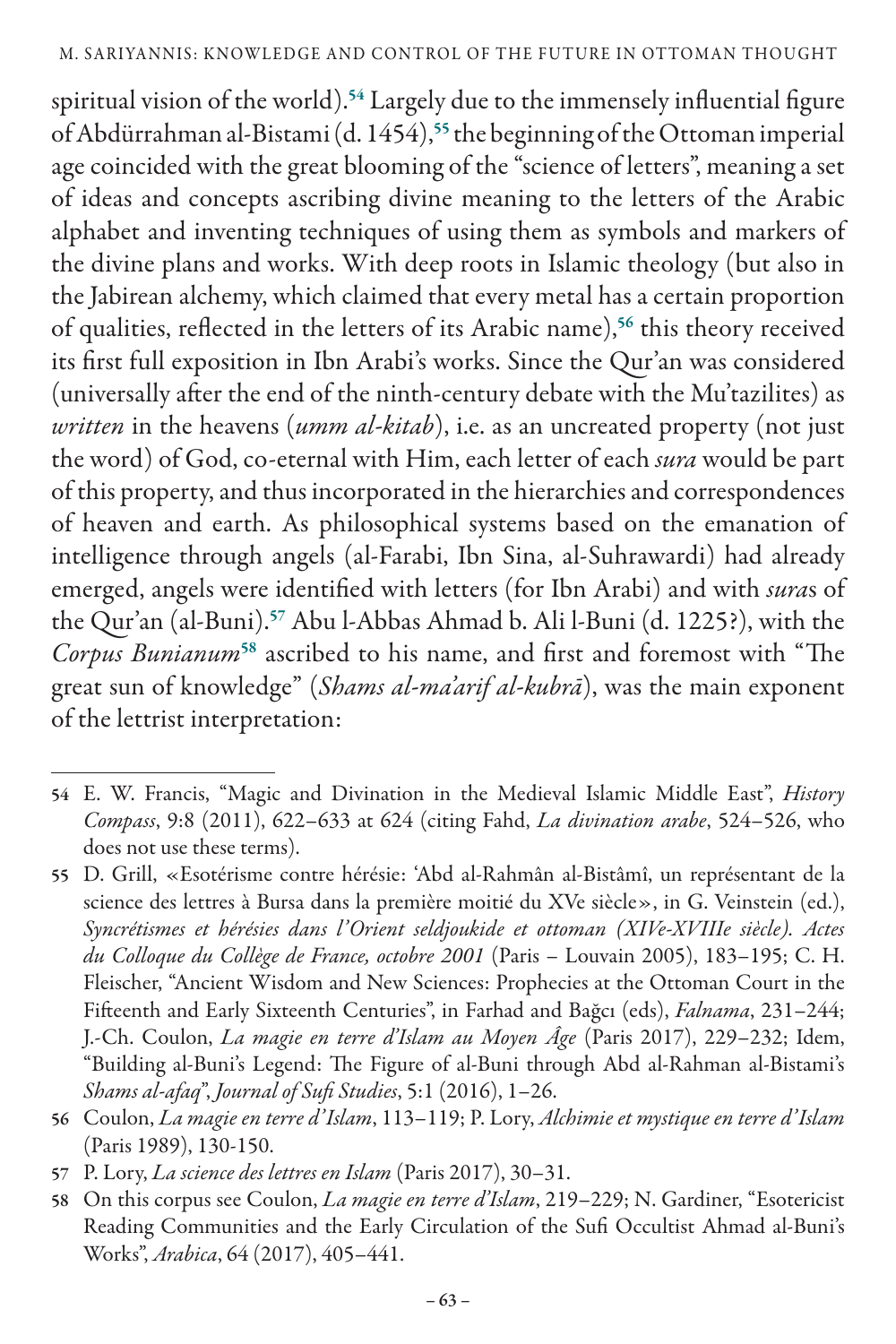Know that the secrets of God and the objects of His science… the realities of the upper (*al-ulwiyyat*), the lower (*al-sufliyyat*) and the intermediary angelic worlds (*al-malakutiyyat*) are of two categories: numbers and letters… The numbers, being the realities of the upper world, correspond to the spiritual entities (*al-ruhaniyyat*), whereas the letters show the material and intermediate realities.

For al-Buni, the spirit of the letter corresponds to the world of archetypal images (*'alam al-jabarut*), the pronounced letter to the world of subtle entities (*'alam al-malakut*), and the written letter to the world of dense bodies (matter).<sup>59</sup> Al-Buni's theory of magic, based on the use of magical squares (*vafk*) and the correspondences between letters, numbers, and elements of nature exerted tremendous influence in the Islamicate world for the next three or four centuries. Popularized by al-Bistami, the *Corpus Bunianum* and the lettrist interpretations of the world had become a very popular way of predicting the future by the early sixteenth century. The influence of Hurufism in Ottoman culture, sectarian as it may be, must have enhanced these tendencies.<sup>60</sup> Techniques such as talismanic were developed in order to use this knowledge to influence the future. A very illuminating example is a treatise on talismans, probably composed by the prominent historian and jurist (also *şeyhülislam*) Ibn Kemal or Kemalpaşazade (d. 1534), which presents an entire theory of such terrestrial and celestial interdependencies before proceeding to a more specific discussion of using talismans against plague; characteristically, the author considers talismanic a branch of natural philosophy.<sup>61</sup> References to prognostications based on letters and numbers abound in Ottoman literature:<sup>62</sup>

<sup>59</sup> Lory, *La science des lettres*, 42-43.

<sup>60</sup> S. Karahüseyin, "Bektaşîlik geleneğine Hurufî bir dokunuş: Nesîmî örneği", *IV. Türkiye Lisansüstü Çalışmaları Kongresi – Bildiriler Kitabı IV* (Istanbul 2015), 233–252; Ö. Şenodeyici and A. Akdağ, "Hurufilikte ebced hesabının kullanımına dair bir risale", *Mediterranean Journal of Humanities*, IV:2 (2014), 227–237.

<sup>61</sup> A. T. Şen, "Practicing Astral Magic in Sixteenth-Century Ottoman Istanbul: A Treatise on Talismans Attributed to Ibn Kemāl (d. 1534)", *Magic, Ritual, and Witchcraft*, 12:1 (2017), 66-88.

<sup>62</sup> Ö. Şenödeyici, "Ehl-i Beyt'in gizemli mirası cifir ve Türkçe cifir metinlerinden örnekler", *Türk Kültürü ve Hacı Bektaş Veli Araştırma Dergisi*, 87 (2018), 219-236, with an interesting collection of samples of Ottoman lettrist literature. Another rich collection of *cifr* literature can be found in Kâtip Çelebi's bibliographical encyclopedia: Kâtib Çelebi, *Keşf-el-zunun*, eds Ş. Yaltkaya and K. R. Bilge, 2 vols (n.l. [Istanbul] 1943; repr. Ankara 2014), 591–611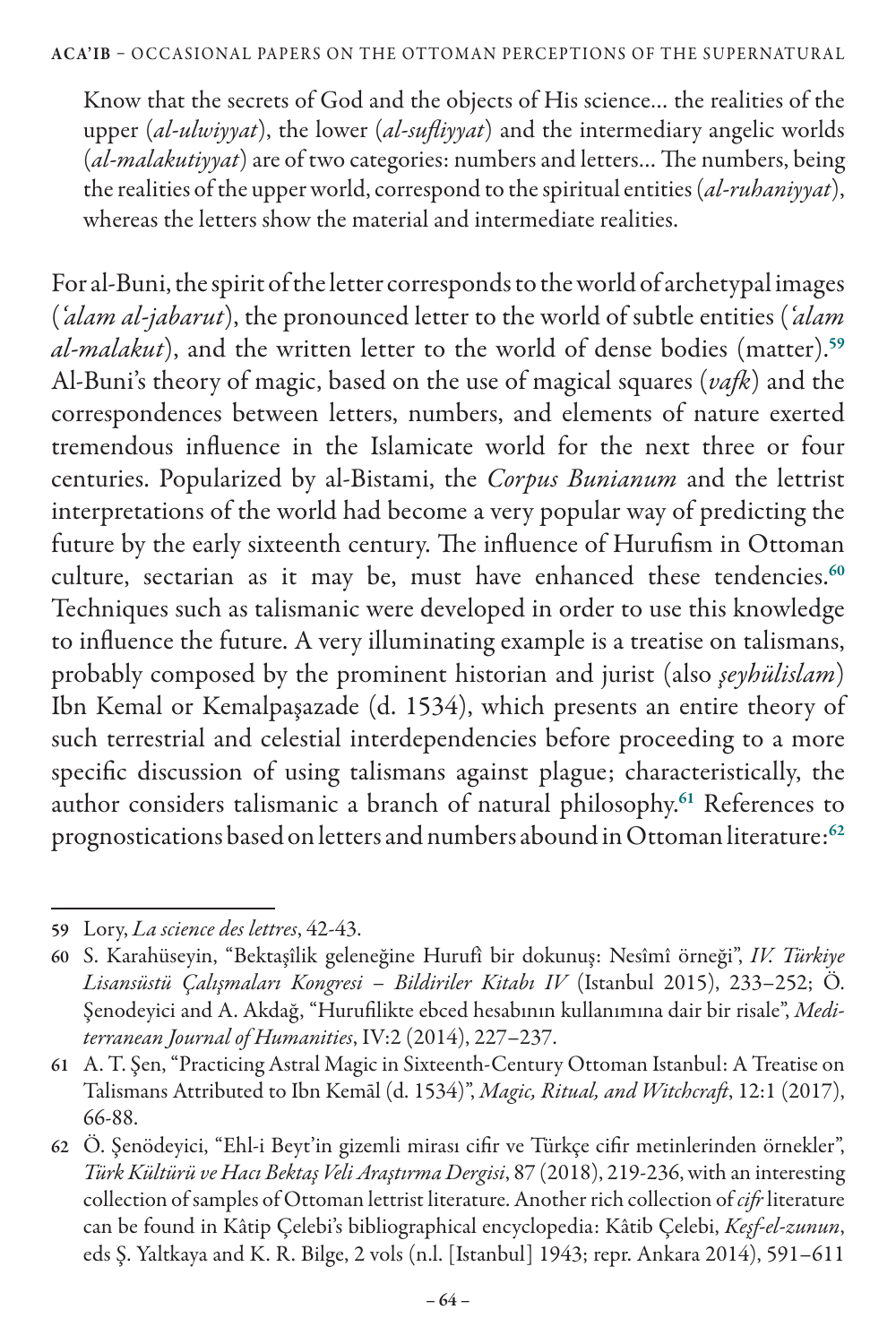## M. SARIYANNIS: Knowl edge and Control of the Future in Ottoman Thought

prognosticating the outcome of military campaigns or internal strife on the basis of not only the Quran but also poems, and all the more so Ottoman ones, was routine in the early sixteenth century,<sup>63</sup> and the method of predicting the outcome of a battle by subsequently subtracting numbers from the names of the combatants was already mentioned in an early-fifteenth-century treatise on arithmetic, with an interesting reference to ancient tradition:<sup>64</sup>

It is said that, when confronting an enemy, Alexander the Great calculated [thus] the names of himself and of his enemy; if his enemy was found to be prevailing, he would choose from among his soldiers someone whose name would prevail [over his opponent's] and make him chief of his troops. Thus he could win the battle.

A rich collection of *cifr* (i.e. lettrist) literature is to be found in the library of the eighteenth-century scholar Veliyüddin Carullah Efendi (d. 1738).<sup>65</sup> A complex system of techniques was used to produce numbers out of words and letters out of numbers, in order to associate them with natural elements and psychological qualities.<sup>66</sup> Such divinatory or foretelling practices were not necessarily based on elaborate hierarchies and rules: the *melhame* genre, with several specimens up to at least the mid-seventeenth century, consisted of abstract predictions on natural phenomena as well as on political events; these predictions were based on the days a month started, comets, eclipses and other events. Authors seldom cared to interpret these interrelations, pointing to the authority of ancient wisdom; when they did offer some interpretation,

and 650–662; Kâtip Çelebi, *Keşfü'z-zunûn*, trans. R. Balcı (Istanbul 2007–2009), 498– 514 and 543–554.

<sup>63</sup> Şen, "Practicing Astral Magic", 68.

<sup>64</sup> Ş. Kalafat, "Anadolu (Osmanlı) sahasında yazılmış en eski tarihli Türkçe matematik risâlesi: Mahmūd bin Kādī-i Manyās'ın *A'cebü'l-'üccāb*'ı –Hesap bölümü–", *Turkish Studies: International Periodical for the Languages, Literature and History of Turkish or Turkic*, 12:30 (2017), 243–298 at 256 and 268.

<sup>65</sup> F. Usluer, "Cârullah Efendi'nin cifir ve tıp ilimlerine dair kitapları", in B. Açıl (ed.), *Osmanlı Kitap Kültürü:* Cârullah Efendi Kütüphanesi *ve Derkenar Notları* (Ankara 2015), 297– 312.

<sup>66</sup> See Fahd, *La divination arabe*, 219-245; *EI2* , "Djafr" (T. Fahd) and "Ḥurūf ('Ilm al-)" (T. Fahd); Coulon, *La magie en terre d'Islam*, 301, 304–305 (s.v. "bast"); for a list of Hurufi terms and methods see e.g. Karahüseyin, "Bektaşîlik geleneğine Hurufî bir dokunuş", 236– 238.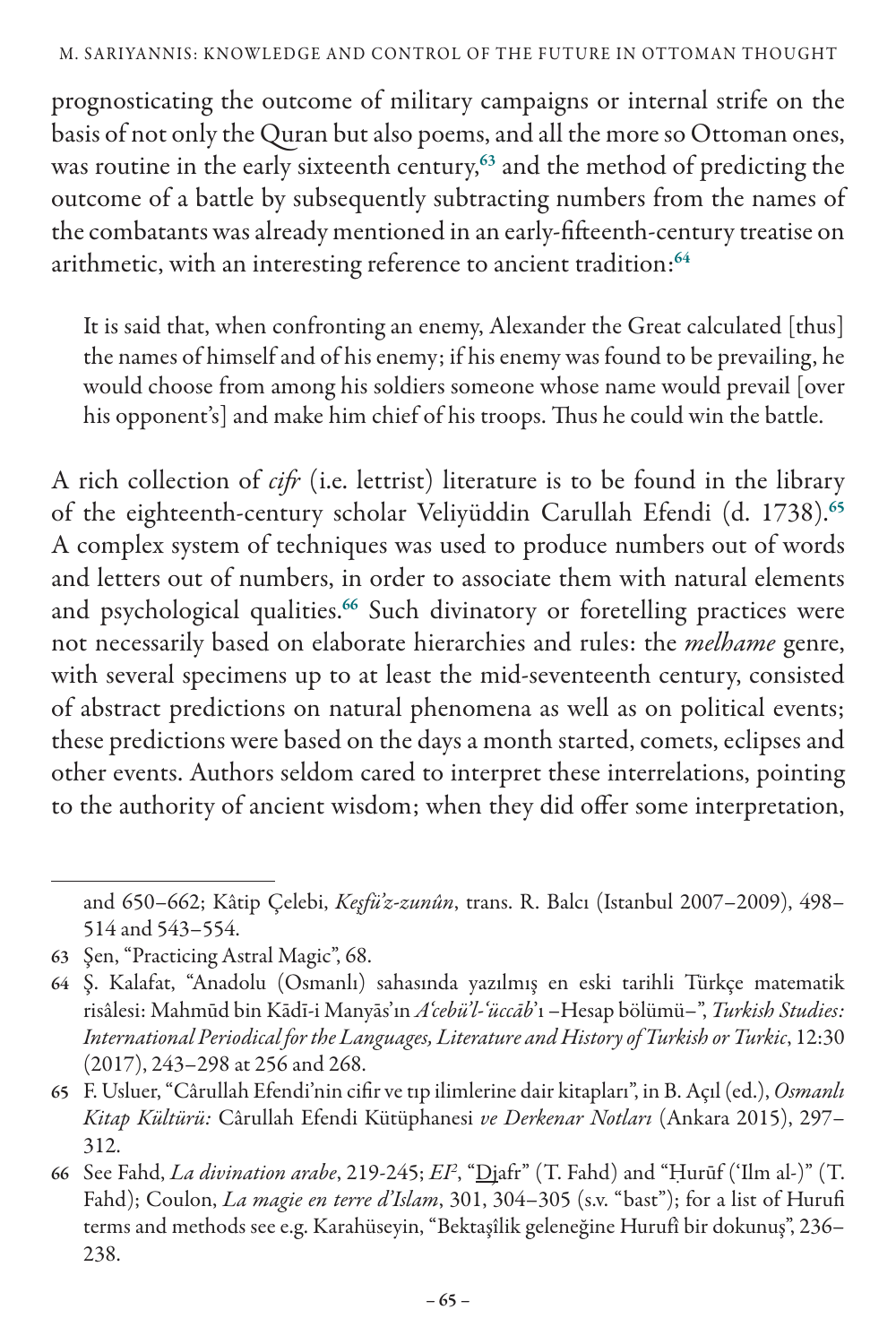ACA'IB – OCCASIONAL PAPERS ON THE OTTOMAN PERCEPTIONS OF THE SUPERNATURAL

it would be an association of days and months with planets and stars, as well as their numerical values.<sup>67</sup>

Apart from future events, the letters making up one's name defined his or her character, just as with one's horoscope, in the same way they defined the properties of minerals in Jabirean alchemy. A striking Ottoman example is Mustafa Ali's attempt to explain Murad III's refusal to join the imperial campaigns in person and more generally to travel, as his only journey was from Manisa to Istanbul for his inauguration:<sup>68</sup>

According to the present author's opinion, the Sultan's personal inclination toward tranquility<sup>69</sup> was inevitable, and that is why there was no chance of his going to campaign: because I analyzed the name "Murad" and found that the letters *mim*  and *elif* pertain to fire, while *ra* and *dal* to water. There is no letter of the air, so as to cause motion and movement. And such [a name] necessitates the desire for moving toward the earth element. Two fire and one water letter indicate sudden outbursts of anger, and two water letters indicate amazement and capricious change: just as water and fire dislike each other, likewise the late Sultan's behavior was always changing.

A similar description of Ahmed I's character based on the letters of his name can be found in a letter to the sultan by Mahmud Hüdayî (d. 1628).<sup>70</sup>

The use of lettrist methods to make long-term prognostications had begun much earlier in Shi'ite contexts where tradition had the Prophet revealing future of Muslim rulers to Ali. Ali allegedly wrote these revelations in symbols on a camel's skin (*cifr* in Arabic).<sup>71</sup> Al-Bistami expanded on this subject, and his prognostications were popularized in the late-fifteenth century *Dürr-i meknûn*, attributed as we saw to Yazıcıoğlu Ahmed Bican. The relevant chapter, drawing

<sup>67</sup> See extensive samples in F. Turan, "Halk Osmanlıcası I. Melhameler ve bir on yedinci yüzyıl melhamesi", *Bir: Türk Dünyasi Incelemeleri Dergisi*, 9–10 (1998), 685–709; R. Demir, "Melhameler ve bir onyedinci yüzyıl Osmanlı âlim ve edîbi Cevrî Çelebi'nin *Melhame*'si", in G. Eren, K. Çiçek and C. Oğuz (eds), *Osmanlı* v. 8: *Bilim* (Ankara 1999), 431–441.

<sup>68</sup> *Gelibolulu Mustafa Âlî ve* Künhü'l-ahbâr*'ında*, ed. Çerçi, II:239–240.

<sup>69</sup> *sükûn*. The editor of the text prefers the reading *sükût*, "silence, reticence".

<sup>70</sup> M. S. Güven, "Azîz Mahmûd Hüdâyî'nin metkupları üzerine bir değerlendirme", *KSÜ İlahiyat Fakültesi Dergisi*, 19 (2012), 105–142 at 130; Idem, "Çeşitli yönleriyle Azîz Mahmûd Hüdâyî'nin mektupları", annex p. 139.

<sup>71</sup> *EI2* , "Djafr" (T. Fahd); Şenödeyici, "Ehl-i Beyt'in gizemli mirası", 225–226.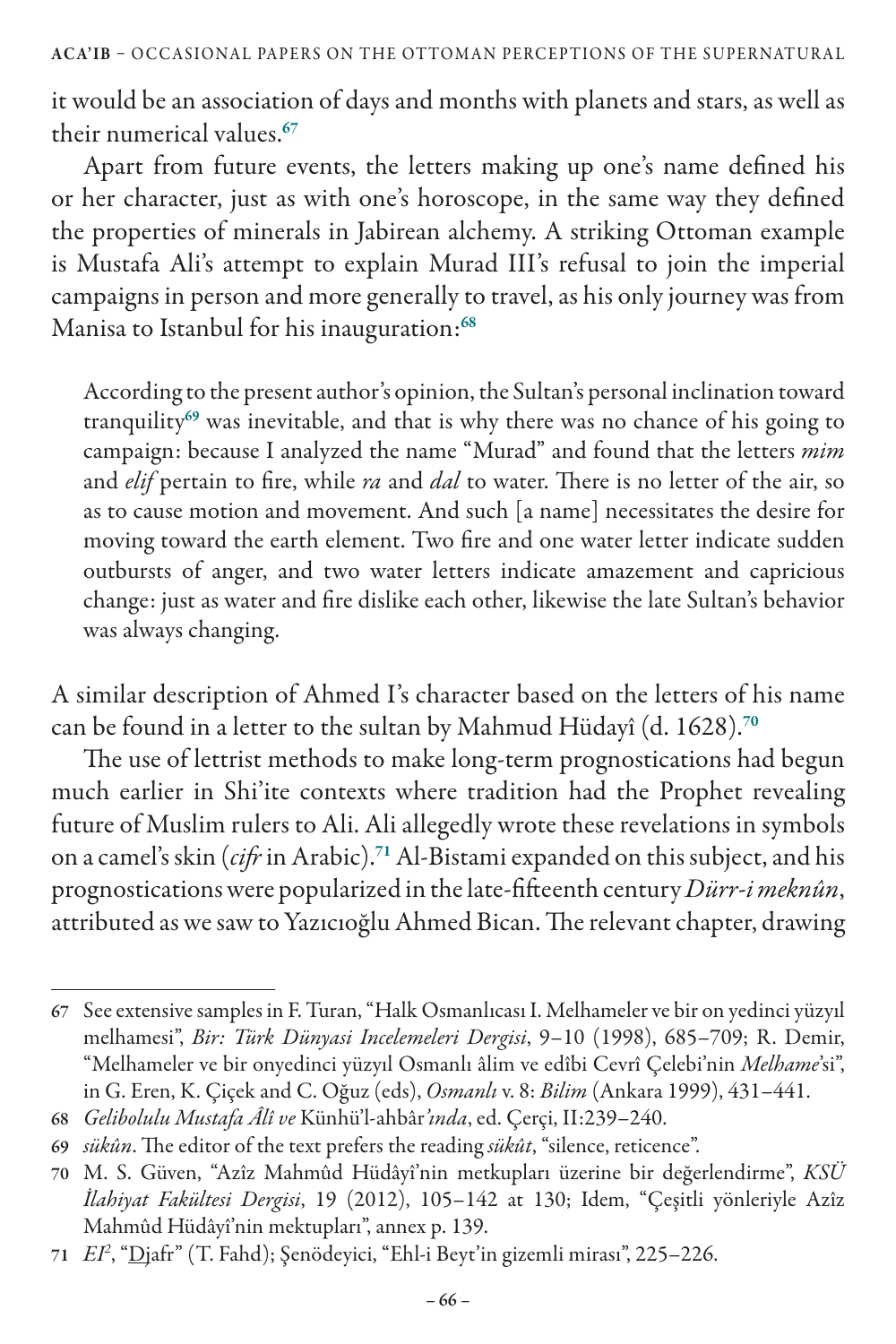explicitly from al-Bistami's work (but also the Epistles of the Brethren of Purity), describes in some detail both the method (a combination of numerical and alphabetical transformations of the verses producing names of rulers and the duration of their rule) and its results, with a strong eschatological flavor.<sup>72</sup>

The most complete example of a lettrist foretelling of future history is *Rumûz-ı künûz* ("Treasures of ciphers"), composed in 1557 by İlyas b. İsa Saruhani (d. 1559).<sup>73</sup> Ibn Isa was the son of the Bayrami sheikh Akhisari Mecdüddin Isa, whom we also saw above. Akhisari Isa was himself a master of the science of letters; he had learnt it from a certain Baba Hamdi in Baghdad.<sup>74</sup> His biography, written by his son İlyas Saruhani, details two cases predicting future sultans: each verse of the first *sura* of the Quran corresponds to one or more rulers, and the world will not end until sultans (of the Ottoman line) corresponding to the letters of the remaining verses reign.<sup>75</sup>

İlyas b. İsa Saruhani was an accomplished lettrist scholar himself; according to a short biography annexed to the one he wrote for his father, "at his times, he had no peer in the science of letters (*ilm-i cifr*) and of magic squares".<sup>76</sup> His *Rumûz-ı künûz* draws on the logic and results of his father's predictions but in a much more detailed way, as it contains a series of predictions concerning sultans, viziers, other high officials, judges and sheikhs, as well as events to come

75 Ibid., 191–193 and 197–198.

<sup>72</sup> *Dürr-i meknûn*, ed. Kaptein, 294–308 and 546–556. Cf. Grenier, "Reassessing the Authorship", 201.

<sup>73</sup> A. Özgül, "İlyas b. Îsâ-yı Saruhânî'nin 'Rumûzü'l-künûz' adlı eserin transkripsiyonu ve değerlendirilmesi", unpublished MA thesis, Kırıkkale University, 2004; cf. I. Tamdoğan-Abel, "Le futur dans le *Rumuz-i kunuz* de Mejdeddin Ibn Isa: une utopie, une prophétie, un livre à mystères", in N. Clayer, A. Popovic and T. Zarcone (eds), *Melâmis – Bayrâmis: Etudes sur trois mouvements mystiques musulmans* (Istanbul 1998), 145-152; Sariyannis, *Ottoman Political Thought*, 158–159 (to the ten MSS cited in Özgül, "İlyas b. Îsâ-yı Saruhânî'nin 'Rumûzü'l-künûz'", 25–26, one can add at least three more from European libraries: Tamdoğan-Abel, "Le futur dans le *Rumuz-i kunuz*", 145 fn. 3). The date is given at the beginning and end of the manuscripts (cf. Özgül, "İlyas b. Îsâ-yı Saruhânî'nin 'Rumûzü'lkünûz'", 72: "the present sultan Selim [II]").

<sup>74</sup> *Şeyh İsa menâkıbnâmesi*, ed. Muslu and Küçük, 236, 238 (on Baba Hamdi). In ibid., 236 fn. there is an interesting marginal note explaining with remarkable clarity the function of lettrist analysis.

<sup>76</sup> Ibid., 260.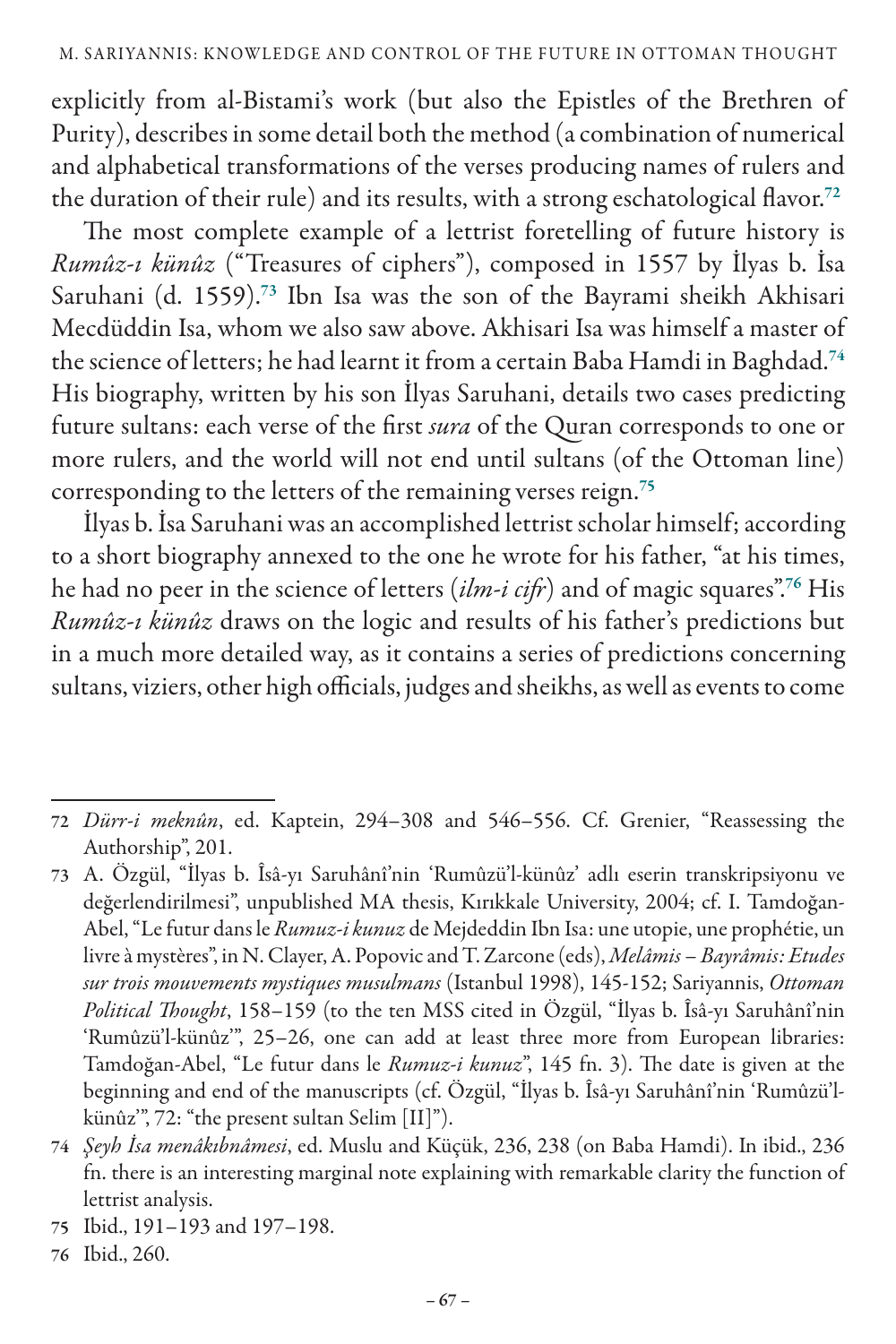until the Hijri year 3000.<sup>77</sup> The names of the sultans are predicted following the method of Saruhani's father, i.e. according to the letters of the words in the different verses of the first Quranic *sura*. Furthermore, letters are associated to the four elements and to their numerical values to produce qualities and events of the sultans to come. The author does not always explain his method (not after showing letters of the names in the words of the *sura*); sometimes he is not certain of having a safe result:

Afterwards, there will be a great sultan. *Dal* will be the final letter of his name; his viziers or children will be one or two; or the final letters of his name will be *nun*  and *elif*, for instance Osman, Nu'man, Orhan, Suleyman, Imran.<sup>78</sup>

The names of other figures, such as viziers, are based not on Quranic verses but on other quotations, for instance the mysterious praise of Ali *kerremallahü veche*, or that of imam Ca'fer *radıyallahu 'anh*. <sup>79</sup> At times Saruhani is at pains to explain his method:

This illustrious knowledge is contained in these quotations, and it was discovered from them… Every great city in land and sea, in the seven climates, has one of the letters pertaining to earth; if one subtracts two each time [successively] from the number of this letter, the result will show the life-span of the city's ruler. If a letter of fire is redundant in a ruler's chart (*cedvel*), the ruler will be wrathful; if a letter of earth, he will be mean; if a letter of air, he will be constantly on the move…

When the author of this book had just begun writing it, he went to Istanbul; the agha of the janissaries denied this truth… His name was Ferhad; now "Ferhad" has five letters and, according to the words of sheikh Muhammed Endülüsî, the letters *fa*, *alif*, *ha* are letters of fire, whereas *dal* and *ra* are letters of earth. The number of the letters of fire is 86; if we subtract nine successively, the remainder is five, which is letter *ha*…<sup>80</sup>

Interestingly, the method of subtracting the required multiple of a number from the numerical value of a name is referred to as Saruhani's invention (or,

<sup>77</sup> This includes a description of half-human tribes of the far Eastern lands: Özgül, "İlyas b. Îsâ-yı Saruhânî'nin 'Rumûzü'l-künûz'", 75–76.

<sup>78</sup> Ibid., 53.

<sup>79</sup> Ibid., 54, 57. Both personalities were considered authors of pivotal treatises in the lettrist tradition: Şenödeyici, "Ehl-i Beyt'in gizemli mirası".

<sup>80</sup> Özgül, "İlyas b. Îsâ-yı Saruhânî'nin 'Rumûzü'l-künûz'", 56–57.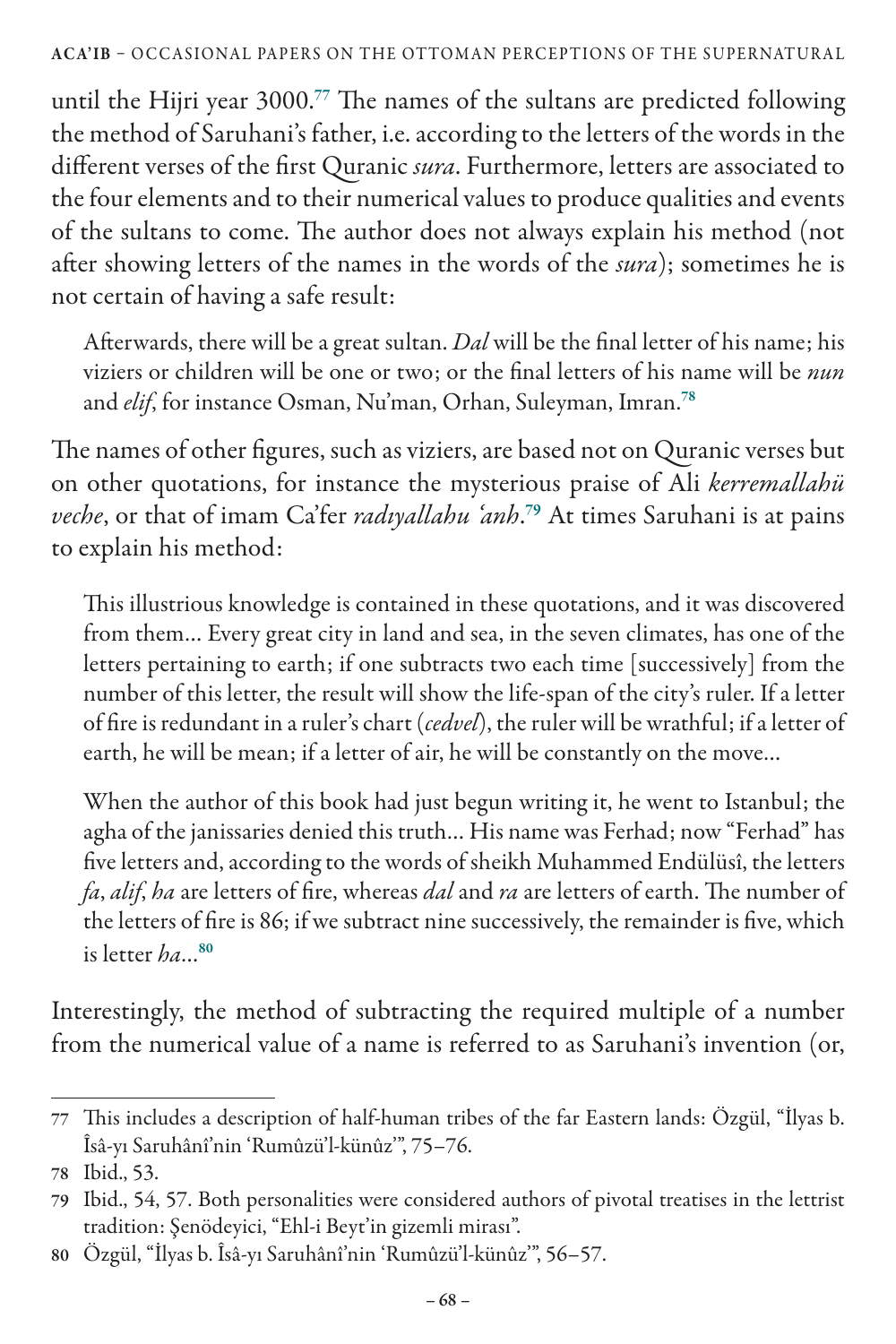at least, he is credited with having explained it) in an early nineteenth-century manual associating names with stars, which then are used to establish omens (of course it is attested much earlier) $81$ ; the same method was used in some oneiromancy texts, combining dreams, numbers and letters.<sup>82</sup> In Saruhani's text, the details on each person's activity are not justified; presumably Saruhani inserted his own opinions and advice under the authority of the science of letters, which he explained only as far as it concerns names.<sup>83</sup> At times he refers to the mythical *cifr*, the camel's skin where Ali wrote his revelations. Saruhani's text was so popular that at least some manuscripts (the first dated copy comes from 1655) contain "predictions" that had already been fulfilled, in order to strengthen the prophetic power of the author. A large section "predicts" the introduction of coffee and tobacco and the repercussions that ensued, as well as the appearance of Kadızade Mehmed, the famous revivalist preacher:

In the year 940 of the Hijra there will appear a black water named coffee; it will be considered alternatively sinful or not, until it will be deemed lawful with a *fetva* in the year 980. After the year 1000 there will also appear a smoke (*bir duhan*); the people of the world will become addicted; a Sultan will prohibit it and execute lots of people, but as it will prove impossible to extinguish it a mufti will declare it lawful after the year 1060 [1652]… A preacher by the name of Kadızade will make the Sultan prohibit [such luxuries]; however this prohibition will not be respected…<sup>84</sup>

As Işık Tamdoğan has remarked, the space of the future in this work does not differ from the space of the present: all battles and wars are essentially the

<sup>81</sup> E.g. in Manyasoğlu's early fifteenth-century encyclopaedia: Kalafat, "Anadolu (Osmanlı) sahasında yazılmış", 268.

<sup>82</sup> Schmidt, "The Occult Sciences", 236, 246; Turan, "Eski bir Türkçe tabirnâmede *ebced*  hesabı"; A. Esen, "An Ottoman Miscellany Compiled in the Eighteenth Century (Textual Analysis, Transcription and Comparative Text)", unpublished MA thesis, Boğaziçi University, 2019, 267–268 (f. 75a).

<sup>83</sup> A detailed study might show that Saruhani copies in fact some of al-Bistami's predictions; cf. the short passage from an Ottoman Turkish translation of Bistami in Şenödeyici, "Ehl-i Beyt'in gizemli mirası", 226.

<sup>84</sup> Özgül, "İlyas b. Îsâ-yı Saruhânî'nin 'Rumûzü'l-künûz'", 74; see also ibid., 81 (on Kadızade's feud with the Sufi fraternities).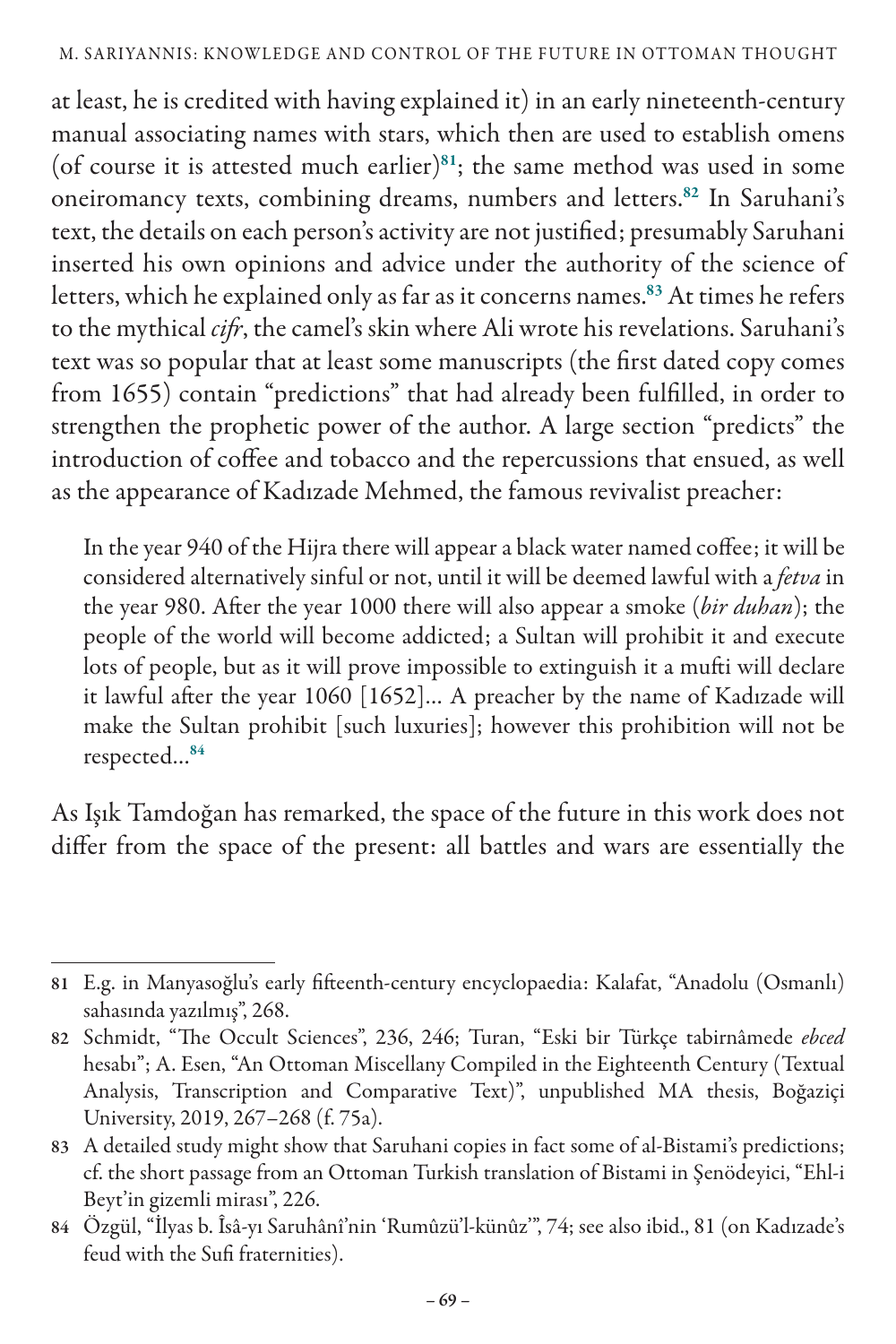same, against the same opponents and in the same terrain as in the sixteenth century.<sup>85</sup>

The fictional character of such texts bears a lot of similarities with other "alternative histories", such as the famous popular "history" of Mahmud Pasha Angelović, which like Saruhani's or Derviş Mehmed's texts was largely copied and read in the seventeenth century.<sup>86</sup> We can thus deduce that "prophetic" literature belongs as well to a vernacular tendency in Ottoman letters, which tended to be more and more visible after the mid-seventeenth century;<sup>87</sup> however, the success of occult methods of predicting the future in the highest court circles (Rammal Haydar foretelling universal dominion through geomancy in Suleyman's times, Sheikh Şücâ explaining Murad III's dreams),<sup>88</sup> as well as the still unexplored state of occultist studies, leave wide open the possibility of the existence of similar texts written in a higher register. In general, it seems that such predictions, lettrist or visionary, were mostly practiced by authors with strong ties to Sufism. One of the latest examples I am aware of is the diary Niyazi-i Mısrî (d. 1694) kept while in exile in Lemnos: among passionate attacks against the Ottoman sultans and entries which reveal an almost paranoid fear of persecution, Niyazi is constantly emerged in calculations of letters and numbers in order to make various prognostications. Nevertheless, most of his calculations (based on the names of God or on Quranic and other quotations) refer to the number of days passed since his

<sup>85</sup> Tamdoğan-Abel, "Le futur dans le *Rumuz-i kunuz*", pp. 147.

<sup>86</sup> Th. Stavridis, *The Sultan of Vezirs. The Life and Times of the Ottoman Grand Vezir Mahmud Pasha Angelović (1453*–*1474)* (Leiden 2001), 356–396; H. Reindl-Kiel, "Fromme Helden, Wunder, Träume: Populäre Geschichtsauffassung im Osmanischen Reich des 18. und frühen 19. Jahrhunderts", *Journal for Turkish Studies*, 26:II (2002) [Essays in Honour of Barbara Flemming, II], 175–181; Eadem, "The Tragedy of Power: The Fate of Grand Vezirs According to the *Menakıbname-i Mahmud Paşa-i Veli*", *Turcica*, 35 (2003), 247–256.

<sup>87</sup> See N. Hanna, "Literacy and the 'Great Divide' in the Islamic World, 1300–1800", *Journal of Global History*, 2 (2007), 175-193; Eadem, "Literacy among Artisans and Tradesmen in Ottoman Cairo", in Ch. Woodhead (ed.), *The Ottoman World* (London 2012), 319–331; D. Sajdi, *The Barber of Damascus: Nouveau Literacy in the Eighteenth-Century Ottoman Levant* (Stanford 2013); M. Kökrek, "Müstensih Yeniçeriler", *Türk Dünyası Tarih-Kültür Dergisi*, 349 (2016), 22–24.

<sup>88</sup> Felek, *Kitâbü'l-menâmât*.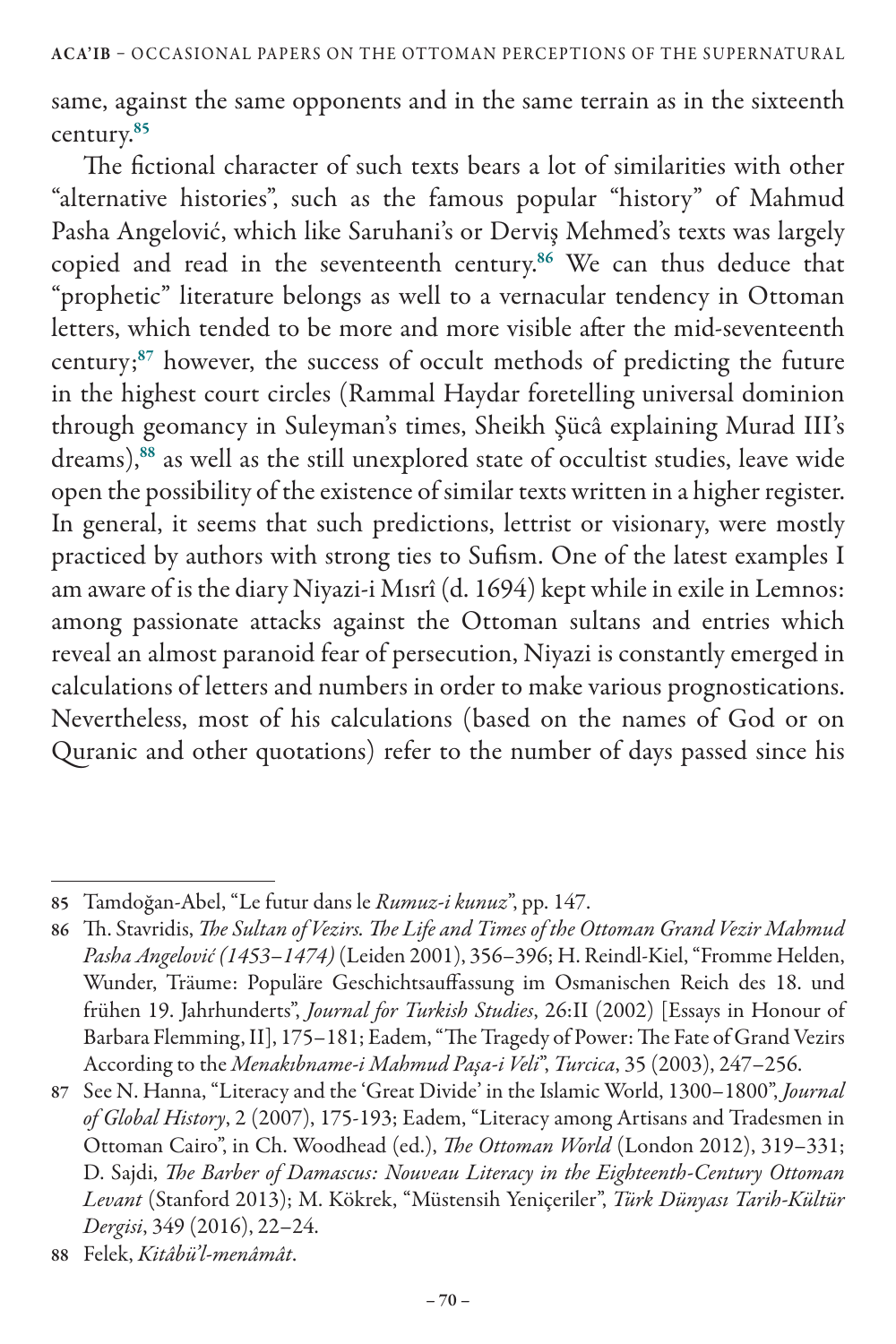imprisonment, the birth of his son and so forth.<sup>89</sup> It is worth noting that Niyazi claims to have acquired his lettrist skills through revelation rather than study (he also records visions and revelations).<sup>90</sup> When he did attempt to use lettrist methods to justify major theological claims (namely, that Hasan and Husayn were actually the last prophets), Niyazi did not use the term *cifr* (term associated with the science of letters, which he had been using earlier in his diary) but talked of the "knowledge of divine names" instead.<sup>91</sup>

 $\sim$ 

What is common to the practices and techniques described so far is their straight connection with the supernatural: visionary or dream prognostications are the result of direct communication with the *ghayb*, presumably through divine grace or angelic intervention, whereas lettrist science presupposes a divine plan for everybody, in which Arabic letters are the signs corresponding to an unseen structure of the world (and as al-Buni had written, "the secret of letters… can be reached only through vision and with the aid of a divine intervention").<sup>92</sup> Another common feature of these approaches was the fact that their practice was usually associated with Sufi circles. Indeed, although a cursory reading of copybooks (*mecmua*s) would show that such beliefs must have been common to a wide range of social and cultural groups throughout the Ottoman times,<sup>93</sup> those who claimed authority in interpreting visions and other signs were mostly prominent Bayrami (like Saruhani İsa and his son), Halveti (like Hüdayî or Niyazi) or other fraternities' sheikhs. A nice and early example of this struggle on privileged mediation to knowledge and the supernatural is the letter of an anonymous sheikh to Bayezid I (r. 1481-1512), discovered by Ahmet Tunç Şen, in which the sheikh attempts to discourage the sultan from studying astrology, at least not until he attains the spiritual

<sup>89</sup> Almost every two or three pages of Niyazi's diary contain such a calculation; see Niyazî, *Niyazî-i Mısrî'nin hatıraları*, ed. H. Çeçen (Istanbul 2006) and cf. D. Terzioğlu, "Man in the Image of God in the Image of Times: Sufi Self-Narratives and the Diary of Niyāzī-ı Mıṣrī (1618-94)", *Studia Islamica*, 94 (2002), 139–165.

<sup>90</sup> Terzioğlu, "Man in the Image of God", 156–157; *Niyazî-i Mısrî'nin hatıraları*, ed. Çeçen, 63-64.

<sup>91</sup> Terzioğlu, "Sufi and Dissident", 437–438.

<sup>92</sup> Quoted in *EI2* , "Ḥurūf ('Ilm al-)" (T. Fahd).

<sup>93</sup> See Schmidt, "The Occult Sciences".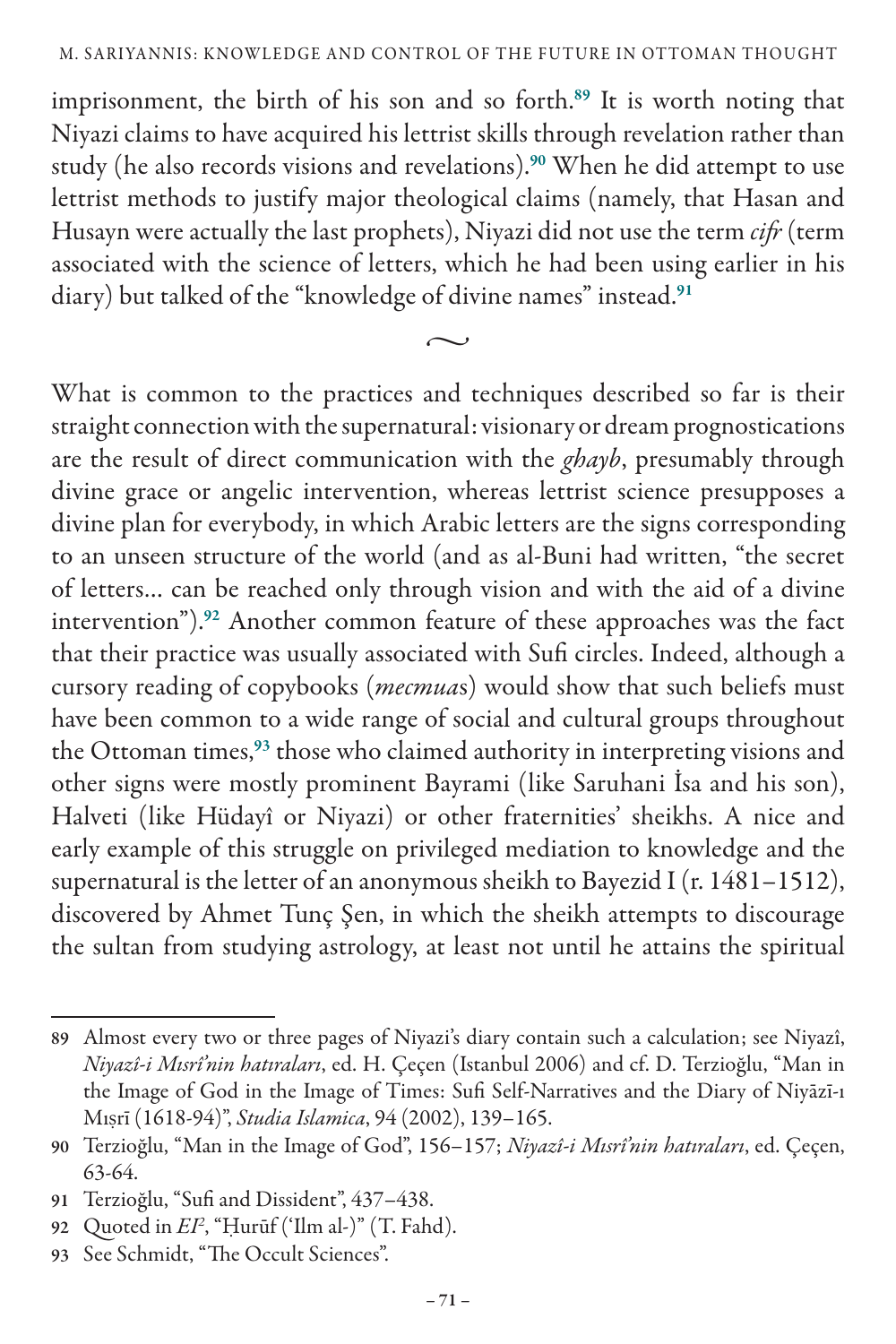stage needed at the hands of the sheikh's disciple.<sup>94</sup> It seems that such circles were claiming enhanced access to the supernatural, partly as a result of the growing strength and range of Sufi networks: with each fraternity or even each particular sheikh struggling to demonstrate a special knowledge of the Hereafter, miraculous acts only too naturally multiplied in their life stories, making the world more enchanted than ever, to use Derin Terzioğlu's words.<sup>95</sup> Knowledge of the future was the strongest among these acts.

There was yet another way to predict the future, and this was to have recourse to a system of interdependencies which left little room for supernatural intervention. Visionary practices used spiritual methods to serve a spiritual vision of the world; the lettrist approach used mechanical methods to serve the same vision; a mechanical vision of the universe was yet to come.<sup>96</sup> But if lettrist interpretations of the world had strong overtones of divine interference (since the value of Arabic letters was founded on the quality of the Quran as a divine property), astrological theories linked the heavenly bodies with human lives in a deterministic way that often defied the understanding of the world by the ulema and Sufi scholars. Still, it was such common wisdom that even the latter were accepting this fact, although they usually denied human ability to comprehend these links. For the erudite circles at least it was a self-evident fact that there was a connection between the macrocosm, the universe with its heavenly bodies and relations thereof, with the microcosm, the realms of the natural world on earth and the human body, and astrological interpretations of history (and all the more, of sacred history) were current already in the ninth or tenth centuries.<sup>97</sup> The influence of the celestial movements on earthly affairs was a well-entrenched belief in the Ptolemaic tradition of astronomy, and a commonplace in every geographical account. We saw above how Şükrullah Efendi linked human history with the heavenly bodies, with each thousand-

<sup>94</sup> A. T. Şen, "Reading the Stars at the Ottoman Court: Bāyezīd II (r. 886/1481–918/1512) and his Celestial Interests", *Arabica*, 64 (2017), 557-608 at 597-598. On the enmity of several Sufis towards astrologers see also Idem, "Astrology in the Service of the Empire: Knowledge, Prognostication, and Politics at the Ottoman Court, 1450s–1550s", unpublished PhD dissertation, University of Chicago, 2016, 98–102.

<sup>95</sup> Terzioğlu, "Man in the Image of God", 165.

<sup>96</sup> Cf. M. Sariyannis, "'Temporal Modernization' in the Ottoman pre-Tanzimat Context", *Etudes Balkaniques*, 53 (2017), 230–262 at 251–252.

<sup>97</sup> See E. S. Kennedy et al., "Al-Battānī's Astrological History of the Prophet and the Early Caliphate", *Suhayl*, 9 (2009–2010), 13–148.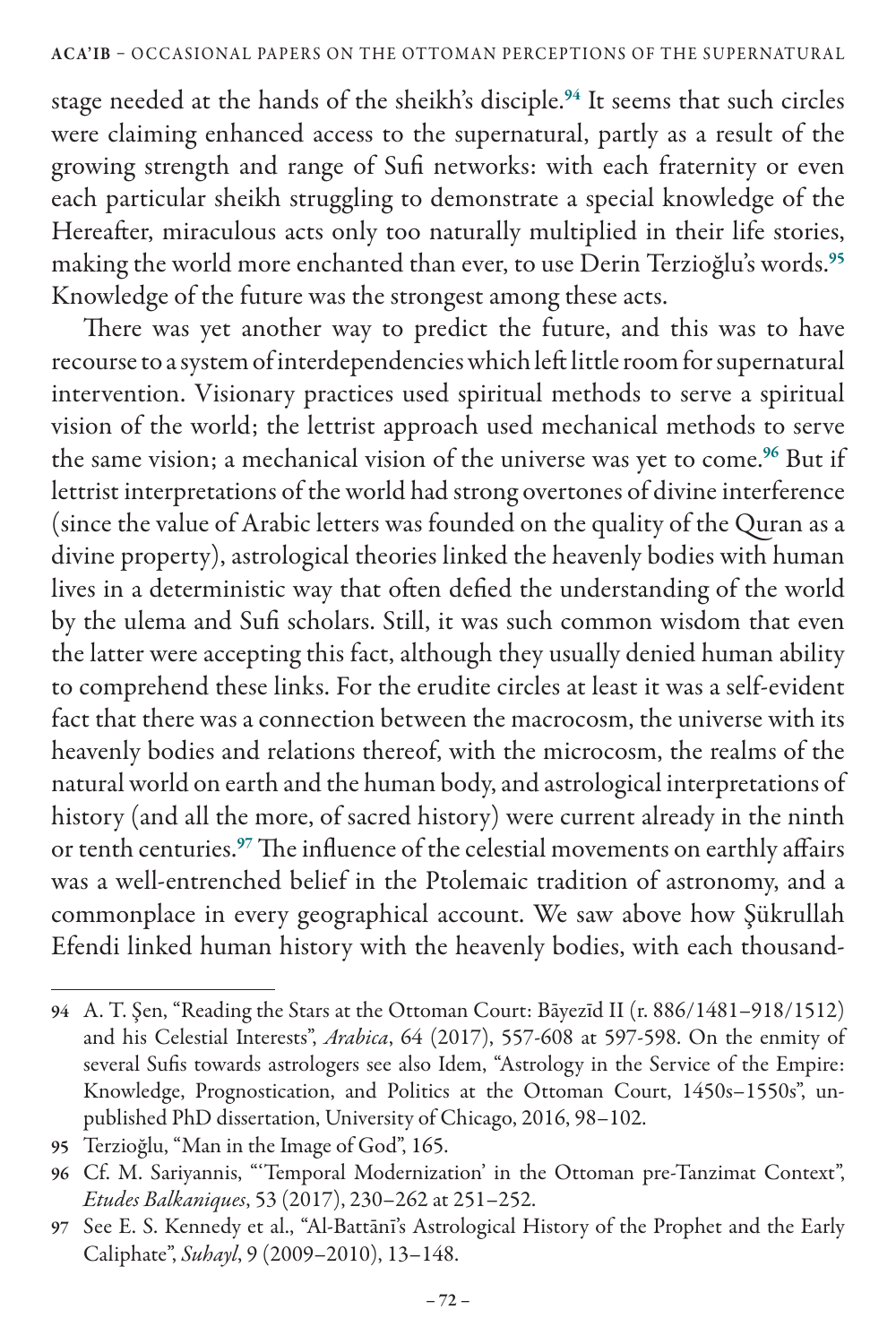year epoch governed by a particular planet; he also explained such influences in a neo-Platonic vision, which was quite fashionable in the Islamic world:

Know that God the most High created the stars from light. He created them from the light of divinity, which influences the minds and souls, and He gave each star a peculiar feature… It is said that each of these seven planets… has an intelligence and a soul, and each one directs and governs a climate; each one makes its climate to perpetuate and be empowered. According to the influence of the house of each planet, whenever this planet becomes weak, so become the inhabitants of this climate.<sup>98</sup>

This series of emanations could explain every trait and feature of the realms of the natural world. Again in Şükrullah's words, on God's order the intellect was born; from the intellect the spirit (*nefs*); from the spirit, the heavenly spheres and the stars; from the spheres, the natures (hot, humid etc.) and the matter; from the natures, the elements and principles (*rükn*). Struggling to dominate one another, the four elements under the influence of the spheres resulted in the creation of the seven main metals (gold, silver, copper, iron, tin, lead, and mercury). When the natures of these metals were found to be equipoise, the power of vegetative growth emerged and the realm of the flora was born. Then, as soon as the natures of trees and flowers and their respective power grew, the vegetative power found its perfection and created vegetables such as the mandrake or the *Waqwaq* tree; in fact, the animal power emerged and the four humours were created. At this moment, the road was open for the creation of the three realms of nature, all combined in the animal kingdom: the bones in the degree of metals, the nerves and meat in the degree of plants, and the soul and (animal) movement in the degree of animal power. The completion of these animals, the last of which was the monkey, was man, where another power, the human power and the speech were also born.<sup>99</sup>

Thus, even from the fourteenth century, a belief in hierarchies and homologies connecting the different realms of nature was commonplace for erudite observers of the universe. A treatise on talismans, composed

<sup>98</sup> *Behcetü't-tevârîh*, ed. Almaz, 78. For another reference to the dependence of the characteristics of the people in each climate on the respective stars and planets, see ibid., 109.

<sup>99</sup> Ibid., 83–85.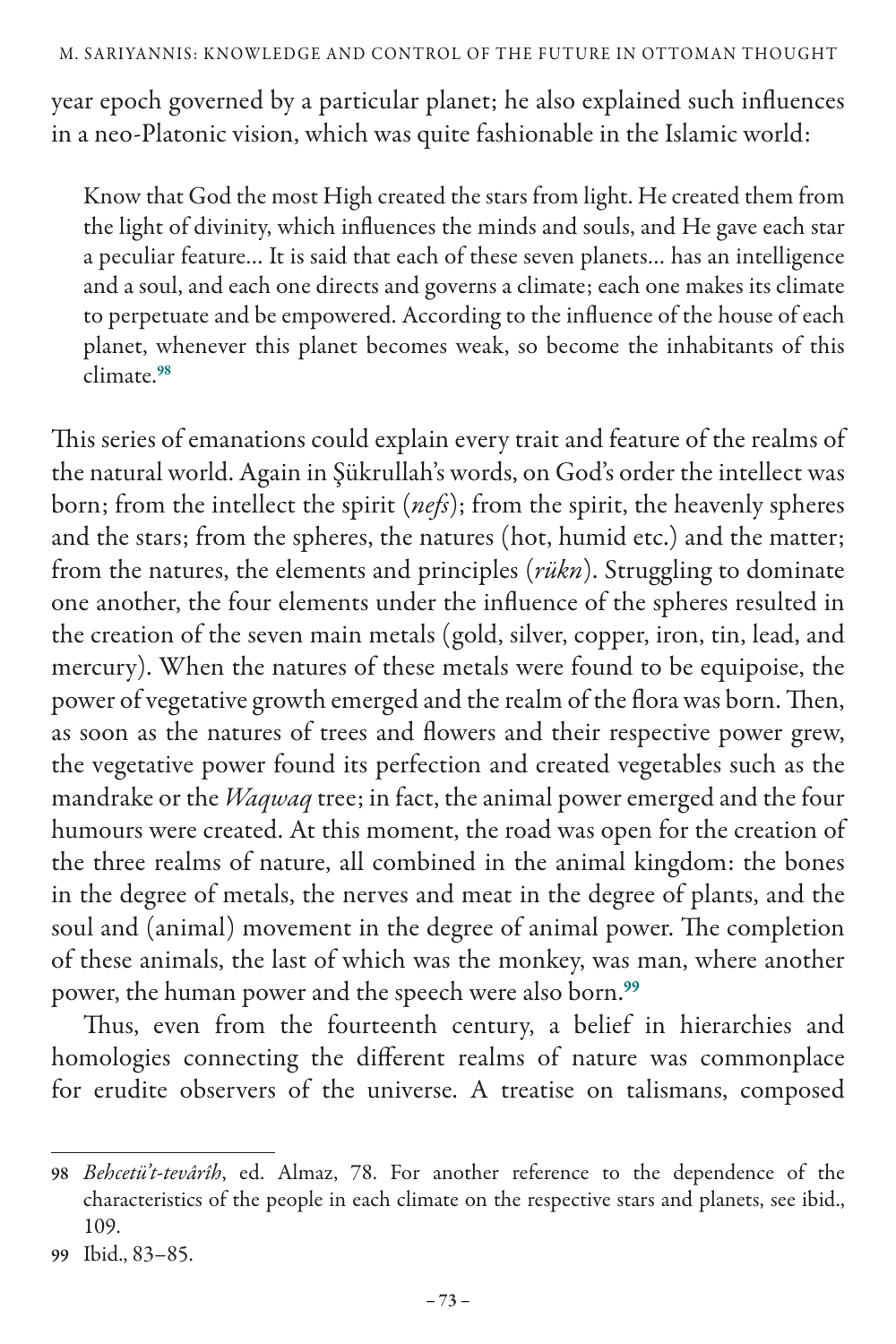## ACA'IB – OCCASIONAL PAPERS ON THE OTTOMAN PERCEPTIONS OF THE SUPERNATURAL

probably by the *şeyhülislam* Kemalpaşazade (also known as Ibn Kemal, d. 1534), describes the world as a system of interrelated celestial and terrestrial forces, in an extent incomprehensible to man, where the impact of heavenly bodies on the sublunary world is beyond doubt; although the author does not speak straightforwardly of foretelling the future, he insists on the possibility of controlling it through the production of talismans, carefully designed on the basis of astrological data, which could influence a child's fate.<sup>100</sup> Such ideas seem to have gained weight in the sixteenth and seventeenth centuries (in fact bringing back theories prevailing in the Islamic world up to the early thirteenth century),<sup>101</sup> in tandem with European Renaissance occultism that also had stressed this approach. The study of these theories is still nascent, but Kâtib Çelebi's description is telling:

The divination by the divine properties (*'ilm al-havāss*) is a science that concerns the properties that can be obtained by reading God's names and the books He made descend; there are properties peculiar to each of these names and prayers. In his *Miftah al-saada*, Mevlana Taşköprüzade writes: "Know that, a man may be indulged to prayer, reciting the holy books and God's names, and thus direct himself to God and stay away from everything that could distract him from thinking God… This way, he may attain light and [miraculous] works according to his disposition. Whoever asks God for help and gets it through the properties of prayers may seem as practicing magic".

I say, however, that the properties of things are established and that their causes are secret. Although we know that a magnet draws iron, we do not know why. All properties are thus; only the causes of some of them may be understood by the human mind, while others stay unknown. Now, these properties are divided into several categories: properties of the names that fall under the section on onomancy, properties of the letters that make up those names, properties of the charms that are used in magic, and properties of the Holy Quran… There are

<sup>100</sup> Şen, "Practicing Astral Magic", 75–78.

<sup>101</sup> See e.g. Μ. Melvin-Koushki, "Powers of One: The Mathematicalization of the Occult Sciences in the High Persianate Tradition", *Intellectual History of the Islamicate World*, 5:1 (2017), 127–199; L. Saif, "From *Ġāyat al-ḥakīm* to *Šams al-maʿārif wa laṭāʾif al-ʿawārif*: Ways of Knowing and Paths of Power", *Arabica*, 64 (2017), 297–345; H. Obuchi, "Fakhr al-Dīn al-Rāzī and Occult Science as Philosophy: An Aspect of the Philosophical Theology of Islam at the Beginning of the Thirteenth Century", *Annals of Japan Association for Middle East Studies*, 34 (2018), 1–33.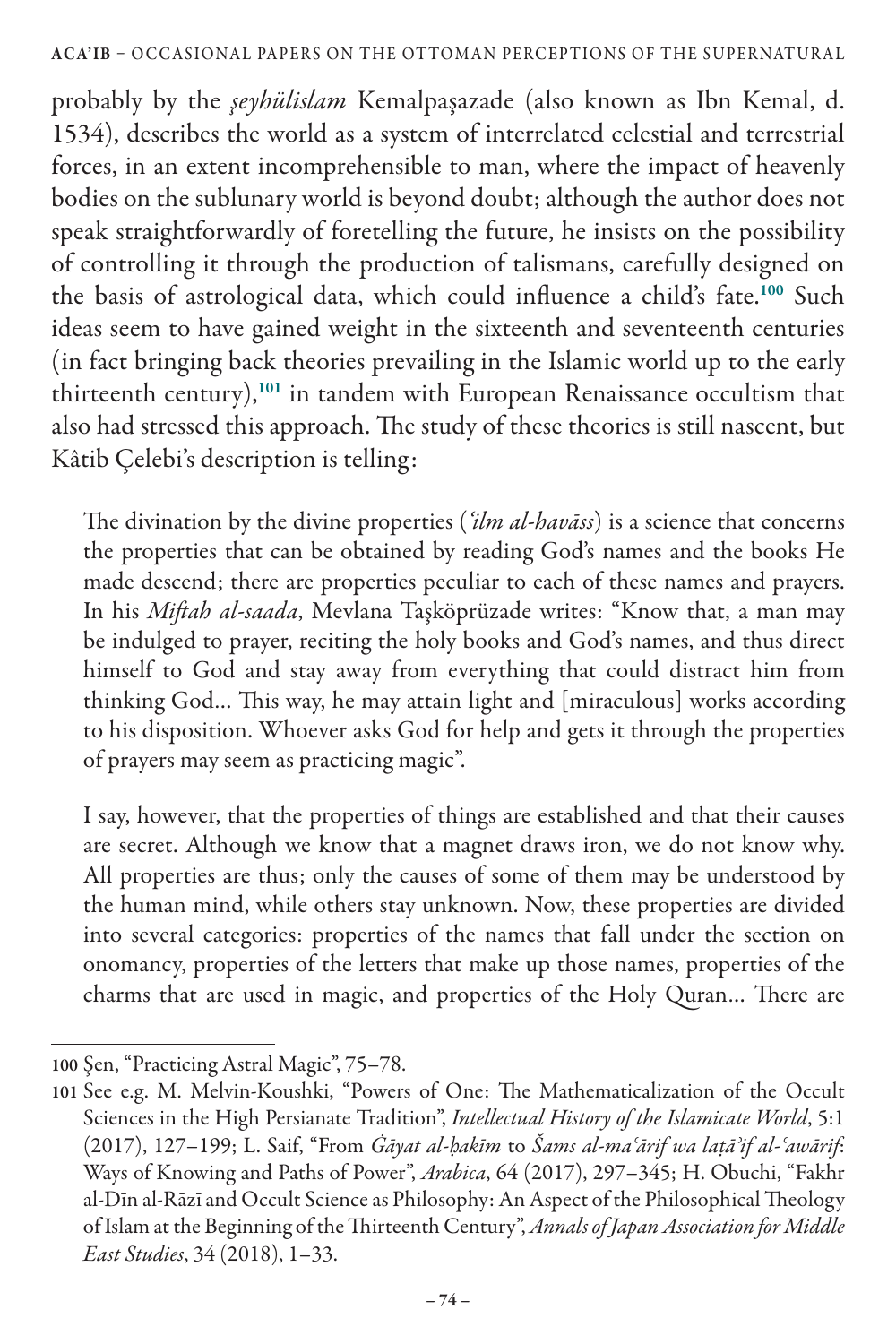also [such] properties of the stars and of the signs of the zodiac, properties of the minerals, of the herbs, of the animals, of the climates and the cities, and so forth, as well as properties of habits, talismans and elixirs.<sup>102</sup>

It is significant to note that Kâtib Çelebi speaks of geomancy in the same terms, although, as discussed, this science was based on an initial state of revelatory inspiration (when the geomancer casts his patterns): he stresses the similarities and analogies of the forms with the zodiac signs, with the cautionary remark that their interpretation is up to a degree hypothetical and inaccurate.<sup>103</sup> Similarly, when describing at length the *za'irja* astrological device he emphasizes its mathematical nature.<sup>104</sup>

The situation was somehow different as far as it concerned astrology and, more specifically, the idea that one's horoscope might predestinate one's life. The idea that an astrologer could make safe predictions of the future by studying the movements of the stars had always been highly debatable, since it contradicted the theological principle of man's free will. Refuted vehemently by al-Hatîb al-Bağdadî in the eleventh century on the grounds of its uncertainty and even its being based on arbitrary conventions (such as the division of the Zodiac or the coordination of the mansions with the planets) rather than sound reason,<sup>105</sup> astrology was as often as not distinguished from both astronomy and theologically sound knowledge. The debate on astrology had a long history, and the arguments from both sides bear significant similarities with the similar debate in Western Europe.<sup>106</sup> A popular encyclopedia composed by the poet

<sup>102</sup> *Keşf-el-zunun*, eds Yaltkaya and Bilge, I:725; *Keşfü'z-zunûn*, trans. Balcı, 601–602. Cf. Taşköprüzade, *Miftâh as-Sa'âdah wa misbâh as-siyâdah fî mawdu'ât al-ulûm, by Ahmad b. Mustafa (Tashkupri-zadah)*, eds K. K. Bakry and A. Abu'l-Nur (Cairo 1968), I, 365–366.

<sup>103</sup> *Keşf-el-zunun*, eds Yaltkaya and Bilge, 912; *Keşfü'z-zunûn*, trans. Balcı, 740.

<sup>104</sup> *Keşf-el-zunun*, eds Yaltkaya and Bilge, 948; *Keşfü'z-zunûn*, trans. Balcı, 764–765. On *za'irja*  see *EI2* , "Zā'irdja" (T. Fahd and A. Regourd); D. Link, "Scrambling T-R-U-T-H: Rotating Letters as a Material Form of Thought", in S. Zielinski and E. Fürlus (eds), *Variantology 4. On Deep Time Relations of Arts, Sciences and Technologies in the Arabic-Islamic World* (Cologne 2010), 215–266.

<sup>105</sup> A. M. Heinen, *Islamic Cosmology. A Study of as-Suyûtî's* al-Hay'a as-sanîya fî l-hay'a assunnîya *With Critical Edition, Translation, and Commentary* (Beyrut 1982), 29–34.

<sup>106</sup> Şen, "Astrology in the Service of the Empire", 79–103; cf. J.-P. Boudet, *Entre science et*  nigromance*: astrologie, divination et magie dans l'Occident médiéval (XIIe-Xve siècle)* (Paris 2006), 68–74 and 205–239 (on European astrology).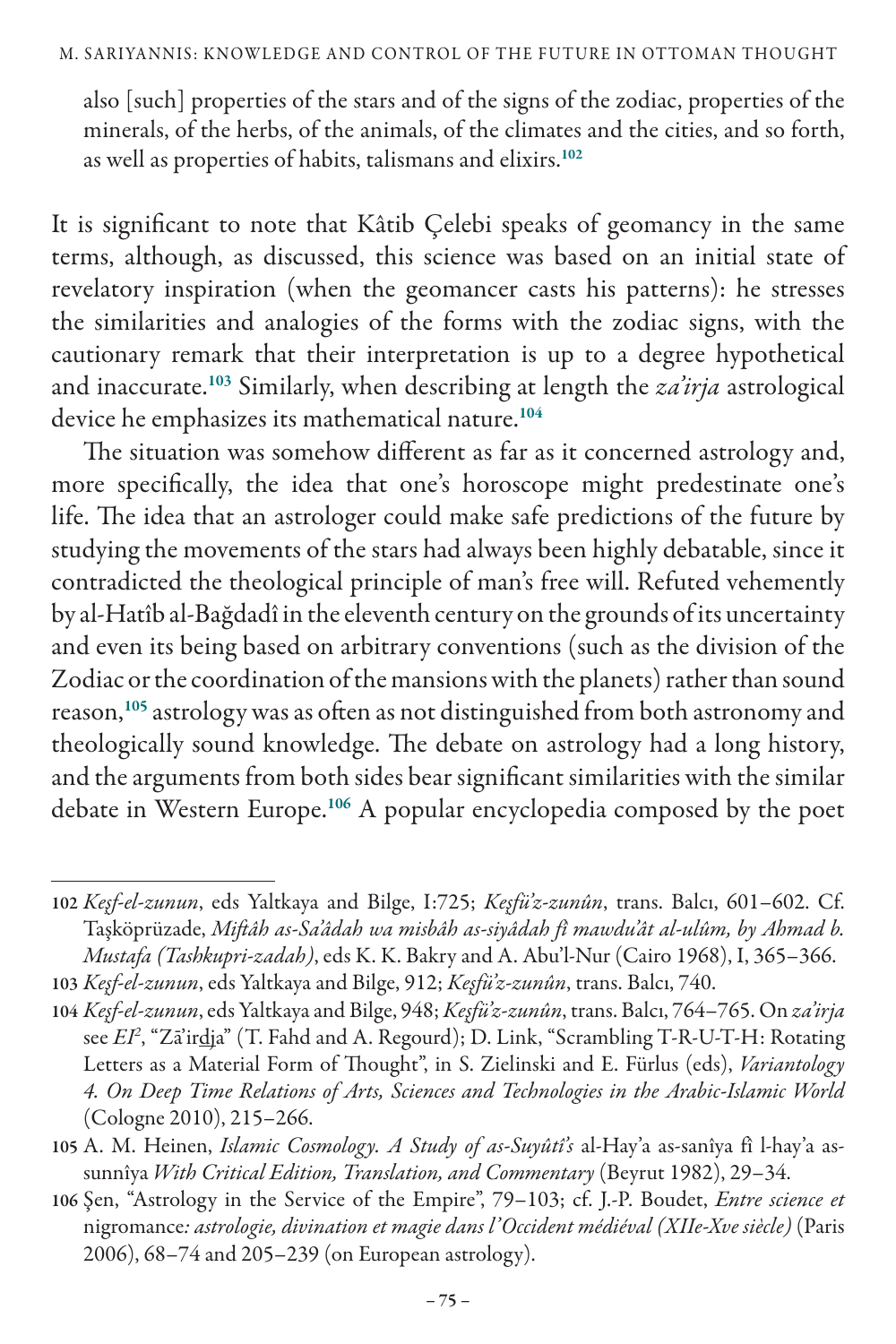Nev'i (d. 1599) summarizes the debate from the part of the opponents of astrology:

…those who believe that the order of the stars is completely independent and not subordinate to the Divine order are infidels… According to the usual practice it is possible that certain events cause other ones. Thus, it has been established through the senses that fire is the cause of blaze. But there is no evidence that stars are the causes of good fortune or are reasons for misfortune, neither on the basis of the senses, nor from rational evidence, nor from oral tradition… Just as they say that the heavenly bodies are a fifth element and do not consist of the four basic elements, then they established a nature for each star, such as cold and dry for Saturn, and hot and humid for Jupiter: this is a contradiction in itself…. So, they say that the burning of the stars in their own celestial sphere is because they approach the sun for one degree and one second. They say this has a bad influence, too. And this too is something attributed: it is not true, because in the place where the stars are located nothing is burning, so how could [all this] have an influence?…

There are three reasons for the prohibition [of astrology by the religious law]. The first reason is this: In the soul of someone who ties his heart to the rules of the stars grows a veneration for the stars and he believes in the influence of the stars… Such a belief is contrary to the belief in one God and leads to the emergence of polytheism. The second reason is this: The above-mentioned science is pure ignorance… The reasons and conditions for this science are beyond the boundaries man can reach… There are 1029 fixed stars that are set up in the sky of the constellations. According to the astrologers each of them has its rules, just like the rules of the planets… To understand the above-mentioned numerous conditions is beyond the limited human power… When at a star's rise an astrologer takes an astrolabe in his hands and sets it well and right, and in the sweet moment when he thinks he set it right, the sun meanwhile has moved some thousand parasangs…

The third [reason] is this: There is no use in knowledge of the occurrence of certain events in advance, because the Prophet said, "There is no use of warnings of what has already been destined".<sup>107</sup>

Nev'i seems to deny the stars' influence to the microcosm wholesale. The same outright rejection can be seen in Kâtib Çelebi's work:

<sup>107</sup> Nev'î, *"The Yield of the Disciplines and the Merits of the Texts": Nev'î Efendi's Encyclopaedıa Netâyic el-Fünûn*, ed. G. Procházka-Eisl and H. Çelik [*Texts on Popular Learning in Early Modern Ottoman Times*, vol. II] (Harvard 2015), 120–122.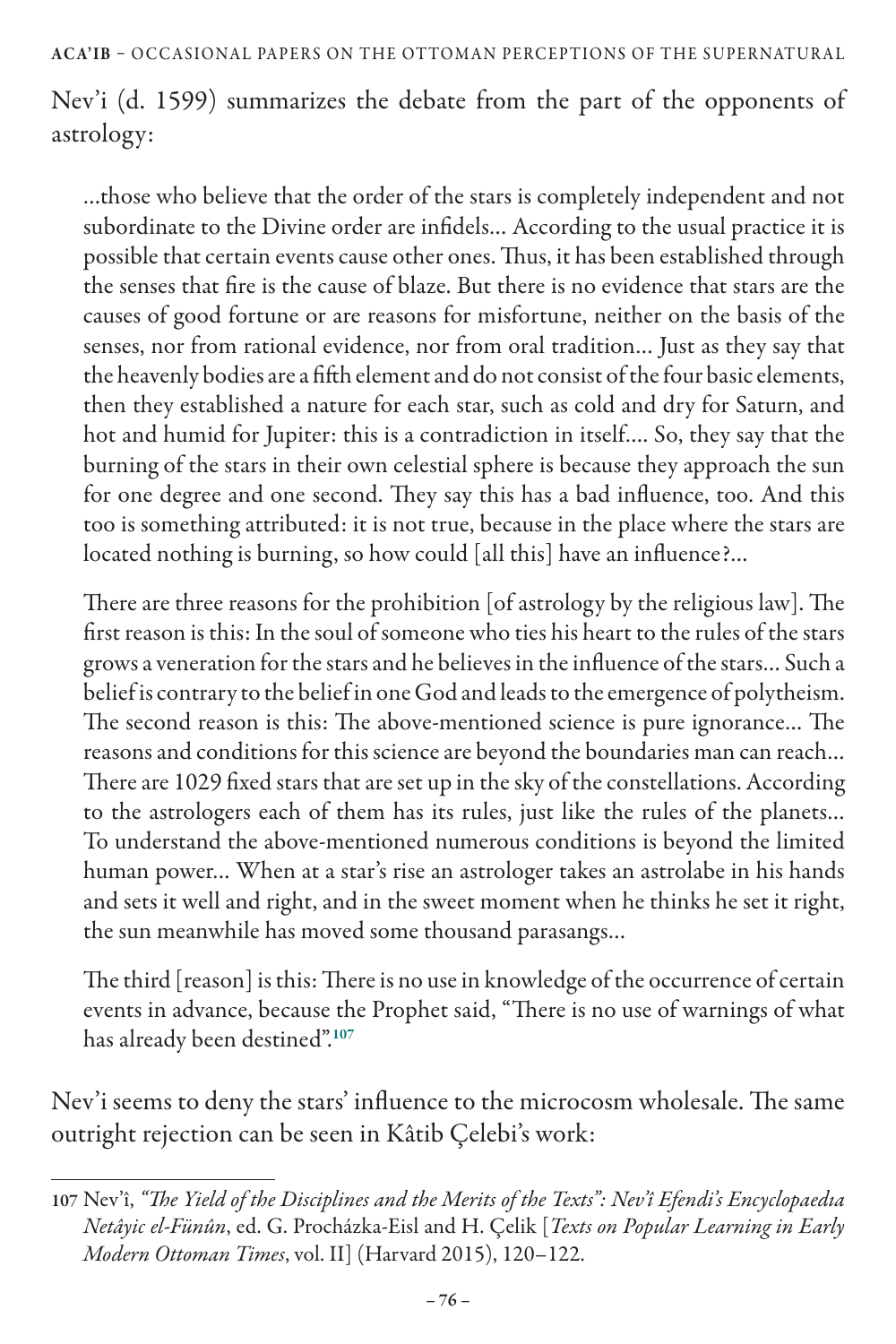If one asks how is possible that some celestial bodies can be the cause of worldly events: a sagacious astrologer can infer some events before they happen from the position of the stars, their courses and their passing from sign to sign, just as the doctor can infer the imminent coming of an illness out of the pulse movements… It is possible that some events are the cause of some others, but nobody has ever heard any proof, either from his senses or from his mind, as to whether the stars can be the cause of happiness or misfortune. That there is no sensorial proof is selfevident, as most of the things predicted by the astrologers do not come true… As for the nonexistence of logical proofs, the causes shown by astrologers and their methods contradict each other: for instance, they claim that the heavenly bodies are not composed by the four elements, but are instead of a fifth natural quality; and then they talk of the coldness and dryness of Saturn, the heat and wetness of Jupiter, and so forth for the stars. From the point of view of the Holy Law, it is blameworthy and even prohibited.<sup>108</sup>

Still, these arguments never prevailed as the belief in the power of astrology continued to be almost self-evident. And indeed, astrological prognostication was an indispensable part of Ottoman science and played a significant role in politics ever since Bayezid II (r. 1481–1512) showed a keen interest in patronizing and maintaining astrologers in his court.<sup>109</sup> The office of the chief astrologer or *müneccimbaşı* was maintained in the palace up to the end of the Empire.<sup>110</sup> The connection of celestial bodies and movements to the microcosm and the fate of men and states could also have a theological explanation. Namely, this could occur through the identification of God's cosmic tablet and stylus

<sup>108</sup> *Keşf-el-zunun*, eds Yaltkaya and Bilge, II: 1930; *Keşfü'z-zunûn*, trans. Balcı, 1545. Cf. the much shorter section in Taşköprüzade's encyclopaedia: *Miftâh as-Sa'âdah*, eds Bakry and Abu'l-Nur*,* I, 337.

<sup>109</sup> Şen, "Reading the Stars at the Ottoman Court". On the marked presence of occultist literature in Bayezid's library see now G. Necipoğlu, C. Kafadar and C. H. Fleischer (eds), *Treasures of Knowledge: An Inventory of the Ottoman Palace Library (1502/3*–*1503/4)*, 2 vols (Leiden 2019) and esp. the chapters by G. Burak ("The Section on Prayers, Invocations, Unique Qualities of the Qur'an, and Magic Squares in the Palace Library Inventory", I, 341-366), N. Gardiner ("Books on Occult Sciences", I, 735-765) and A. T. Şen and C. H. Fleischer ("Books on Astrology, Astronomical Tables, and Almanacs in the Library Inventory of Bayezid II", I, 767–822).

<sup>110</sup> S. Aydüz, "Osmanlı Devleti'nde müneccimbaşılık müessesesi", *Belleten*, 70:257 (2006), 167–264; Idem, "Muwaqqit and the Munajjimbashi, Office of The", in I. Kalin, S. Ayduz and C. Dagli (eds), *The Oxford Encyclopaedia of Philosophy, Science and Technology in Islam* (Oxford 2014), II, 64–68.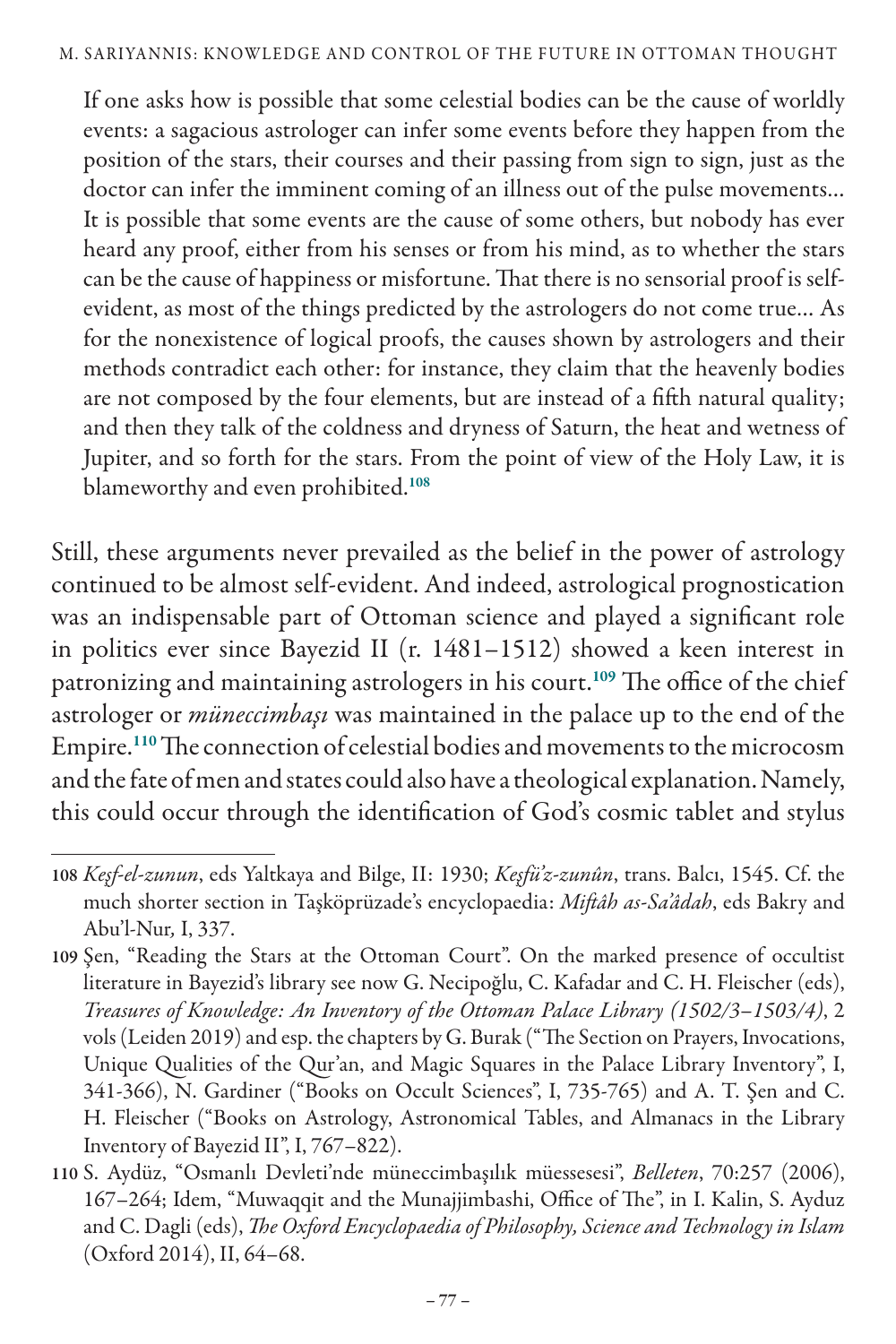with cosmological entities, including the sky or the area near the Zodiac.<sup>111</sup> Somehow inversely, the scientific basis of astrological prognostications is eminent when we read of infidels making true forecasts: for example, when the fifteenth century historian Yazıcızâde Ali and his seventeenth-century colleague Müneccimbaşı assert that the monks of a Greek monastery in Serres, near Salonica, had foreseen the rise of the House of Osman on the basis of their astrological observations.<sup>112</sup> As for the specific arguments against the principles of astrological influence, they were refuted in their turn by various scholars. Attempting to explain why a baby born in the seventh or the ninth month survives, while in the eight month dies, Sükrullah first mentions the opinion that each month the embryo is under the influence of a planet, and the eighth month is influenced by Saturn, which, its nature being dry and cold, brings misfortune. Then he argues that this opinion must be false, since in this case the embryo would be under Saturn's influence from the beginning and thus should never be formed in the womb. Şükrullah suggests instead that it is the number eight that is unfortunate.<sup>113</sup> Responding to a similar objection, namely the problem of twins with different fates, the scholar and Bayezid II's advisor Mü'eyyedzade Abdurrahman (d. 1516) argues that it is really the time of conception that matters (presumably different for each twin) and that even a slight change in the celestial degrees can produce radical change in the terrestrial world.<sup>114</sup> The great *şeyhülislam*s of the sixteenth century were rather benevolent toward the possibility of divination: Ibn Kemal/Kemalpaşazade, a protégé of Mü'eyyedzade's, accepts the possibility of knowledge of the *ghayb*  provided one admits that such knowledge is conjectural and speculating;<sup>115</sup> as for Ebussuud, he denies the use of the Quran for bibliomancy but seems indifferent towards geomancy (although the question which he answers quotes a verse stating that "only God knows the *ghayb*").<sup>116</sup>

<sup>111</sup> Heinen, *Islamic Cosmology*, 81–85.

<sup>112</sup> M. Balivet, *Autour des Ottomans: Français, Mameluks, Grecs (XIVe – XIXe siècles)* (Istanbul 2011), 28–29.

<sup>113</sup> *Behcetü't-tevârîh*, ed. Almaz, 99–100.

<sup>114</sup> Şen, "Practicing Astral Magic", 87–88.

<sup>115</sup> Ibid., 86.

<sup>116</sup> M. E. Düzdağ, *Şeyhülislâm Ebussuud Efendi fetvaları ışığında 16. asır Türk hayatı* (Istanbul 1983), 199.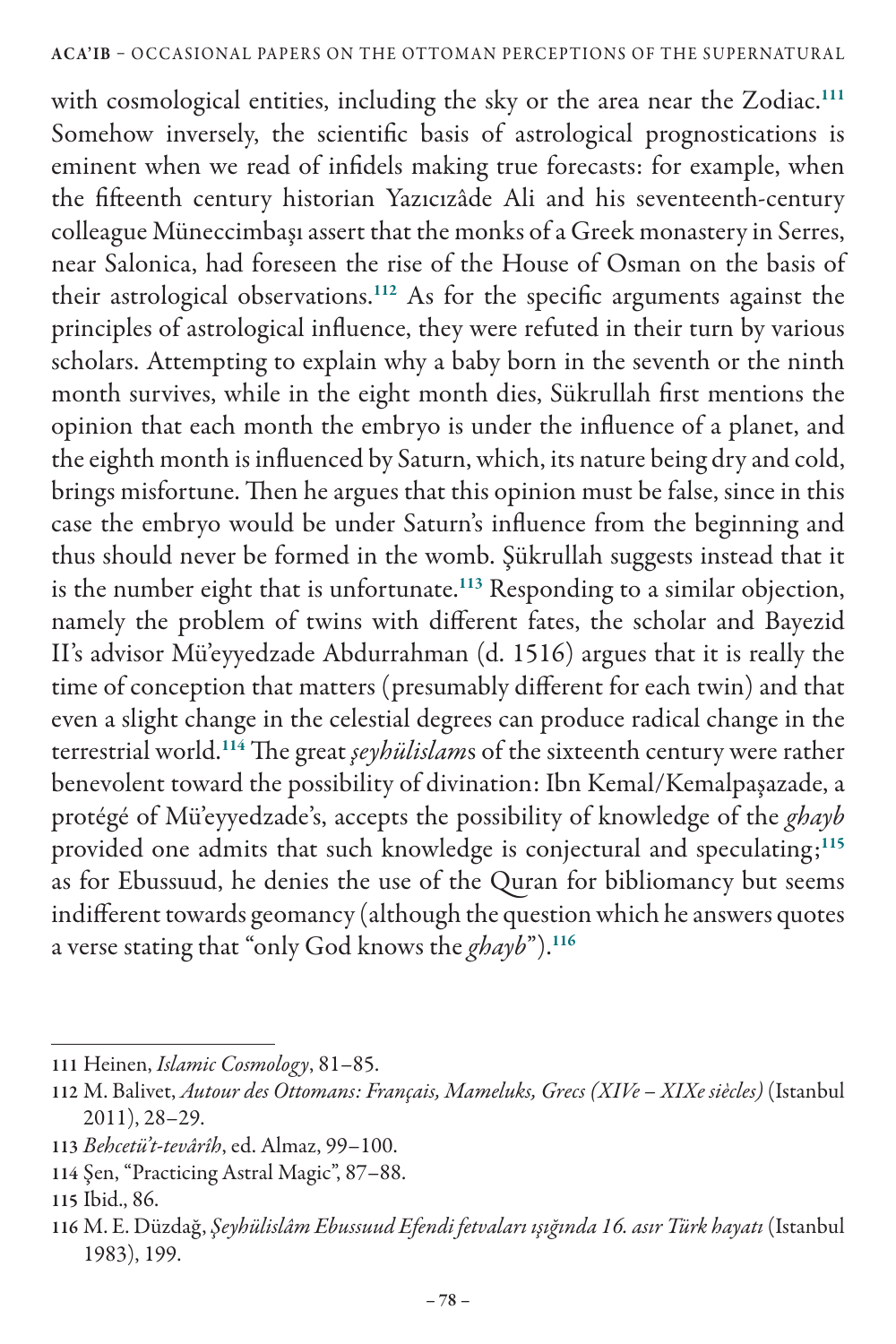Even Kâtib Çelebi, who so ardently minimized the importance of astrology in theoretical terms, did not refrain from using celestial signs as an explanation for Osman II's death at the hands of the rebels:

Everything in the world of causes has virtual causes (*esbâb-ı maʿneviyye*, meaning that the "true" ones are none else than God's will). Apart from the aforementioned sultan's having an unfortunate ascendant (horoscopus), he had been enthroned in a firmly inauspicious day at an hour of difficulty.<sup>117</sup>

A follower of Kâtib Çelebi in many respects, including his commitment to Ibn Khaldun's philosophy of history, Na'ima did not agree on the futility of astrology in principle either. An astrologer himself, he considered this science one of the seven conditions to write history:

Historians, provided that they understand the science of planetary influences, should record the influences which conjunctions had upon affairs, the changes of years, eclipses, and the other ascendants, scientifically. If they are able to search out the visible effects which—as people assert—the great, active astral bodies, those bodies which release the angels who are charged with the execution of God's decrees, have exerted upon the tribes of the past, if they are able to search out conditions which these forces manifest in the social order of the state and then insert concrete proofs in their account of events, then they will have displayed their authority as experts in astrology.<sup>118</sup>

Na'ima uses in fact his astrological knowledge to explain or illustrate historical events;<sup>119</sup> a few decades later Abdi Efendi begins his account of the 1730 rebellion with a number of meteorological and astronomical phenomena, naming them "terrestrial and celestial signs".<sup>120</sup>

Still, it seems that the belief in astrology waned throughout the eighteenth century. The poet Nabi (d. 1712) warns against the use of astrology and

<sup>117</sup> Z. Aycibin, "Kâtib Çelebi, *Fezleke*. Tahlil ve metin", unpublished Ph.D. dissertation, Mimar Sinan University, 2007, 688.

<sup>118</sup> Quoted in L. V. Thomas, *A Study of Na'ima*, ed. N. Itzkowitz (New York 1972), 114.

<sup>119</sup> See also G. Şen, "Das Ereignis von Edirne (1703). Astrologie als Strategie zur Herrschaftlegitimation und Kontingenzbewältigung", *Das Mittelalter*, 20:1 (2015), 115–138.

<sup>120</sup> Abdi, *1730 Patrona ihtilâli hakkında bir eser: Abdi tarihi*, ed. F. R. Unat (Ankara 1999), 5–6.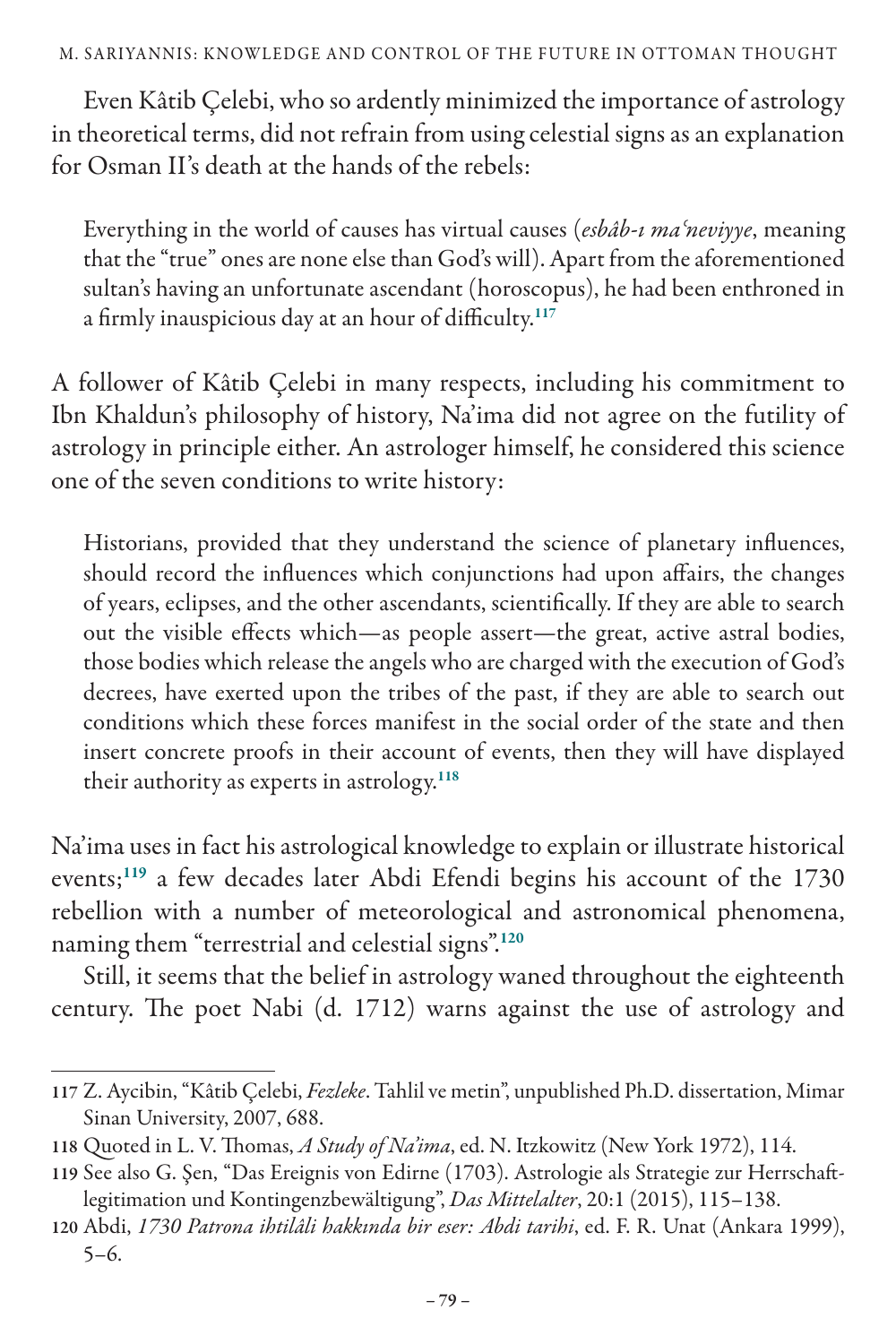geomancy (although he admits that the latter used to be a real science), urging the reader to "forget the thought of the future" (*âtiye fikrin unut*); his imitator Vehbi (d. 1809) is even harsher, claiming that all the proofs of astrology are hypothetical (*anın cümle delîli zannî*).<sup>121</sup> A major historian, Şemdanizade Süleyman Efendi (d. 1779), not only rejected the sinister prognostications of astrologers on the occasion of an eclipse, but he had the nerve to attack no less a predecessor than Na'ima:

As he was familiar with the science of astrology, Na'ima applies *post facto*  prognostications on some events and maintains that historians must be familiar with astrology. Although he was a real pioneer [as a historiographer], his belief in the sinister signs of astrology discredits him, and thus he did not attain such glory as the ones that followed. What is necessary for historians is to distinguish good from evil and narrate the past with a right eye, not [pretending to] know the invisible.<sup>122</sup>

One decade later, Abdullah Halim Efendi, author of a sui generis political treatise named *Seyfü'l-izzet* ("Sword of glory") composed in 1791, rejects astrology on the grounds that astrologers do not have access to the invisible (*gayb*); they use their experience (*tecrübe*) instead, but "experience does not produce knowledge; it is not a sign, only an indication" (*tecrübe, esbâb-ı ilmden değildir. Tecrübe, alâmet dahi olmaz, olsa emâre olur*).<sup>123</sup> By this time, even the Sultans Abdulhamid I (r. 1774–1789) and Selim III (r. 1789–1807) were reluctant to listen to their chief astrologers, although they felt compelled to for the sake of tradition.<sup>124</sup> And half a century later, in 1848, even a professional astrologer would express his doubts regarding his science as he had seen no

<sup>121</sup> Nâbî, *Hayriyye*, ed. İ. Pala (Istanbul 1989), 106 (v. 647); Sünbülzâde Vehbî, *Lutfiyye-i Vehbî*, ed. G. Tanıdır Alıcı (Kahramanmaraş 2011), 60 (v. 121).

<sup>122</sup> Şem'danizade, *Şem'dânî-zâde Fındıklılı Süleyman Efendi târihi: Mür'i't-*tevârîh, ed. M. M. Aktepe (Istanbul 1978), II, 40. Cemal Kafadar pointed out this passage in an interview in the journal *Kılavuz*, 48 (April 2008), 69.

<sup>123</sup> A. Şahin, "Abdullah Halim Efendi'nin *Seyfü'l-izzet ila hazreti sahibi'd-devlet* adlı kitabının çevirim yazısı ve değerlendirilmesi", unpublished MA thesis, Istanbul, Marmara University, 2009, 188; cf. Sariyannis, *Ottoman Political Thought*, 366–368.

<sup>124</sup> Aydüz, "Osmanlı Devleti'nde müneccimbaşılık müessesesi", 180.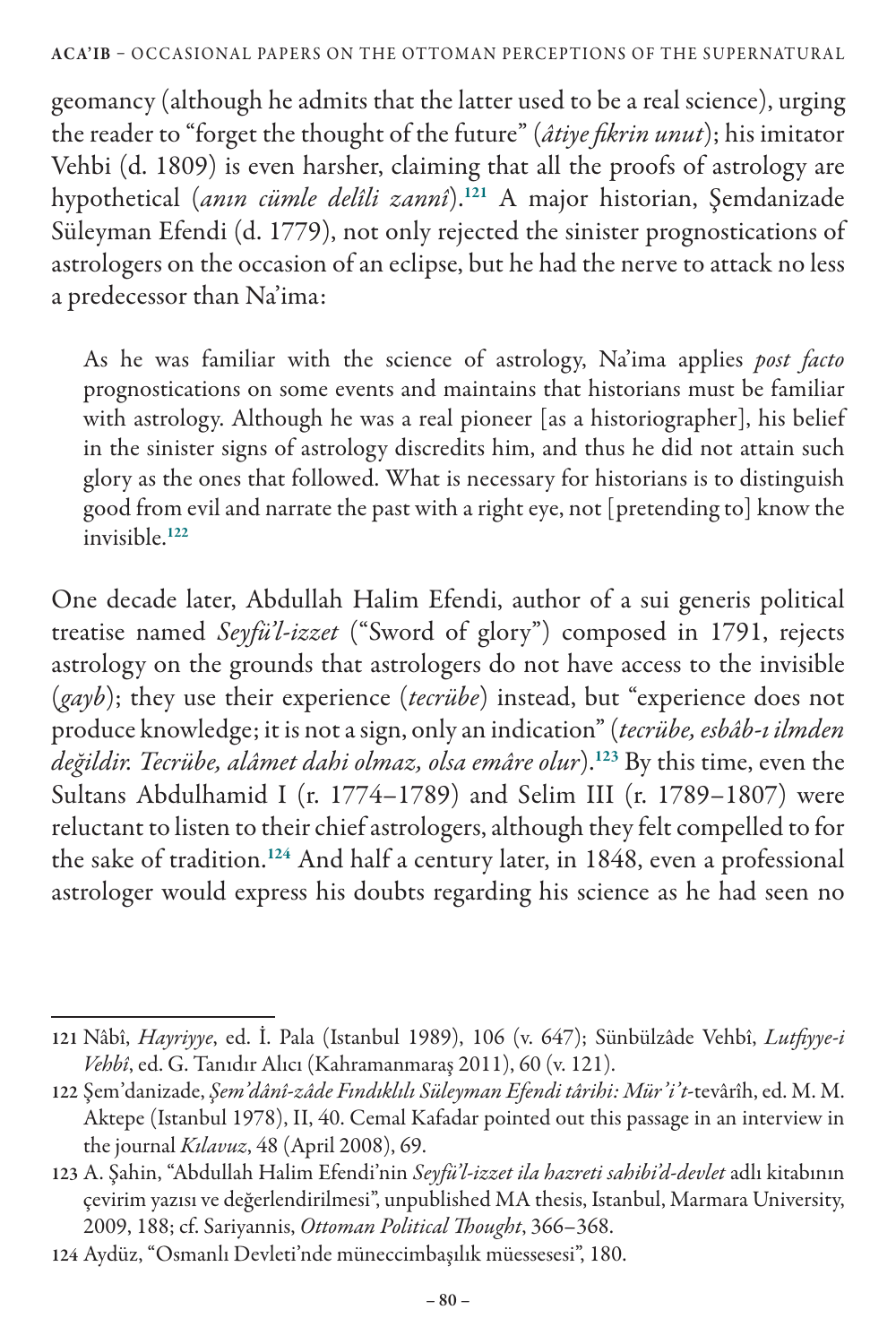benefit from applying it to his everyday life.<sup>125</sup> Most likely, the state-of-the-art is not insufficient to allow us to reach a safe conclusion with these few sources; and moreover, even if there was indeed a retreat of belief in astrology from the second half of the eighteenth century on, we cannot at this moment know if it is to be attributed to an influence of more pious, Sunna-oriented explanations, a supposed "disenchantment of the world", or both.

 $\sim$ 

In the end of his pioneering survey of Ottoman occult manuscripts, Jan Schmidt states that

The scrapbooks in particular seem to indicate that literary Ottoman culture as it was absorbed and passed on by such varying figures… from, say 1680 to 1835, and perhaps even as late as 1900, was still to a large extent of a mediaeval nature… There is no development or change in the texts encountered in our manuscripts, nor do they disappear, and identical letter-tables or magic squares can be found in volumes produced in the seventeenth or the nineteenth century. Magic and the belief in divination were part and parcel of a closed, some would even say claustrophobic, world picture…<sup>126</sup>

This statement may arguably be valid for the Ottoman vernacular culture; and one may wonder whether the methods and principles of learned divination changed through time, a question that cannot be answered without meticulous study of such texts. Yet, as far as it concerns knowledge and control of the future, one might argue that the belief in historical laws, initiated as we saw with Kâtib Çelebi's endorsement of Ibn Khaldun's theories and infiltrated in wide intellectual circles throughout the eighteenth century, led to a shift of "foretelling" theories and practices from a supernatural to a natural, historical and markedly secular sphere. We saw above both Kâtib Çelebi and Abdi Efendi adding celestial signs to their narration of such major events as the revolts of 1622 and 1730. On the other hand, however, we should note that, while Kâtib Çelebi cites some astrological signs prognosticating Osman II's death,

<sup>125</sup> G. Tunalı, "An Ottoman Astrologer at Work: Sadullah el-Ankaravî and the Everyday Practice of *İlm-i nücûm*", in F. Georgeon and F. Hitzel (eds), *Les Ottomans et le temps* (Leiden 2012), 39–59.

<sup>126</sup> Schmidt, "The Occult Sciences", 253.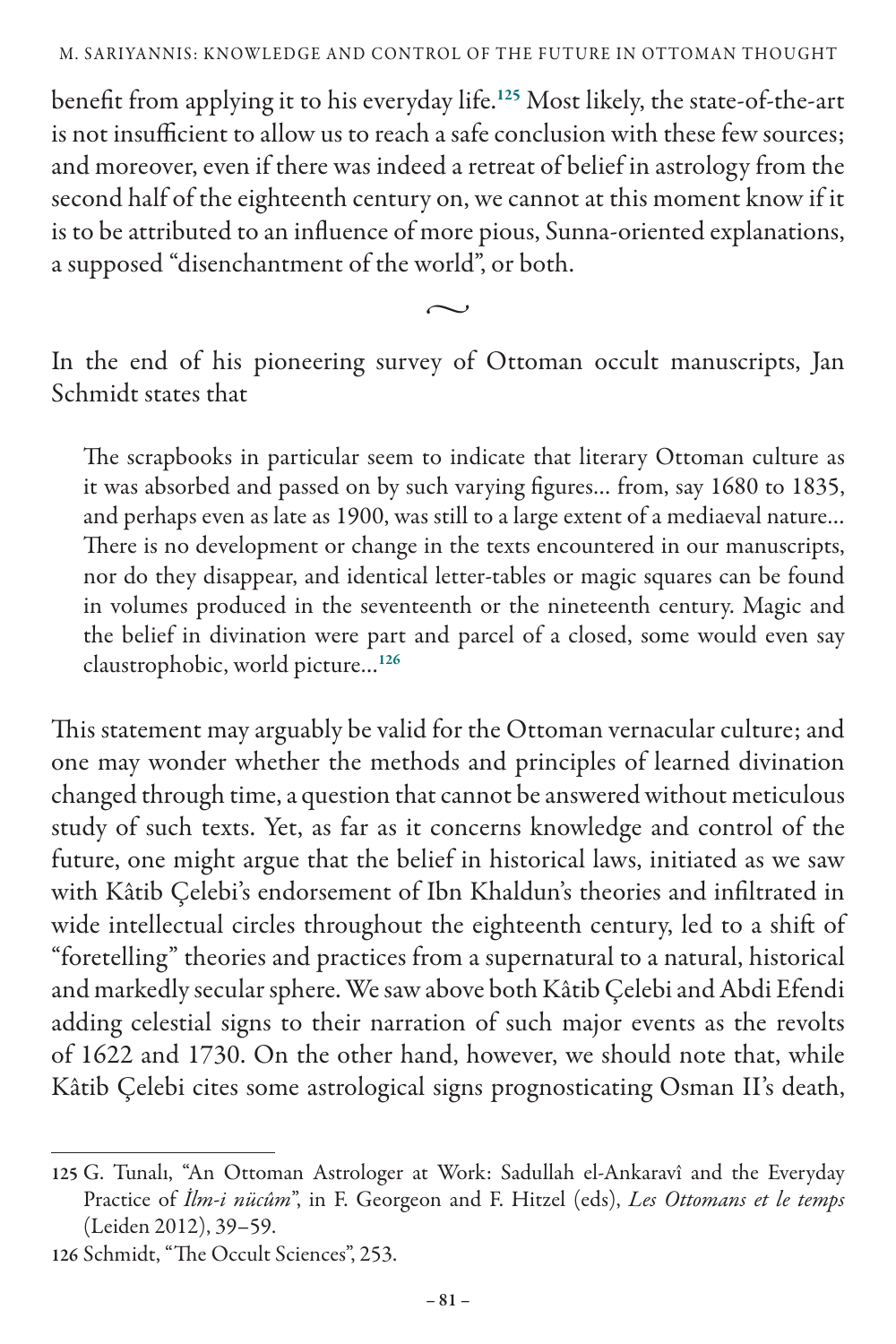he only gives "human agency" reasons for the 1622 rebellion as such; and the same can be said with Abdi's narrative on the 1730 revolt. This rejection of any links between natural phenomena and historical events seems to have prevailed by the second half of the eighteenth century.<sup>127</sup> In a sort of exception, Ahmed Resmi Efendi speaks in 1772 of historical laws which prevent states of waging perpetual warfare, noting that some exceptions (Suleyman's wars and the Russian attacks since 1768) are a paradox (literally an "error of nature", *galat-ı tabi'at*) to be attributed to the astrological conjecture.<sup>128</sup> One may wonder whether the important thing here is the influence of these conjectures or their ephemeral nature. In the beginnings of the nineteenth century, one of the pieces Sünbülzade Vehbi added to his *Lutfiyye*, the imitation of Nabi's *Hayriyye* one century earlier, concerns the benefits of studying history:

By reading the experiences of the cities, you will discover and understand their secrets… When you will be aware of the [different] stages of the states (*vâkıf-ı etvâr-ı düvel*), you will know their secrets… And by understanding the good and bad aspects of the ancestors, you will be informed of the descendants as well (*fehm idüp nîk ü bed-i eslâfı / andan âgâh idesin ahlâfı*).<sup>129</sup>

In fact, this development (if indeed it is one) may have begun even earlier. Whereas, as we saw, he does not deny the reality of magic and prognostication), Taşköprüzade's description of fortune-telling (*'arāfa*), copied verbatim by Kâtib Çelebi, is quite impressive in its rationalistic outlook:

This science deducts some future events from present ones (*al-istidlāl bi-ba'z al-hawādis al-hāliyya 'ila al-hawādis al-ātiyya*), through the hidden affinities and similarities (*bi l-munāsaba wa l-mushābaha al-khafiyya*) between them, and through the associations and bonds connecting cause and effect. Because these links are concealed, they are known only to a few people, who can take a guess either by experiments (*tajārib*) or by a state consigned to them by the Prophet.<sup>130</sup>

<sup>127</sup> See Menchinger, "Free Will, Predestination", 461–462.

<sup>128</sup> See Sariyannis, *Ottoman Political Thought*, 404.

<sup>129</sup> *Lutfiyye-i Vehbî*, ed. Tanıdır Alıcı, 92-95 (v. 279–290).

<sup>130</sup> *Miftâh as-Sa'âdah*, eds Bakry and Abu'l-Nur, I, 357; *Keşf-el-zunun*, eds Yaltkaya and Bilge, 1131; *Keşfü'z-zunûn*, trans. Balcı, 904.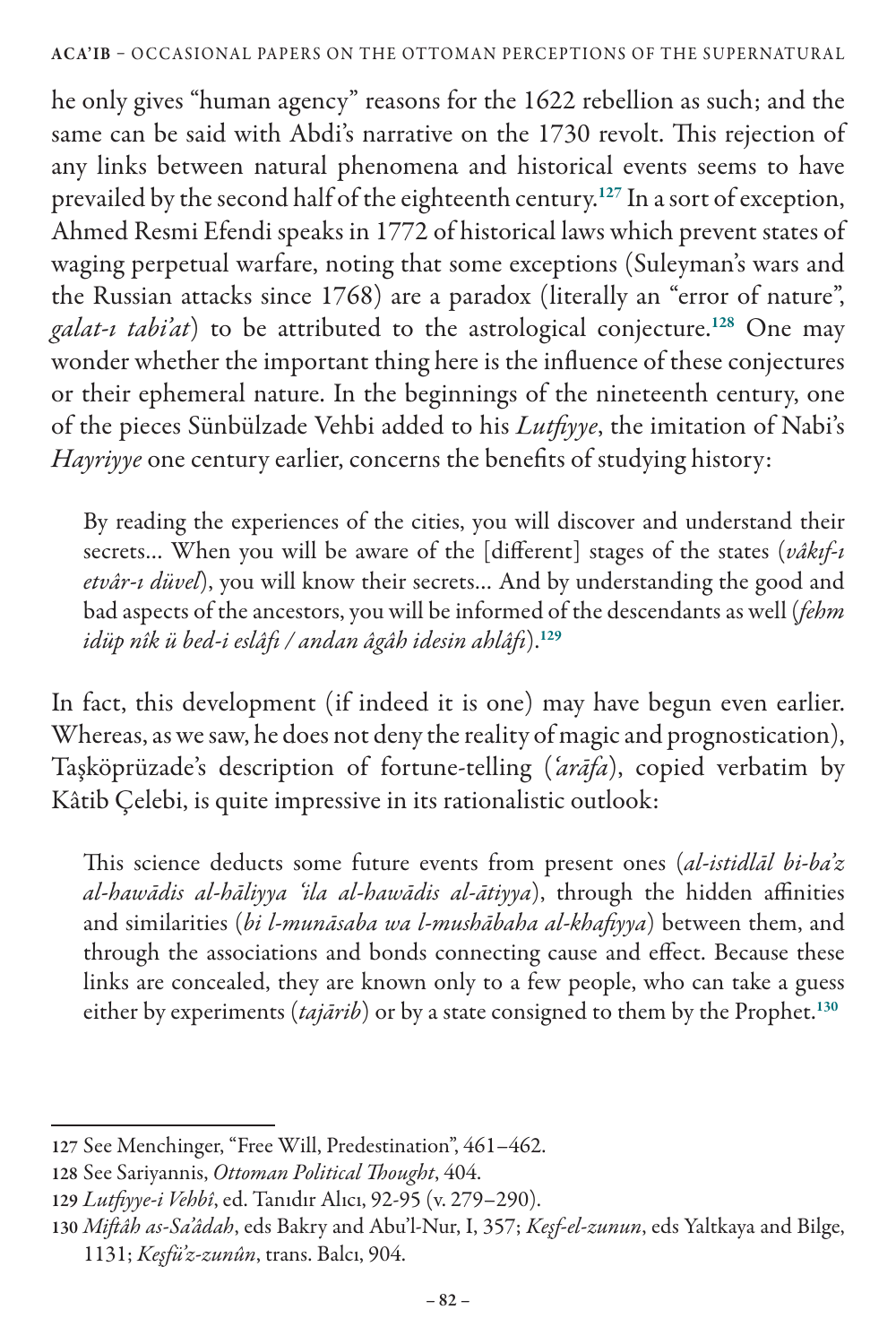Some of this rationale may be evidence of the influence of Ibn Khaldun's thought, whose *Muqaddima* Kâtib Çelebi uses in his encyclopedia.<sup>131</sup> Attempting to elaborate his theory on prophecy, based on the special qualities of some souls, the Tunisian scholar had argued that the world "shows nexuses between causes and things caused, combinations of some parts of creation with others, and transformations of some existent things into others" and that some people are provided "with knowledge of the measurements and positions of the spheres, and also with knowledge of the existence of the essences beyond, the influence of which is noticeable in the spheres". Still, Ibn Khaldun's theory on soothsaying (*kahāna*) was based on the particular qualities of soothsayers' souls, which could be endowed with unusual powers of perception and intuition, rather than their rational deduction of future results from present causes, as Taşköprüzade and Kâtib Çelebi imply.<sup>132</sup>

The resurgence of the theological discussions concerning human agency in the same period, of which I talked in the beginning, is telling: as shown by Ethan Menchinger and others, Kâtib Çelebi's preoccupation on causes paved the way for a new understanding of causality where human agency had a strong role to play. The introduction of the concept of "particular will", which is under human control, seems to have been connected with the Nakşbendi order.<sup>133</sup> The role of Nakşbendi thought in Ottoman intellectual history of the eighteenth and early nineteenth centuries has only recently begun to be highlighted.<sup>134</sup> Their emphasis on sobriety and their affinities with the

<sup>131</sup> On Ibn Khaldun's influence upon Kâtib Çelebi's work, see Sariyannis, "Ottoman Ibn Khaldunism Revisited", 259–261.

<sup>132</sup> Ibn Khaldun, *The Muqqadimah: An Introduction to History. The Classic Islamic History of the World*, trans. and intr. F. Rosenthal, abridged by N. J. Dawood (Princeton 2005), 74– 75, 79–80.

<sup>133</sup> Bruckmayr, "The Particular Will".

<sup>134</sup> B. Abu-Manneh, "The Naqshbandiyya-Mujaddidiyya in the Ottoman Lands in the Early Nineteenth Century", *Welt des Islams* 22:1 (1982), 1–36; M. Gaborieau, A. Popovic and T. Zarcone (éds), *Naqshbandis. Cheminements et situation actuelle d'un ordre mystique musulman* (Istanbul – Paris 1990); D. Le Gall, *A Culture of Sufism: Naqshbandis in the Ottoman World, 1450*–*1700* (New York 2005); Bruckmayr, "The Particular Will". Of equal importance, although to a different direction, must have been the intrusion of al-Suhrawardi's Illuminationist thought: see Kurz, *Ways to Heaven*, 206–215; M. Arıcı, "Is it Possible to Speak of an Illuminationist Circle in the Ottoman Scholarly World? An Analysis of the Ottoman Scholarly Conception of Illuminationism", *Nazariyat*, 4:3 (2018), 1–48.